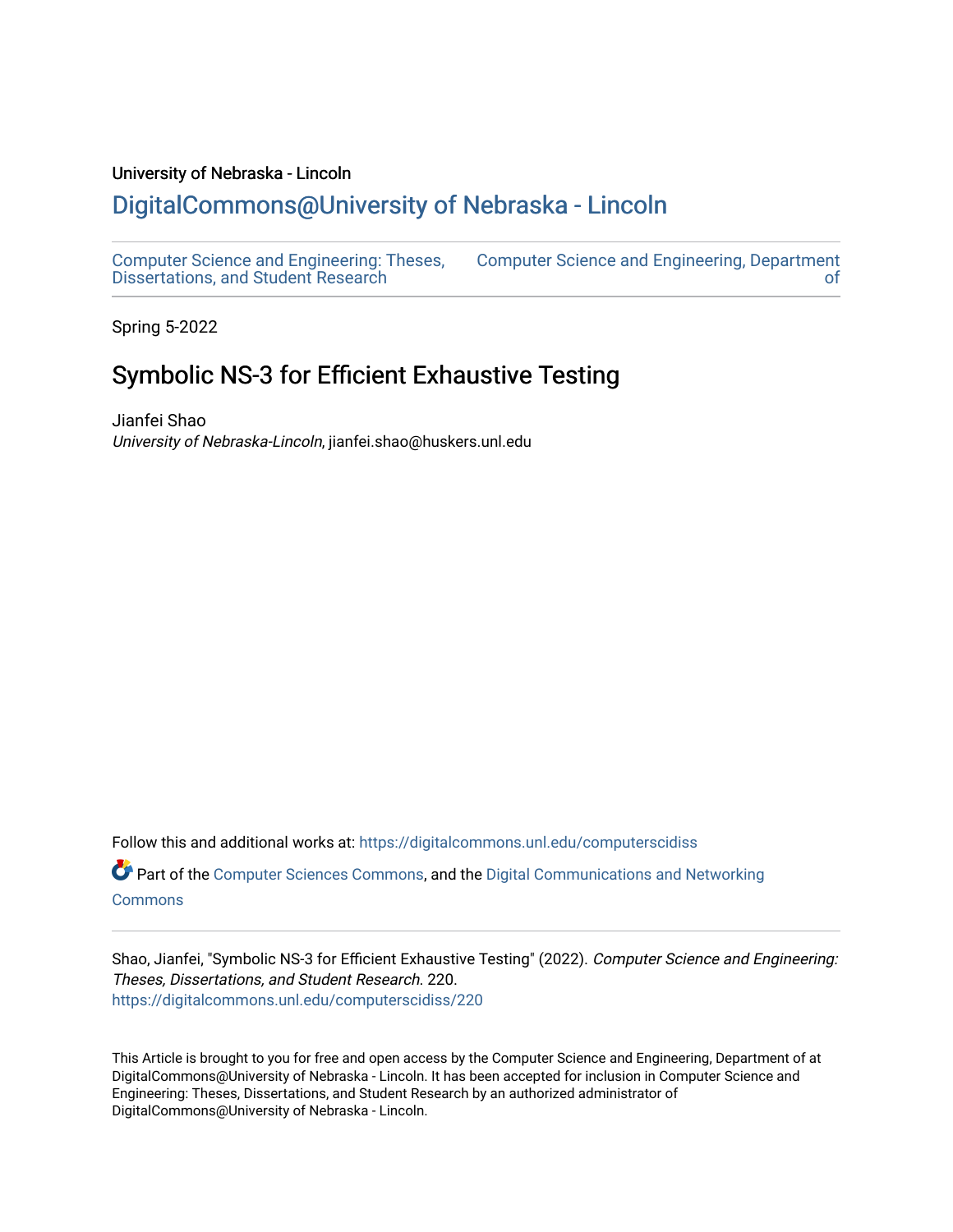#### SYMBOLIC NS-3 FOR EFFICIENT EXHAUSTIVE TESTING

by

Jianfei Shao

#### A THESIS

Presented to the Faculty of

The Graduate College at the University of Nebraska

In Partial Fulfillment of Requirements

For the Degree of Master of Science

Major: Computer Science

Under the Supervision of Professor Lisong Xu

Lincoln, Nebraska

May, 2022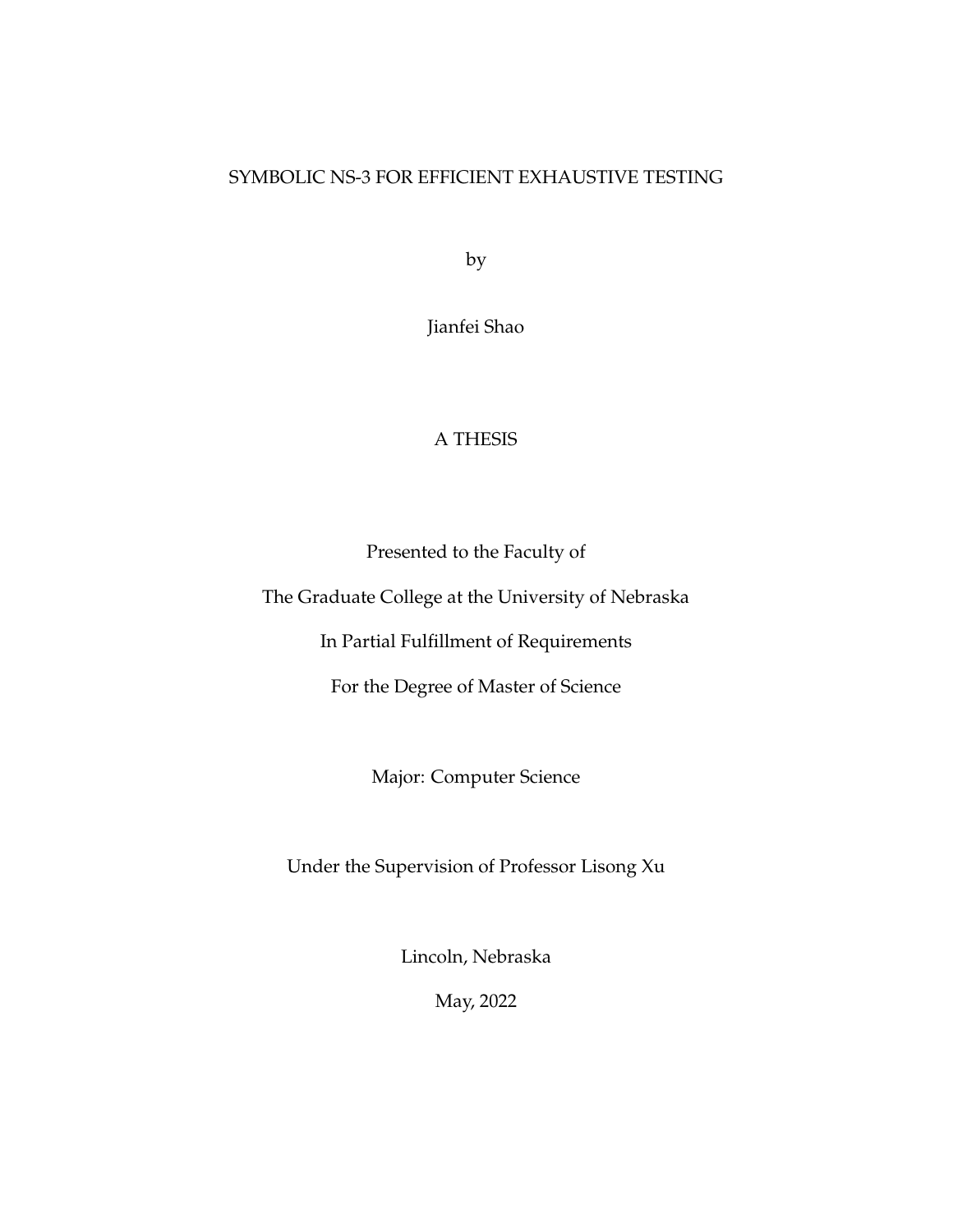#### SYMBOLIC NS-3 FOR EFFICIENT EXHAUSTIVE TESTING

Jianfei Shao, M.S.

University of Nebraska, 2022

Adviser: Lisong Xu

Exhaustive testing is an important type of simulation, where a user exhaustively simulates a protocol for all possible cases with respect to some uncertain factors, such as all possible packet delays or packet headers. It is useful for completely evaluating the protocol performance, finding the worst-case performance, and detecting possible design or implementation bugs of a protocol. It is, however, time consuming to use the brute force method with current NS-3, a widely used network simulator, for exhaustive testing. In this paper, we present our work on Sym-NS-3 for more efficient exhaustive testing, which leverages a powerful program analysis technique called symbolic execution. Intuitively, Sym-NS-3 groups all the cases leading to the same simulator execution path together as an equivalence class, and simulates a protocol only once for each equivalence class. We present our design choices and implementation details on how we extend current NS-3 to support symbolic execution, and also present several exhaustive testing results to demonstrate the significantly improved testing speeds of Sym-NS-3 over current NS-3.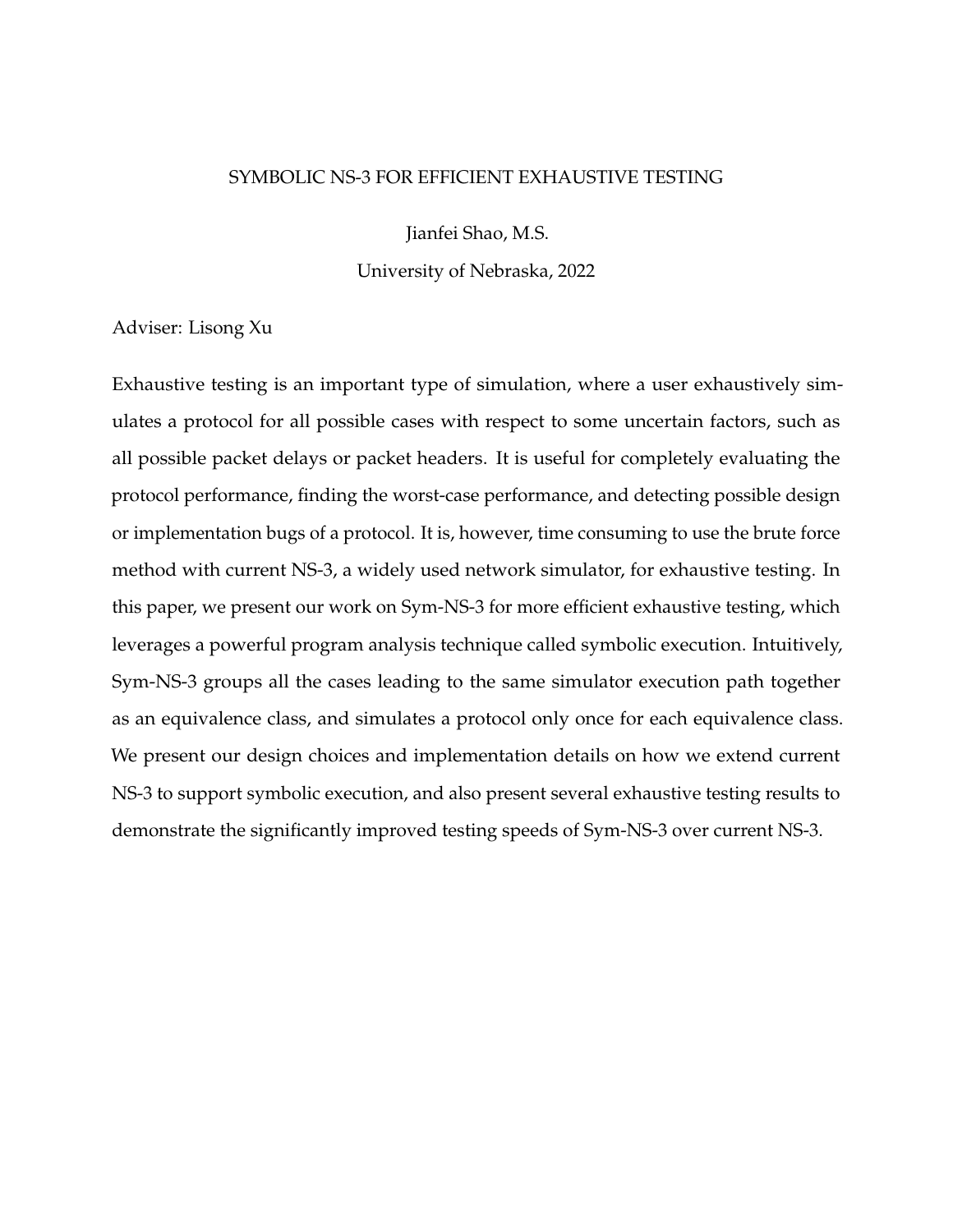#### DEDICATION

First and foremost, I would like to thank my advisor Dr. Lisong Xu. He paid a lot of time and patience during my master's program. Especially during the pandemic, he not only took care of my research, but also my life. It would be impossible for me to complete this thesis without Dr. Xu.

Next, I would like to show my gratitude to my committee members, Dr. Byrav Ramamurthy and Dr. Hamid Bagheri. They have provided very important guidance and feedback on my thesis.

In addition, I am indebted to all my lab members, Nan Jiang, Tianqi Fang, Minh Vu, Phuong Ha, and Mingrui Zhang. Thank you all for the accompany and support.

Besides, I also want to thank all my friends I met in UNL these years.

Most importantly, I want to thank my parents, Hong Shao and Minzhu Tang for their love and support.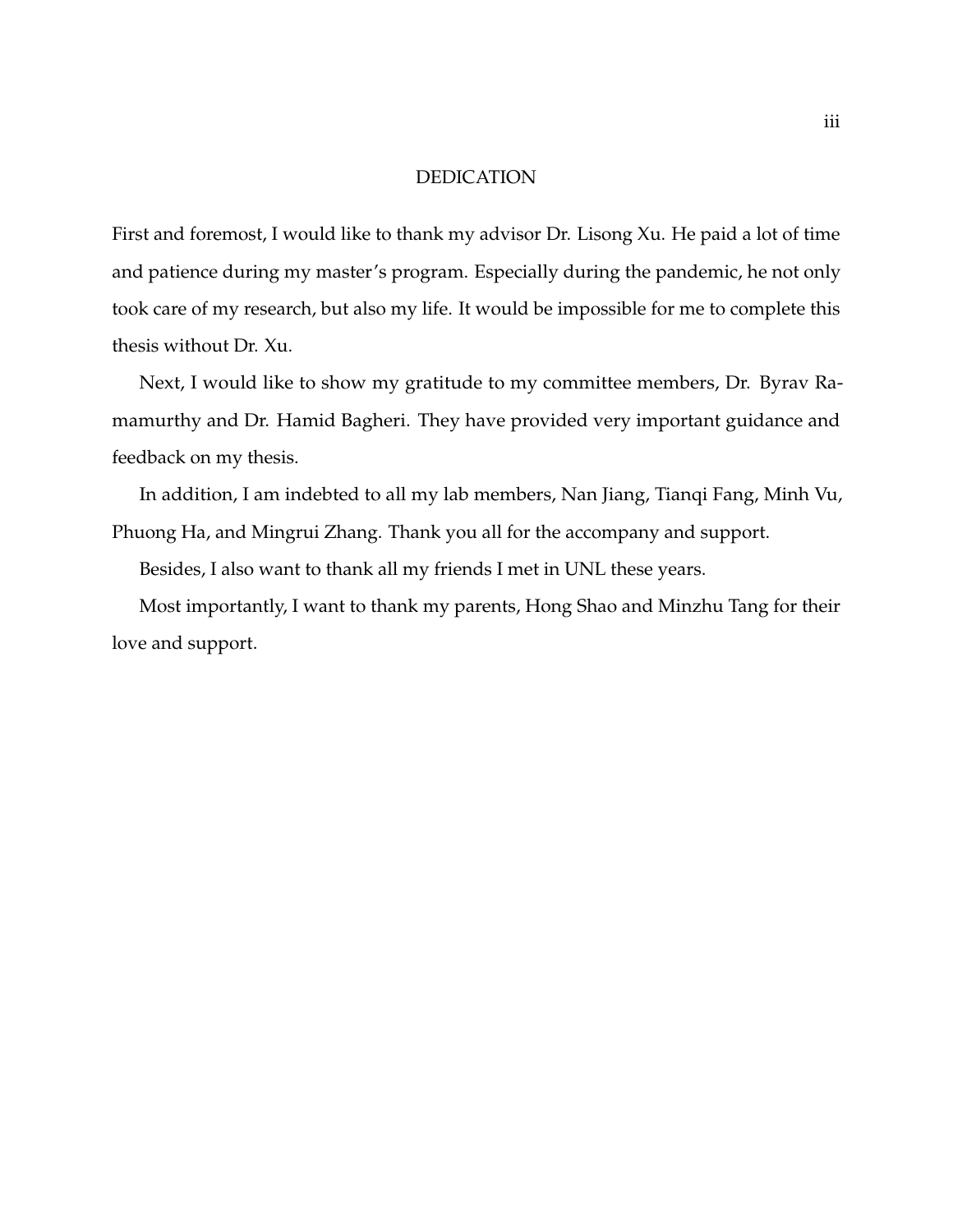#### ACKNOWLEDGMENTS

The work presented in this thesis was supported in part by NSF CCF-1918204.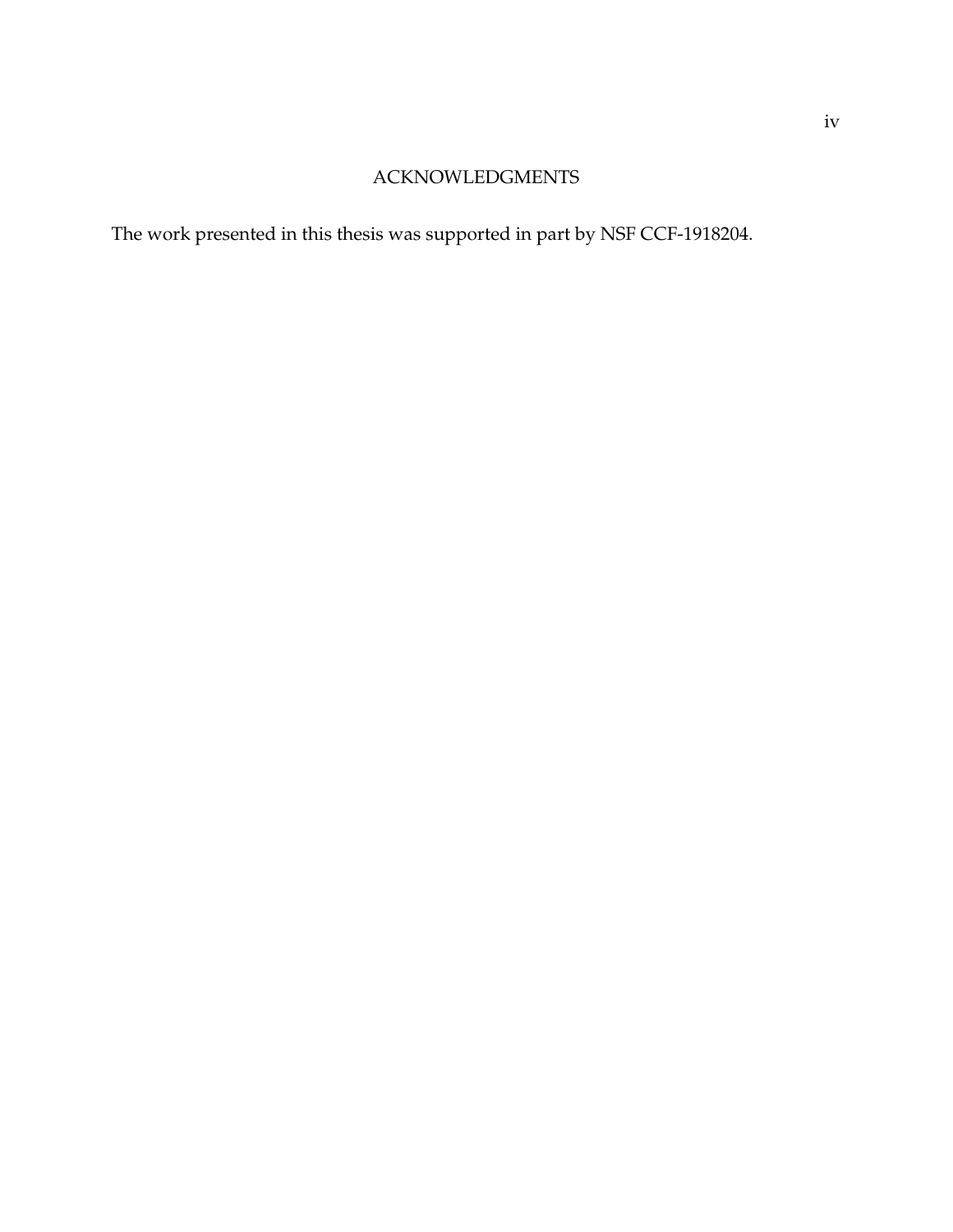# <span id="page-5-0"></span>**Contents**

|                | <b>Contents</b> |                           | $\mathbf{v}$   |
|----------------|-----------------|---------------------------|----------------|
|                |                 | <b>List of Figures</b>    | viii           |
|                |                 | <b>List of Tables</b>     | ix             |
| 1              |                 | <b>Introduction</b>       | $\mathbf{1}$   |
| $\overline{2}$ |                 | <b>Related work</b>       | 4              |
| 3              |                 | <b>Motivating Example</b> | 6              |
|                | 3.1             |                           | 6              |
|                | 3.2             |                           | $\overline{7}$ |
|                | 3.3             |                           | 8              |
| 4              |                 | <b>Sym-NS-3 Overview</b>  | 9              |
|                | 4.1             |                           | - 9            |
|                | 4.2             |                           | 10             |
|                | 4.3             |                           | 11             |
|                |                 | 4.3.1                     | 12             |
|                |                 | 4.3.2                     |                |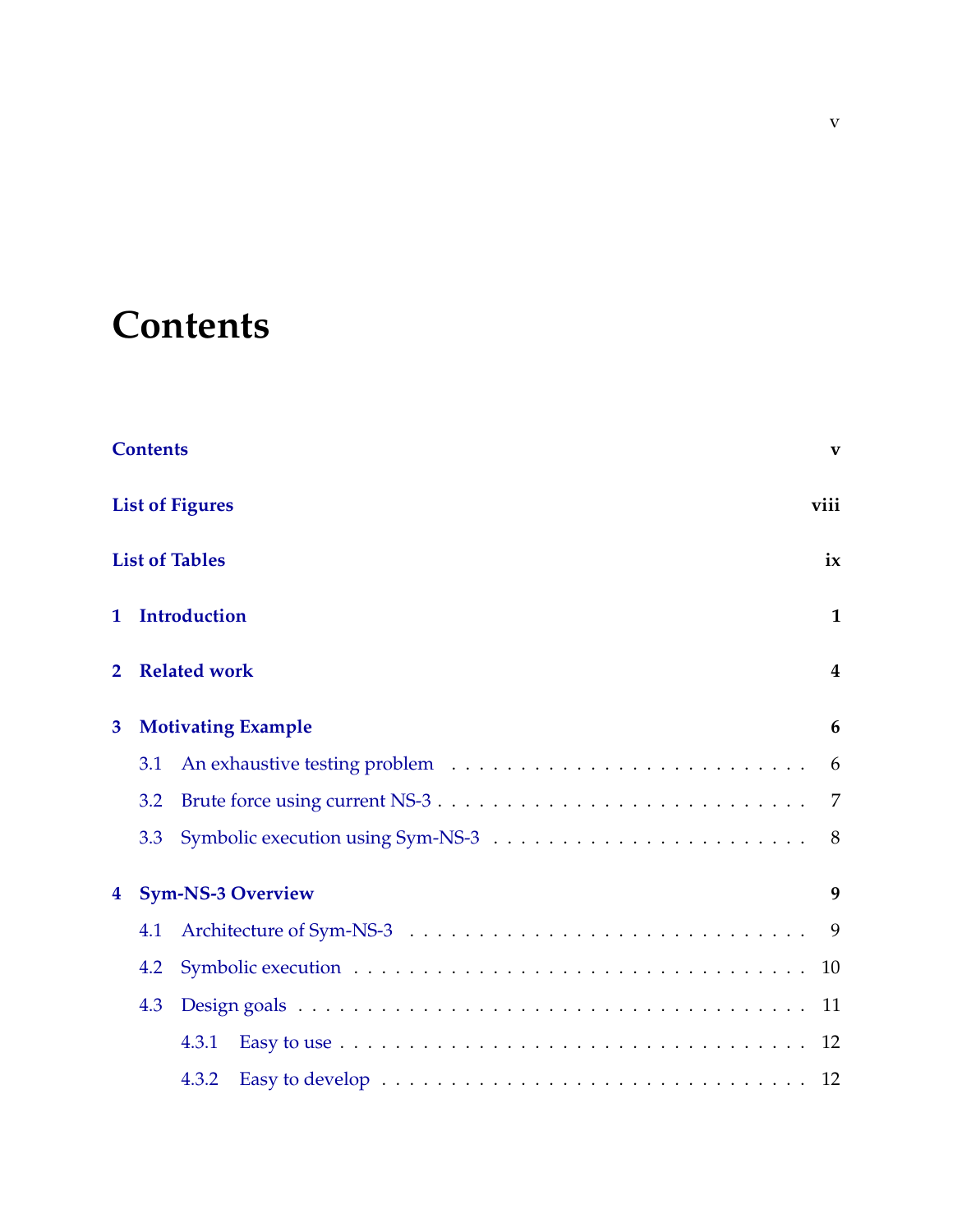|   |     | 4.3.3                                                             |                                                                                                                                    | 12 |
|---|-----|-------------------------------------------------------------------|------------------------------------------------------------------------------------------------------------------------------------|----|
| 5 |     |                                                                   | <b>Symbolic Variable Management</b>                                                                                                | 13 |
|   | 5.1 |                                                                   |                                                                                                                                    | 13 |
|   | 5.2 |                                                                   |                                                                                                                                    | 15 |
|   | 5.3 |                                                                   | Method 2: Assignment symbolization using new attributes                                                                            | 16 |
|   | 5.4 |                                                                   | Method 3: Assignment symbolization using existing attributes (as illustrated                                                       |    |
|   |     |                                                                   | in the motivating example) $\dots \dots \dots \dots \dots \dots \dots \dots \dots \dots \dots \dots \dots \dots \dots \dots \dots$ |    |
|   | 5.5 |                                                                   |                                                                                                                                    | 18 |
| 6 |     |                                                                   | <b>Making Sym-NS-3 More Efficient</b>                                                                                              | 20 |
|   | 6.1 |                                                                   |                                                                                                                                    | 21 |
|   | 6.2 |                                                                   | How current NS-3 simulates IP routing? $\dots \dots \dots \dots \dots \dots \dots$                                                 | 21 |
|   | 6.3 |                                                                   | Why current NS-3 is not symbolic execution friendly? $\dots \dots \dots \dots$                                                     | 23 |
|   | 6.4 | Proposed techniques for more efficient IP simulations in Sym-NS-3 |                                                                                                                                    |    |
|   | 6.5 |                                                                   |                                                                                                                                    |    |
|   |     | 6.5.1                                                             | Step 1: Basic Sym-NS-3 with an unsorted table generates the same                                                                   |    |
|   |     |                                                                   | simulation result as Basic Sym-NS-3 with the corresponding sorted                                                                  |    |
|   |     |                                                                   |                                                                                                                                    |    |
|   |     | 6.5.2                                                             | Step 2: IP-Efficient Sym-NS-3 with a sorted table generates the same                                                               |    |
|   |     |                                                                   | simulation result as Basic Sym-NS-3 with the same sorted table                                                                     | 28 |
|   | 6.6 |                                                                   |                                                                                                                                    | 30 |
|   |     | 6.6.1                                                             | Part 1: IP-Efficient Sym-NS-3 has less symbolic comparisons than                                                                   |    |
|   |     |                                                                   |                                                                                                                                    | 30 |
|   |     | 6.6.2                                                             | Part 2: IP-Efficient Sym-NS-3 generates less branches than Basic                                                                   |    |
|   |     |                                                                   |                                                                                                                                    | 32 |

vi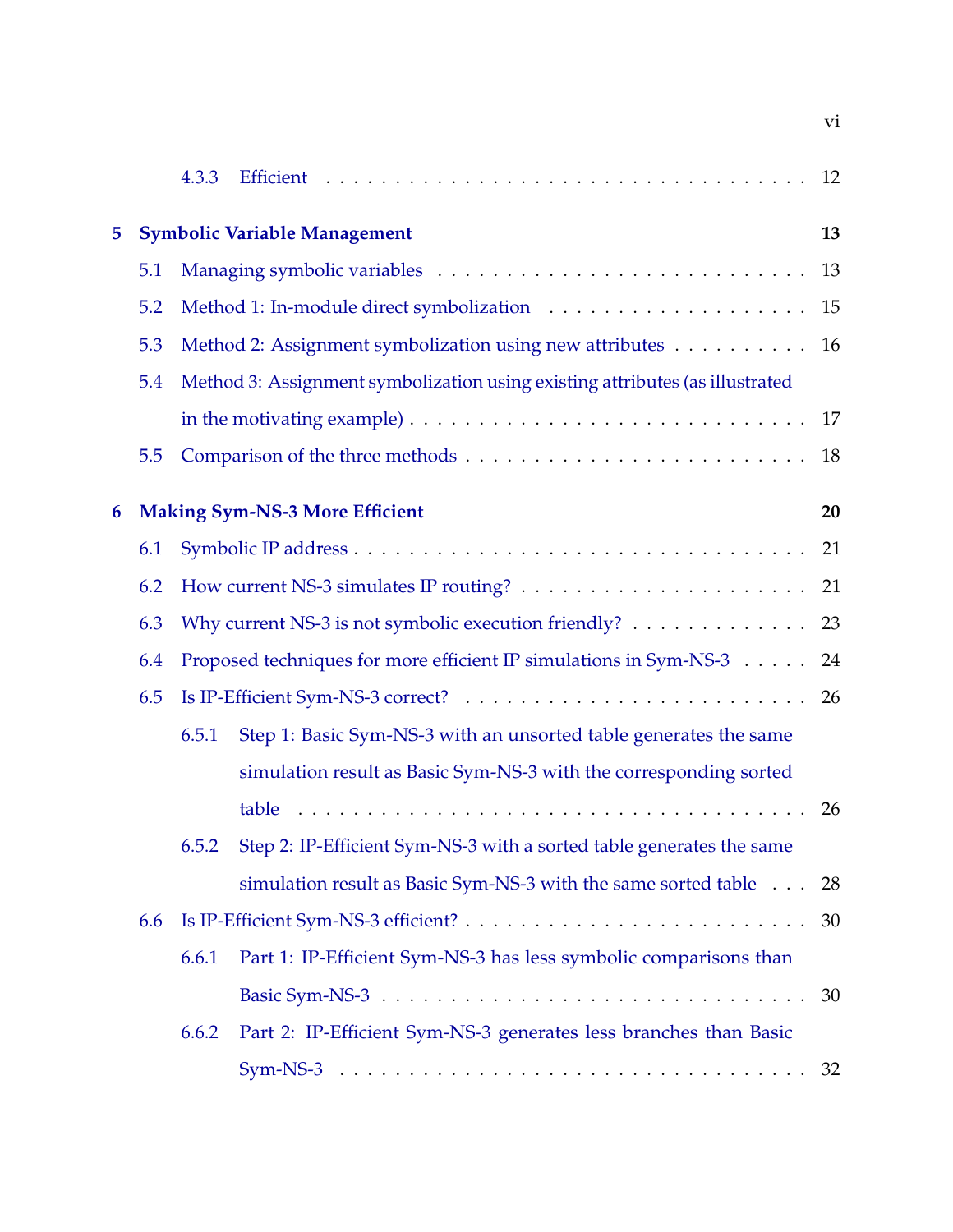| $\overline{7}$ |                                                                                  | <b>Experiments</b>                                                            | 34 |
|----------------|----------------------------------------------------------------------------------|-------------------------------------------------------------------------------|----|
|                | 7.1                                                                              |                                                                               | 34 |
|                | 7.2                                                                              |                                                                               |    |
|                | 7.3                                                                              |                                                                               | 36 |
|                | 7.4                                                                              |                                                                               |    |
| 8              |                                                                                  | <b>Conclusions and Future work</b>                                            | 39 |
|                | 8.1                                                                              |                                                                               | 39 |
|                | 8.2                                                                              |                                                                               | 39 |
|                | 8.3                                                                              |                                                                               | 39 |
|                |                                                                                  | <b>Bibliography</b>                                                           | 40 |
|                |                                                                                  | A Source Code of Basic Sym-NS-3 in Chapter 5                                  | 45 |
|                |                                                                                  | <b>B</b> Source Code of IP-Efficient Sym-NS-3 in Chapter 6                    | 54 |
| $\mathbf{C}$   |                                                                                  | <b>Source Code of Examples and Experiments</b>                                | 61 |
|                |                                                                                  | C.1 Brute force using current NS-3 for the motivating example in Chapter 3 61 |    |
|                | C.2 Symbolic execution using Sym-NS-3 for the motivating example in Chapter 3 64 |                                                                               |    |
|                |                                                                                  | C.3 Exhaustive testing on TCP performance in Chapter 7.2 66                   |    |
|                |                                                                                  | C.4 Exhaustive testing on reachability in Chapter 7.3 70                      |    |
|                |                                                                                  |                                                                               |    |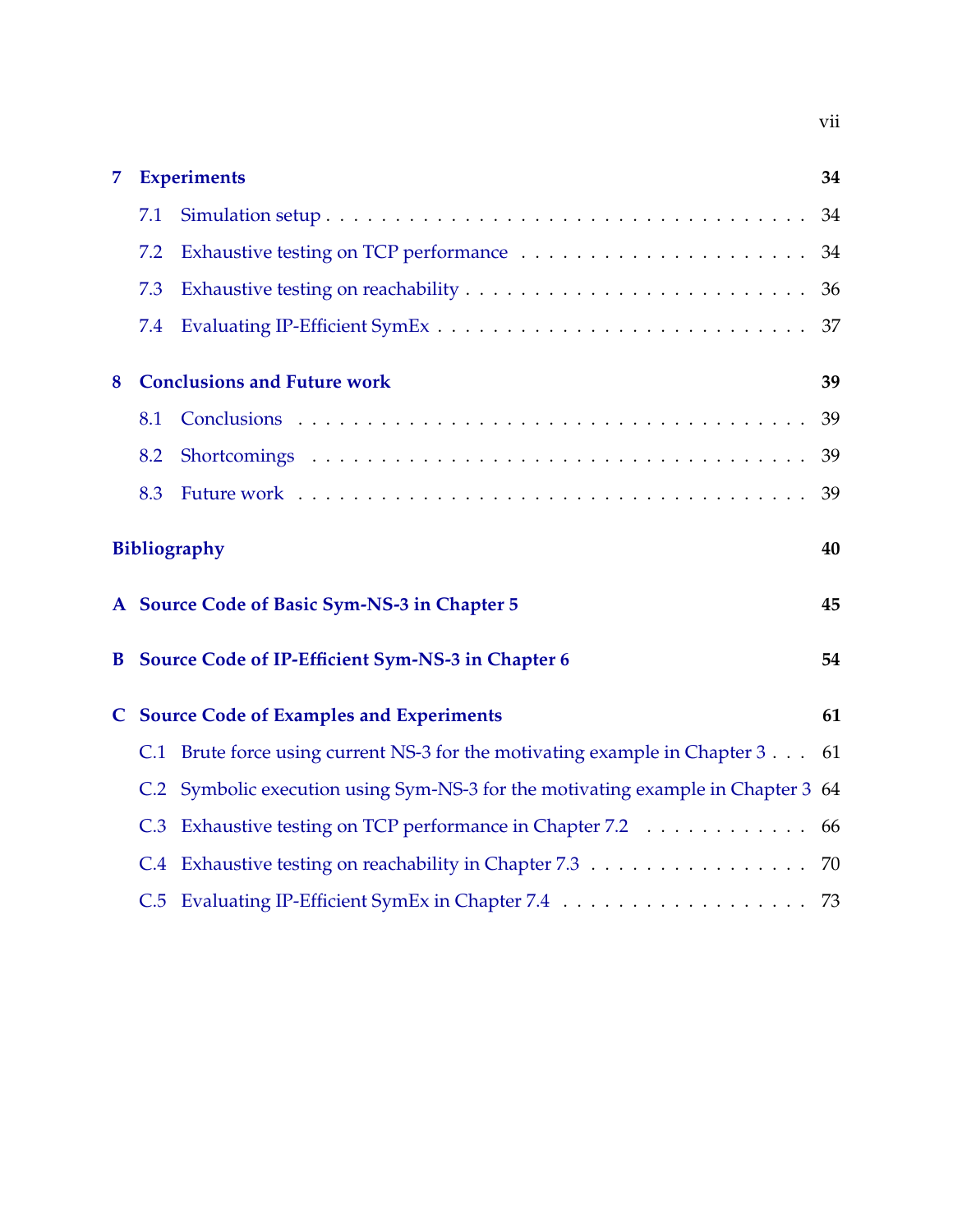# <span id="page-8-0"></span>**List of Figures**

| 4.1 Architectures of the brute force and symbolic execution methods. 10        |  |
|--------------------------------------------------------------------------------|--|
| 4.2 Three branches are generated during the symbolic execution of Code 4.1. 10 |  |
| 5.1 Different methods to manage symbolic variables in Sym-NS-3. 19             |  |
| 7.1 Network topology of the TCP performance testing. 35                        |  |
|                                                                                |  |
| 7.3 IP-Efficient SymEx is more efficient than Basic SymEx. 38                  |  |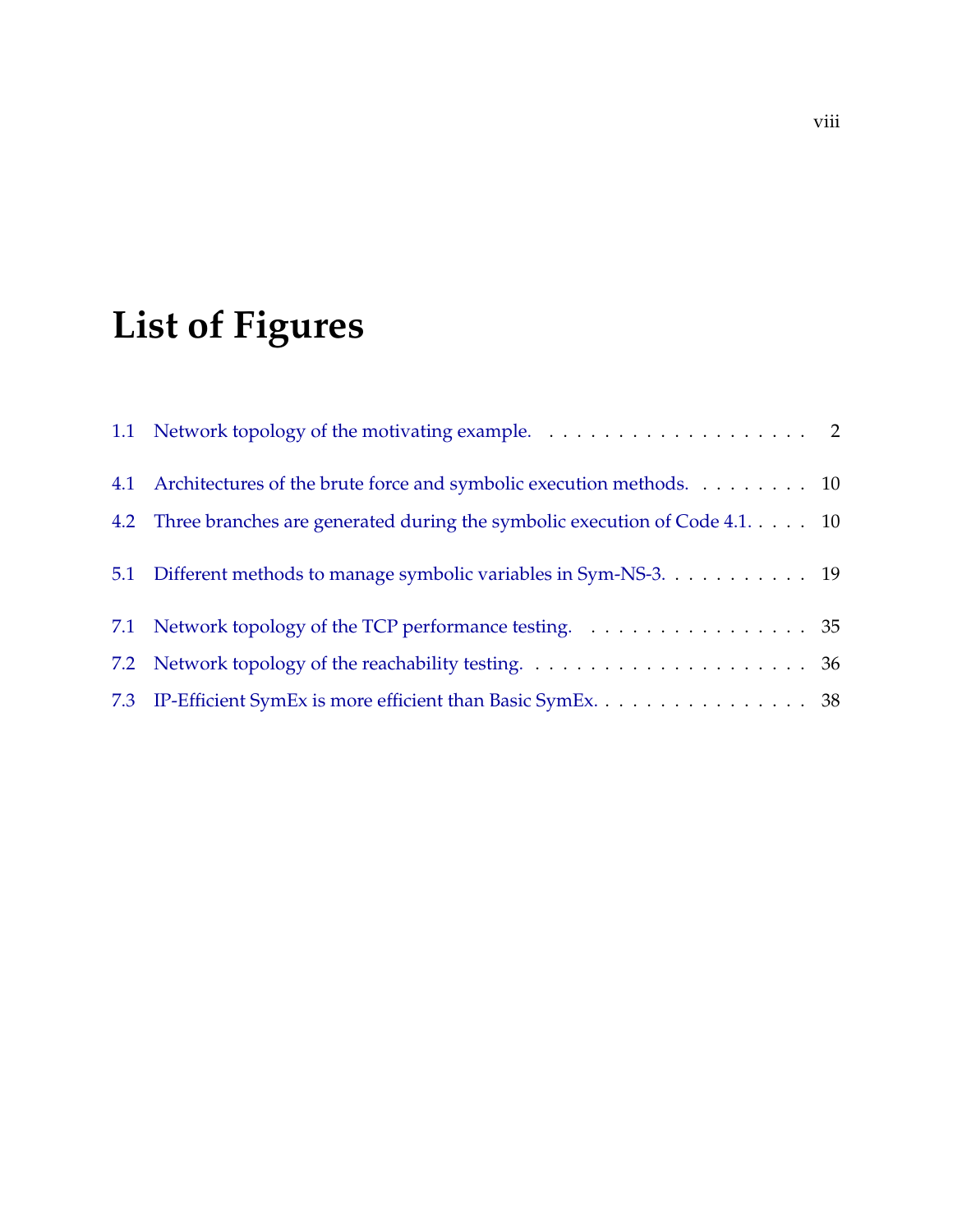# <span id="page-9-0"></span>**List of Tables**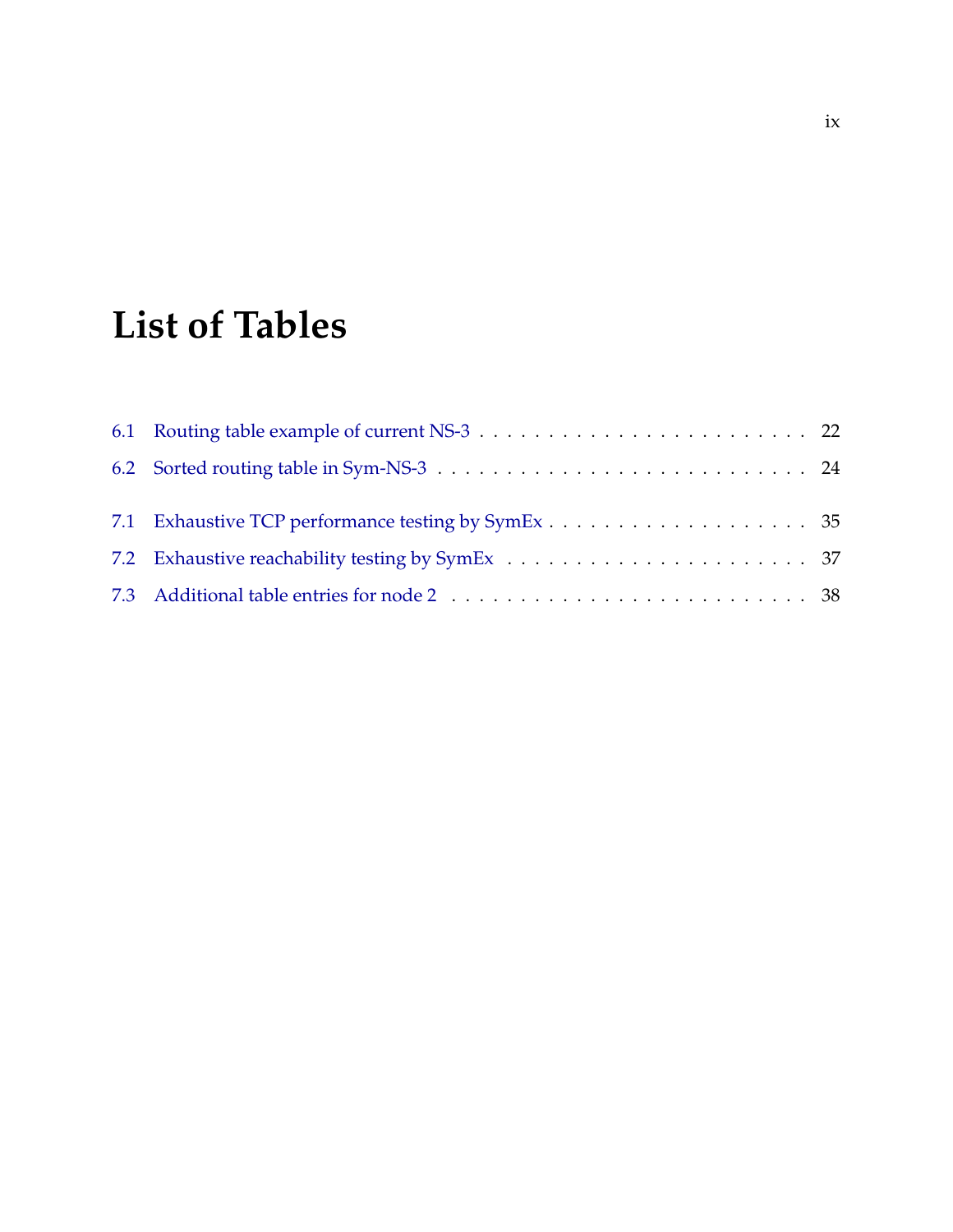# <span id="page-10-0"></span>**Chapter 1**

## **Introduction**

NS-3 is a popular network simulator that has been widely used in the networking community. It is usually used to evaluate the normal-case or special-case performance of a network protocol, where a user simulates the protocol for some normal or special cases. In this thesis, we consider an important type of simulation (referred to as *exhaustive testing* hereinafter), where a user exhaustively simulates a protocol for all possible cases with respect to some uncertain factors, such as all possible packet delays or headers. Exhaustive testing is useful for completely evaluating the performance of a protocol for all possible cases, finding the worst-case performance of a protocol among all possible cases, and for detecting possible design or implementation bugs of a protocol as many bugs happen only in corner cases.

It is, however, time consuming to use the current NS-3 for exhaustive testing, because a user needs to enumerate and simulate a protocol in each possible case (referred to as the *brute force* method). Let's consider a simple motivating example, where we need to exhaustively test a protocol in the network shown in Fig. [1.1,](#page-11-0) where the propagation delay  $d_i$  of link  $i = 0$ , 1 could be any value of between 1 ms and 1000 ms with a resolution of 1 ms. Thus, the test space  $(d_0, d_1)$  contains a total of  $10^3 \times 10^3 = 10^6$  possible testing cases.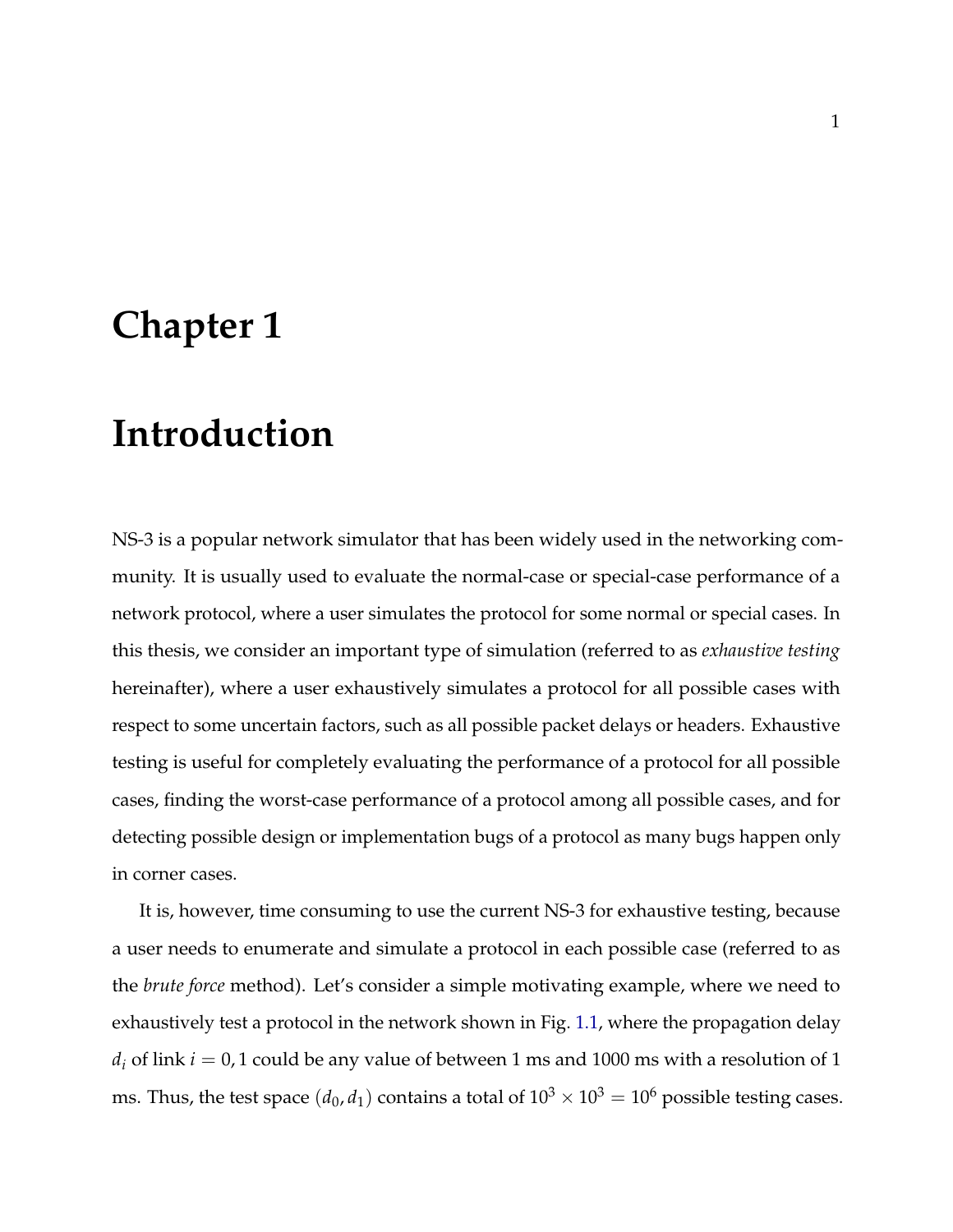The brute force method runs NS-3 to enumerate and individually simulate each of the 10<sup>6</sup> cases in the test space, and thus takes a long time. The details can be found in Chapter [3.](#page-15-0)



<span id="page-11-0"></span>Figure 1.1: Network topology of the motivating example.

In this thesis, we present our work on *Symbolic NS-3* (Sym-NS-3 for short), which extends NS-3 to support the *symbolic execution method* [\[20,](#page-51-0) [8\]](#page-50-0) that is a powerful and popular program analysis technique widely used in the software testing and verification community. Intuitively, the symbolic execution method divides the test space  $(d_0, d_1)$  into equivalence classes, each equivalence class containing all the cases leading to the same simulator execution path. The symbolic execution method simulates all the cases in an equivalence class together instead of individually as the brute force method. By doing so, the symbolic execution method can more efficiently exhaustively test the same test space  $(d_0, d_1)$  than the brute force method. The details can also be found in Chapter [3.](#page-15-0)

We make the following contributions in this thesis:

- *Symbolic variable management*: We present our design choices and implementation of the symbolic variables in Sym-NS-3 that are the foundation of symbolic execution. A symbolic variable takes a set of values instead of a single value as a normal variable. We have explored multiple different ways to introduce symbolic variables to Sym-NS-3 so that Sym-NS-3 users can easily manage symbolic variables and Sym-NS-3 developers can easily maintain and upgrade Sym-NS-3.
- *More efficient packet semantics testing*: There are two types of exhaustive testing: 1) packet dynamic testing: checking a protocol with all possible packet dynamic (e.g., delays), 2) packet semantics testing: checking a protocol for all possible packet header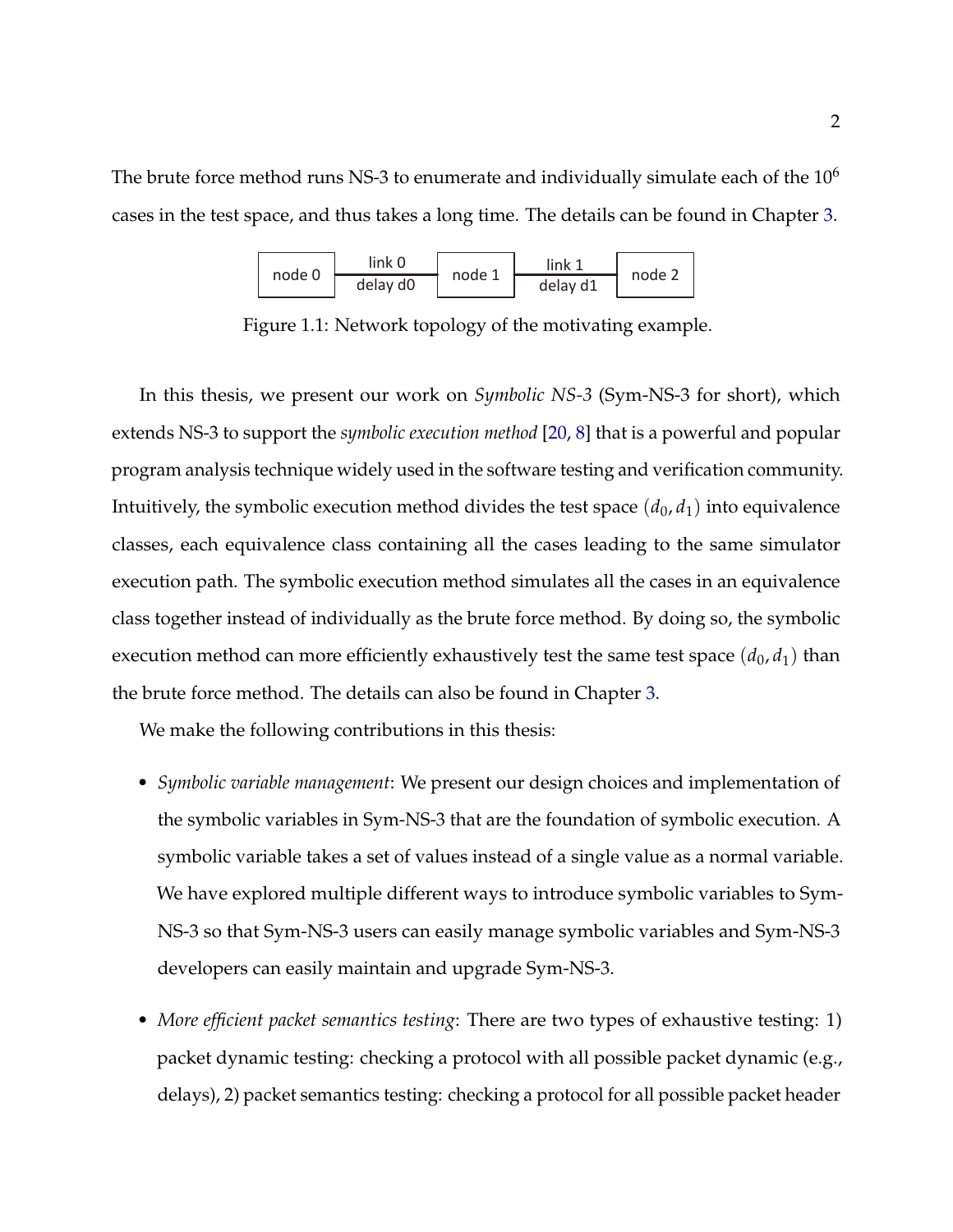and payload semantics. We have already presented several techniques to further improve the testing speed of Sym-NS-3 for packet dynamic testing in our previous work [\[33\]](#page-53-0), and we present several techniques to further improve the testing speed of Sym-NS-3 for packet semantics testing in this thesis.

• *Simulations*: We present several exhaustive testing simulations to demonstrate how to use Sym-NS-3 and the significantly improved testing speeds of the symbolic execution method using Sym-NS-3 compared to the brute force method using current NS-3.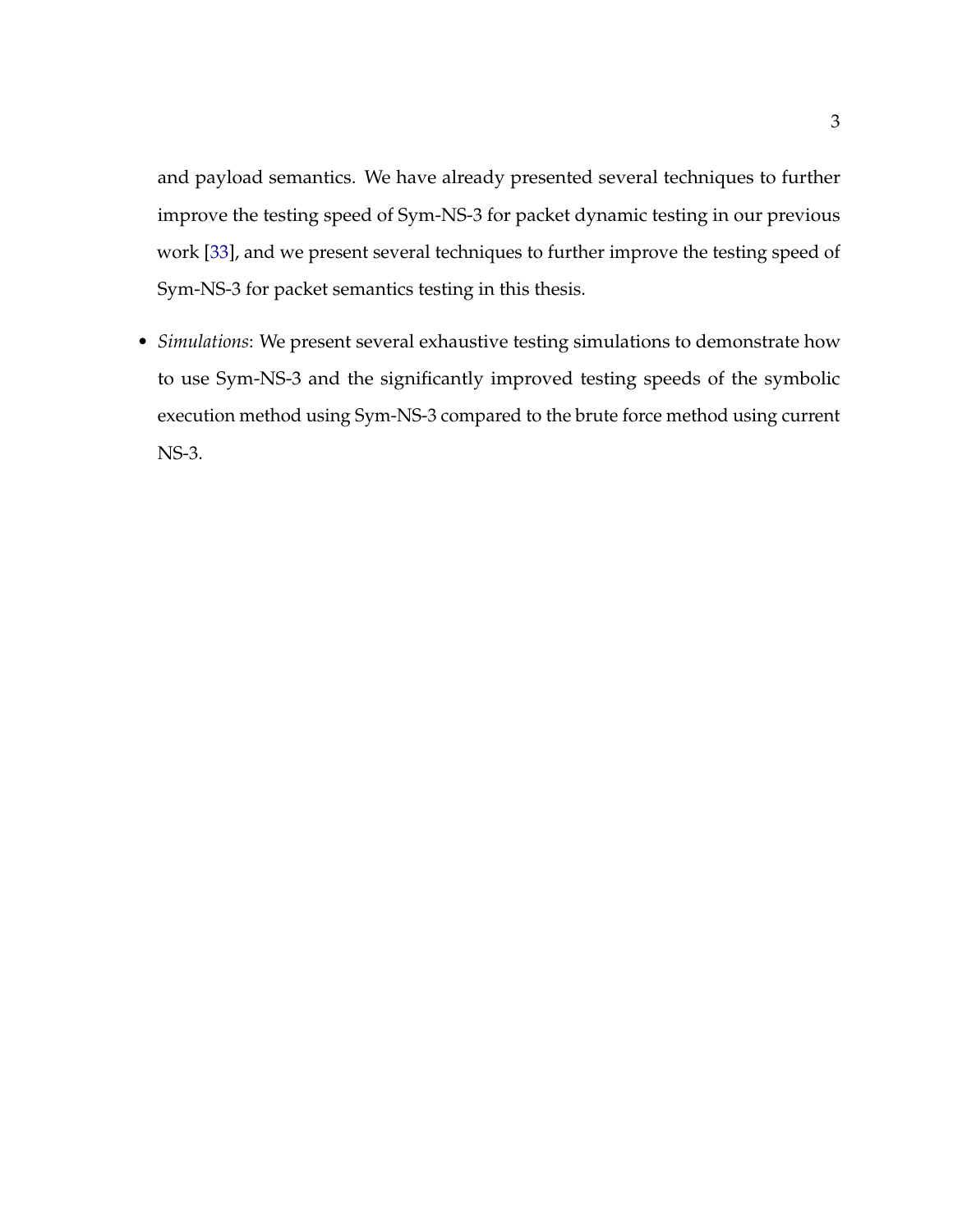## <span id="page-13-0"></span>**Chapter 2**

## **Related work**

Symbolic execution has been used to test network protocols. KleeNET [\[27\]](#page-52-0), SymTime [\[14\]](#page-50-1), SPD [\[32\]](#page-53-1), and Chiron [\[18\]](#page-51-1) test network protocols with symbolic packet delays or loss. DiCE [\[9\]](#page-50-2), SymbexNet [\[29\]](#page-52-1), NICE [\[10\]](#page-50-3), SOFT [\[23\]](#page-51-2), Chiron [\[18\]](#page-51-1), BUZZ [\[15\]](#page-50-4), SymNet [\[31\]](#page-52-2), PIC [\[24\]](#page-52-3), and MAX [\[21\]](#page-51-3) test network protocols with symbolic packet headers. Different from these works that consider only simple and specific network environments, Sym-NS-3 attempts to support general network environments by leveraging NS-3.

 $S^2E$  [\[11\]](#page-50-5) is a powerful, modular and flexible symbolic execution platform, which uses KLEE and QEMU to serve both Windows and Linux. Since  $S^2E$  is written in C, it is convenient to combine with NS-3 written in C++ as Sym-NS-3.

There is little work on extending NS-3 for exhaustive testing. VeriSim [\[4\]](#page-49-1) extends NS-2 for formal trace analysis. To the best our knowledge, Sym-NS-3 is the only one to extend NS-3 by leveraging symbolic execution.

There is a large body of work on improving the efficiency of symbolic execution engines, such as compositional symbolic execution [\[16,](#page-51-4) [13\]](#page-50-6), redundant path elimination [\[5\]](#page-49-2), path prioritization using static analysis information [\[6,](#page-49-3) [2\]](#page-49-4), path merging [\[22,](#page-51-5) [1,](#page-49-5) [28\]](#page-52-4), state mapping methods [\[25,](#page-52-5) [26\]](#page-52-6), and combination with random testing [\[17,](#page-51-6) [30,](#page-52-7) [12\]](#page-50-7). Sym-NS-3 is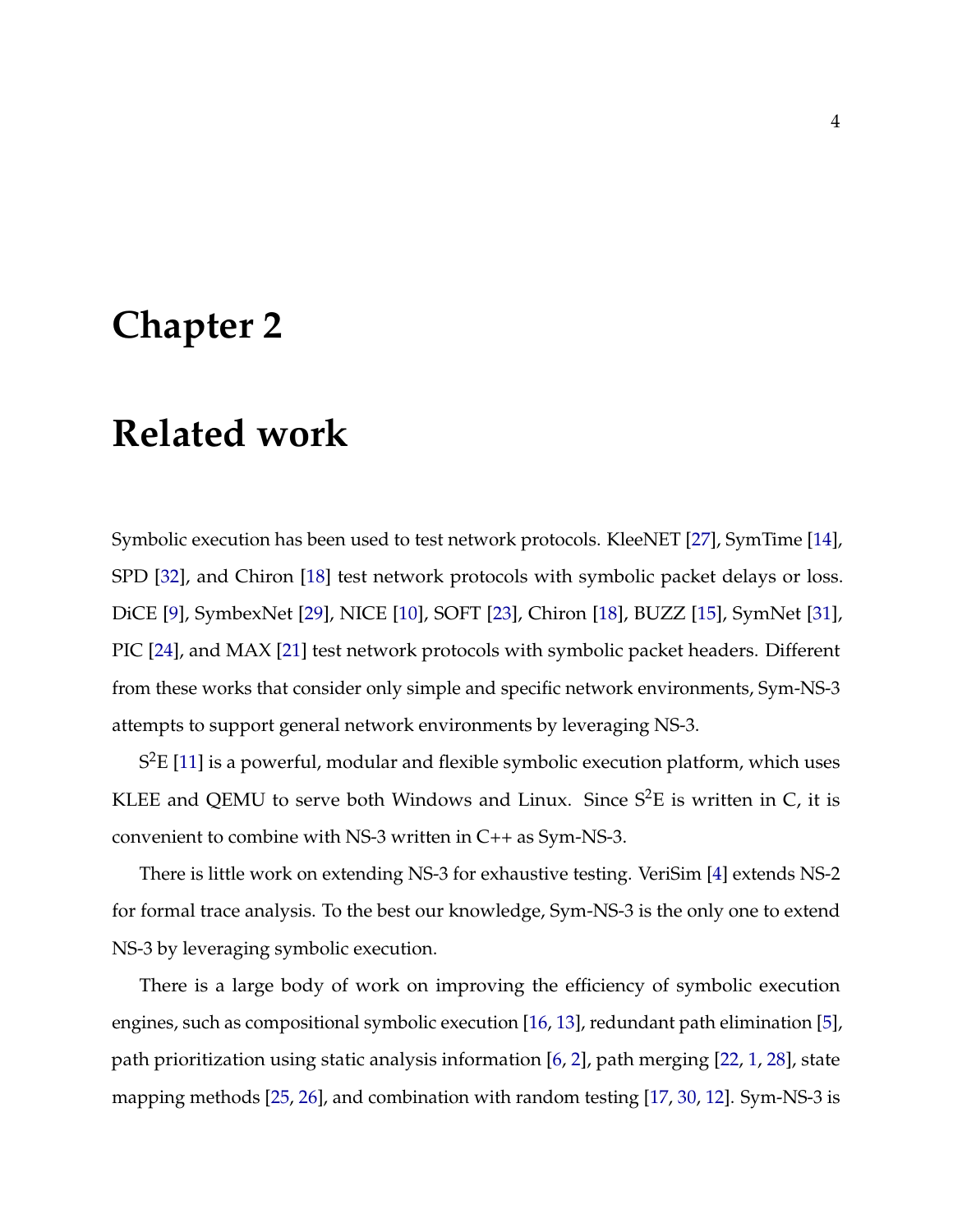complementary to and can be used together with these techniques.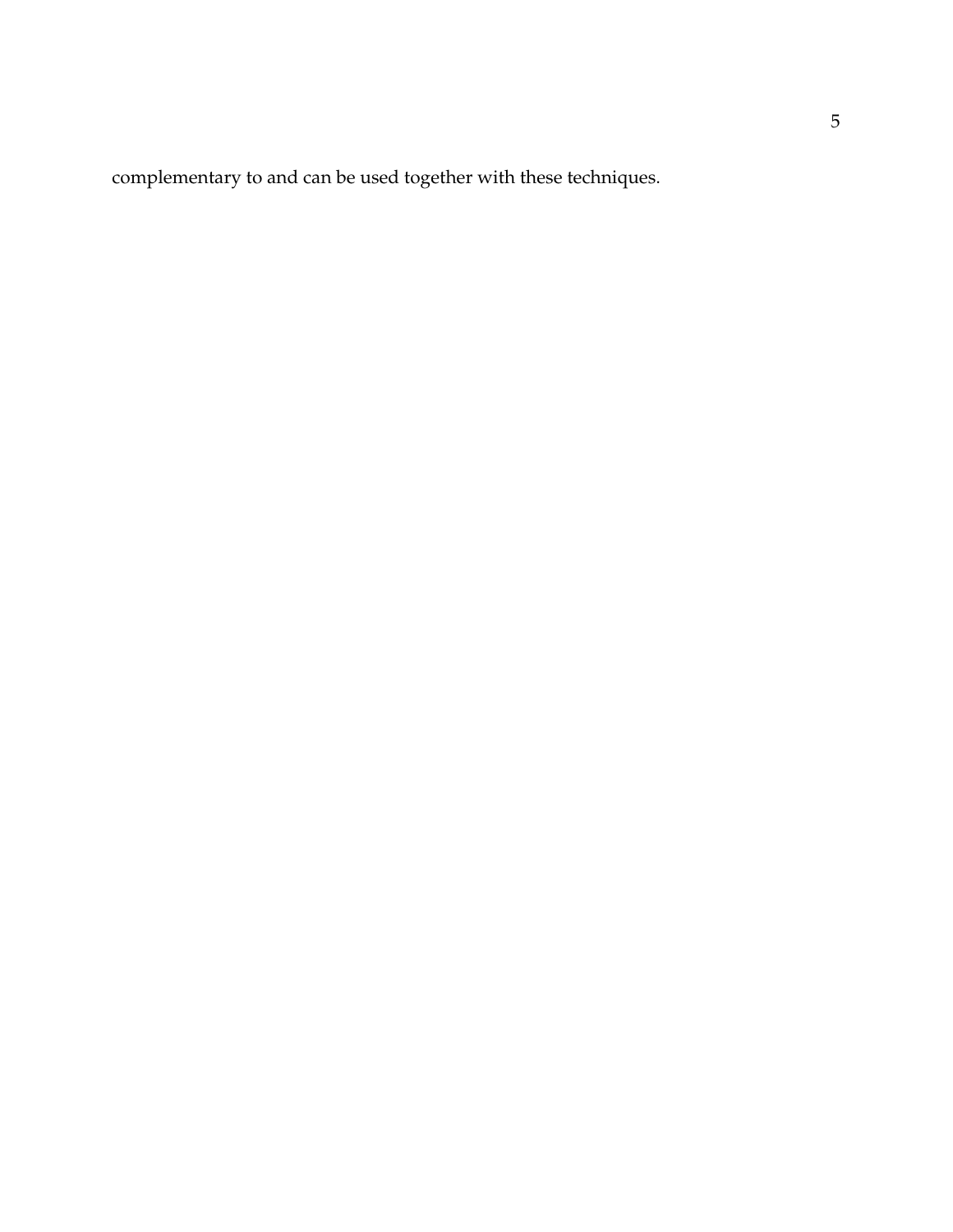# <span id="page-15-0"></span>**Chapter 3**

# **Motivating Example**

In this chapter, we present a simple exhaustive testing example to illustrate the difference between the brute force method of current NS-3 and the symbolic execution method of our proposed Sym-NS-3. All the code is available at [https://github.com/JeffShao96/](https://github.com/JeffShao96/Symbolic-NS3) [Symbolic-NS3](https://github.com/JeffShao96/Symbolic-NS3).

### <span id="page-15-1"></span>**3.1 An exhaustive testing problem**

Let's consider a network shown in Fig. [1.1,](#page-11-0) where three nodes are connected by two point-to-point links. Nodes 0 and 2 each simultaneously sends a UDP packet to node 1. The propagation delay  $d_i$  of link  $i = 0, 1$  could be any value between 1 ms and 1000 ms. An exhaustive testing problem is to find the maximum and minimum of *diff* among a total of 10<sup>6</sup> testing cases (i.e., combinations) of  $d_0$  and  $d_1$ , where  $diff$  is the arrival time difference at node 1 between the packets from node 0 and node 2.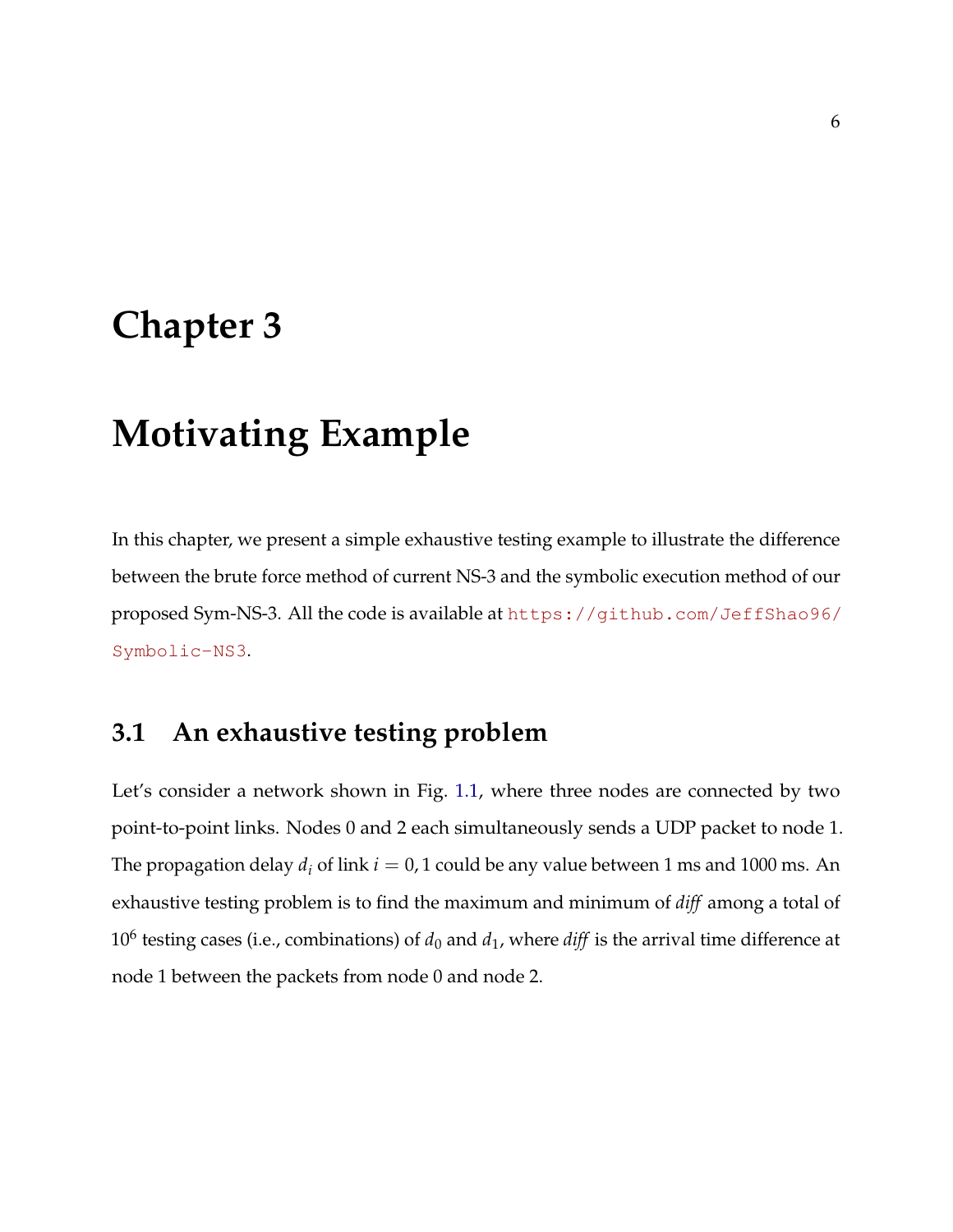### <span id="page-16-0"></span>**3.2 Brute force using current NS-3**

To find the range of *diff* using the brute force method with the current NS-3, we write the shell script repeatCurrentDemo.sh as shown in Code [3.1](#page-16-1) to enumerate all possible  $10<sup>6</sup>$ cases of  $d_0$  and  $d_1$ , and run an NS-3 simulation for each case.

<span id="page-16-1"></span>Code 3.1: Shell script repeatCurrentDemo.sh to enumerate all possible cases

```
1 \mid \ldots2 for delay0 in {1..1000}
3 do
4 for delay1 in {1..1000}
5 do
6 ./ waf −−run "currentDemo --d0=$delay0 --d1=$delay1"
7 done
8 done
\mathbf{q}
```
We also write the NS-3 script currentDemo.cc as shown in Code [3.2](#page-16-2) to simulate the network according to the link delays specified in the arguments. To simplify the example, we calculate *diff* directly in this script instead of modifying file udp-server.cc to measure the packet arrival times and then calculate *diff* at the receiver.

#### Code 3.2: NS-3 script currentDemo.cc to simulate each case

```
\,12 p2p[0]. SetChannelAttribute ("Delay", TimeValue (Time(d0)));
3 | p2p [1]. SetChannelAttribute ("Delay", TimeValue (Time(d1)));
4 \mid \ldots5 \mid \ldots6 Time Diff = Time(d0)-Time(d1);
7 | std :: cout\ll"Diff is "\llDiff\llstd :: endl;
8 \mid \ldots
```
Overall, it takes a total of about six days to run the code, and the total reported range of *diff* is [-999, 999] ms.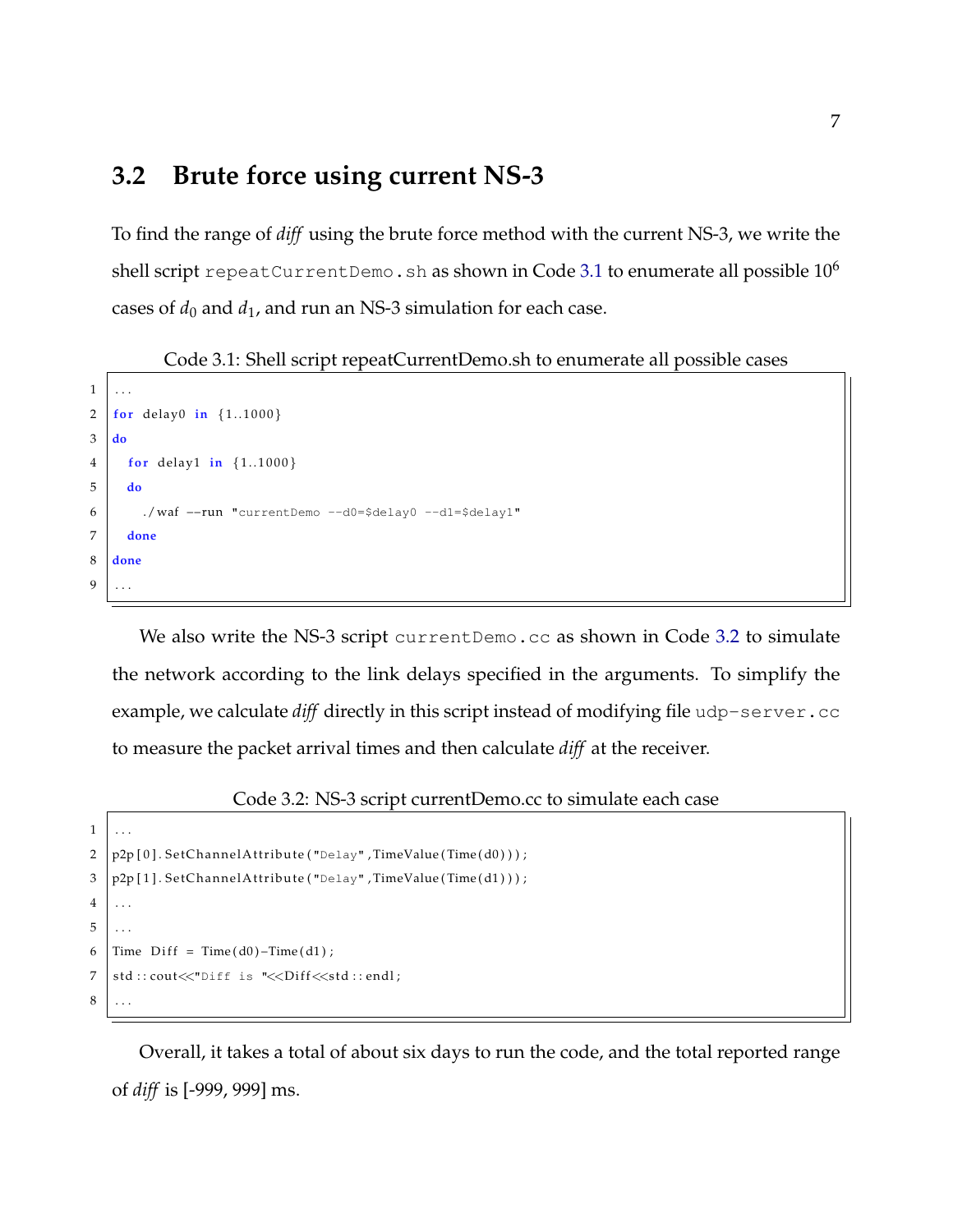## <span id="page-17-0"></span>**3.3 Symbolic execution using Sym-NS-3**

To find the range of *diff* using the symbolic execution method with our Sym-NS-3, we write only one script symDemo.cc as shown in Code [3.3](#page-17-1) to simulate the network with two symbolic link delays, each in the range of [1, 1000] ms. To simplify the example, we calculate *diff* directly in the script instead of modifying udp-server.cc.

Code 3.3: Sym-NS-3 script symDemo.cc

```
1 symDemo. cc, label={list:sym_nss}]
\mathbf 23 \mid \text{Ptr} \leq \text{Symbolic} > \text{sym0} = \text{CreateObject} \leq \text{Symbolic} > ();
4 | sym0->SetMinMax(1, 1000);
5 | uint32_t d0 = sym0->GetSymbolicUintValue();
6 | Ptr<Symbolic> sym1 = CreateObject<Symbolic>();
7 | sym1–>SetMinMax(1, 1000);
8 \mid uint32_t d1 = sym1->GetSymbolicUintValue();
\overline{9}10 \vert p2p [0]. SetChannelAttribute ("Delay", TimeValue (Time(d0)));
11 \vert p2p[1]. SetChannelAttribute ("Delay", TimeValue (Time(d1)));
12 ...
13 ...
14 Symbolic Diff=sym0-sym1;
15 | Diff . PrintRange ("Diff");
```
It takes a total of about a minute to execute the code using a symbolic execution engine, which is several orders of magnitude faster than the brute force method. The total reported range of *diff* is also [-999, 999] ms, the same as the range reported by the brute force method.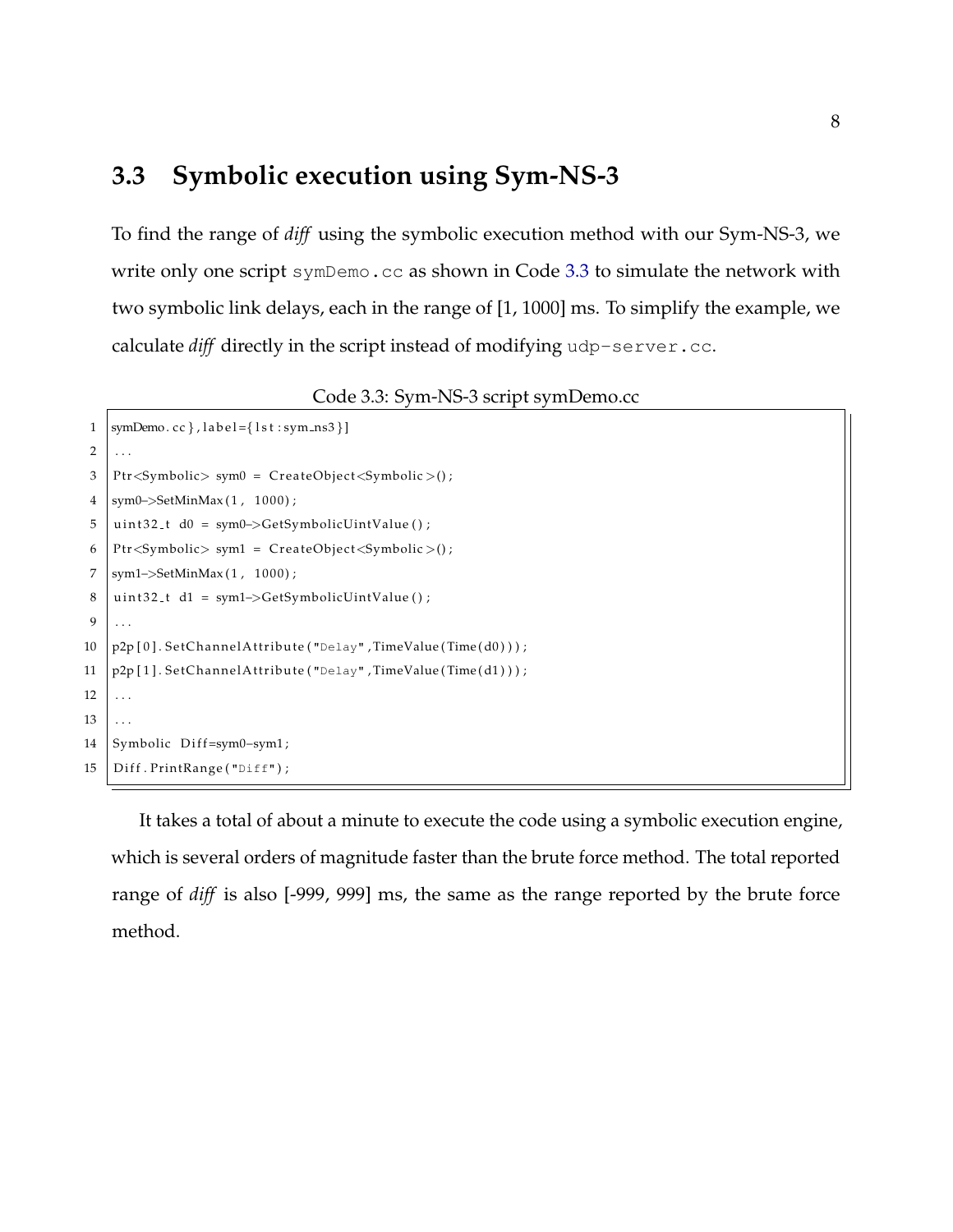## <span id="page-18-0"></span>**Chapter 4**

# **Sym-NS-3 Overview**

#### <span id="page-18-1"></span>**4.1 Architecture of Sym-NS-3**

Fig. [4.1](#page-19-1) illustrates the different architectures of the brute force method with current NS-3 and the symbolic execution method with Sym-NS-3. Both current NS-3 and Sym-NS-3 use NS-3 style script to execute in the experiment. Different from the brute force method that directly executes NS-3, the symbolic execution method uses symbolic execution platform  $S^2E$  [\[11\]](#page-50-5) to symbolically execute Sym-NS-3 in virtual machines.  $S^2E$  emulates the virtual machines using the QEMU machine emulator [\[3\]](#page-49-6) and conducts symbolic execution using the KLEE symbolic execution engine [\[7\]](#page-50-8). Instead of execute directly,  $S^2E$  passes NS-3 style script from Host operating system to the guest operating system on the virtual machine. Different from the brute force method where each variable can take only a value at a time, the symbolic execution method introduces symbolic variables, each of which can take a set of values described by a group of constraints.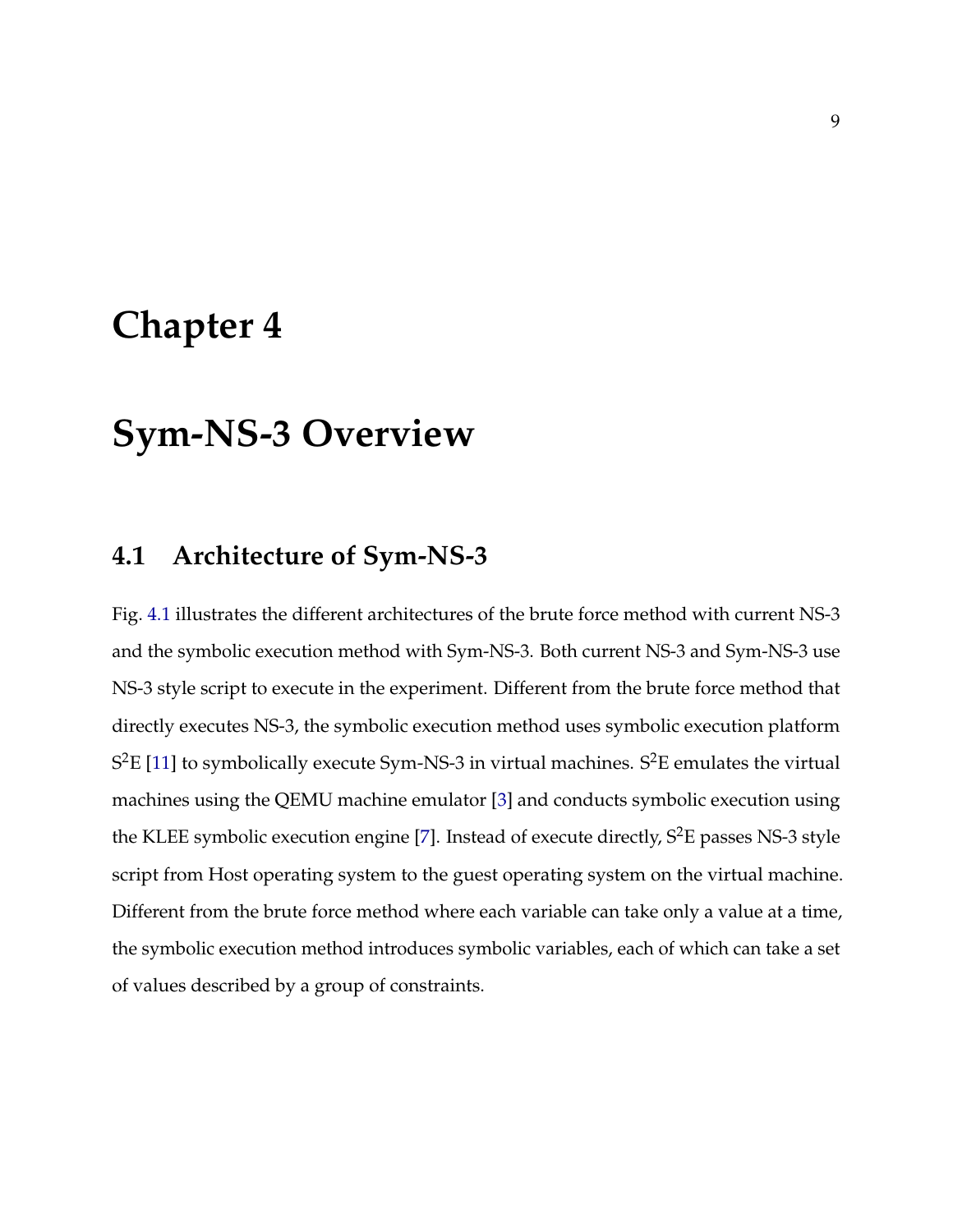

<span id="page-19-1"></span>Figure 4.1: Architectures of the brute force and symbolic execution methods.



<span id="page-19-2"></span>Figure 4.2: Three branches are generated during the symbolic execution of Code [4.1.](#page-20-1)

### <span id="page-19-0"></span>**4.2 Symbolic execution**

We use the C-like pseudocode shown in Code [4.1](#page-20-1) as an example to explain how  $S^2E$  works.  $\mathrm{S}^2\mathrm{E}$  initially runs the code on a single virtual machine. Lines 1 and 2 define two symbolic variables  $d_0$  and  $d_1$  with the same initial constraints, and thus each of them initially takes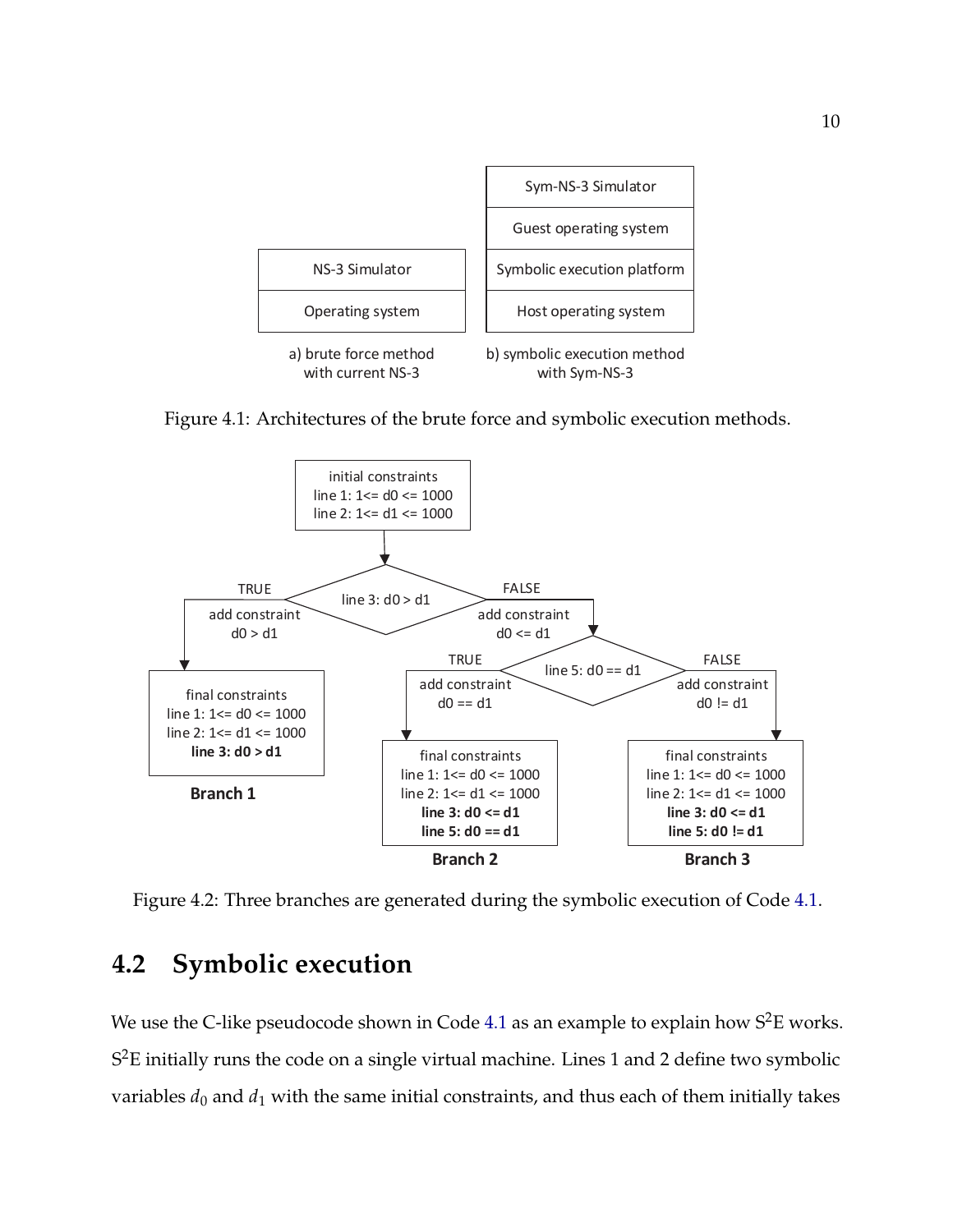a set of values in the range of 1 and 1000. When S<sup>2</sup>E reaches an if statement involving symbolic variables, such as lines 3 and 5, it checks both possibilities by forking the current virtual machine into two virtual machines (called *branches*). For example, when the if statement at line 3 is executed,  $S^2E$  forks the current virtual machine into two virtual machines, where the true branch continues to line 4 with additional constraint  $d_0 > d_1$  and the false branch continues to line 5 with additional constraint  $d_0 \leq d_1$ . Similarly for the if statement at line 5.

Finally,  $S^2E$  stops with three branches as illustrated in Fig. [4.2,](#page-19-2) where the final constraints for each branch are also listed. Using these final constraints,  $S^2E$  can then calculate the possible range of variable *diff* defined in line 10. Specifically, the range of *diff* is [1, 999] ms for branch 1, [0, 0] ms for branch 2, and [-999, -1] ms for branch 3. The total range of *diff* is the union of these ranges and thus is [-999, 999] ms.

Code 4.1: An example for symbolic execution

```
1 | sym 1 \le d0 \le 10002 | sym 1 \le d1 \le 10003 | \textbf{if} (d0 > d1)4 //simulate accordingly
5 } else if (d0=-d1) {
6 //simulate accordingly
7 } e ls e {
8 //simulate accordingly
9 }
10 diff = d0 - d1;
```
### <span id="page-20-0"></span>**4.3 Design goals**

Sym-NS-3 is designed with the following design goals.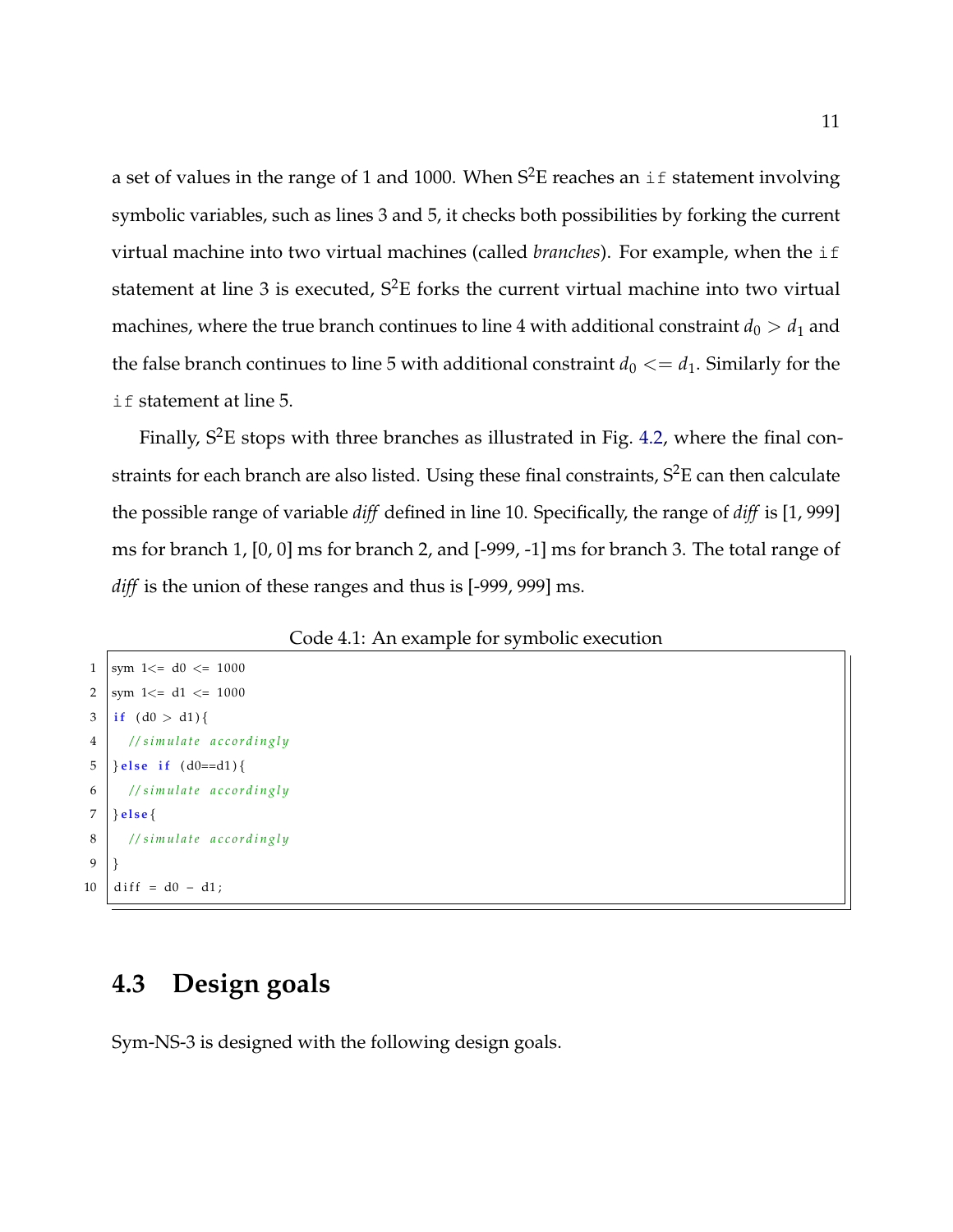#### <span id="page-21-0"></span>**4.3.1 Easy to use**

It is easy for current NS-3 users to use Sym-NS-3 for exhaustive testing. Specifically, a Sym-NS-3 user writes a Sym-NS-3 testing script in a way very similar to a NS-3 user writing an NS-3 testing script.

#### <span id="page-21-1"></span>**4.3.2 Easy to develop**

It is easy for Sym-NS-3 developers to maintain and upgrade Sym-NS-3. Specifically, Sym-NS-3 makes as little change as possible to current NS-3, especially, existing NS-3 modules.

#### <span id="page-21-2"></span>**4.3.3 Efficient**

It is more efficient to conduct exhaustive testing using Sym-NS-3 than current NS-3. Although symbolic execution already makes Sym-NS-3 more efficient for exhaustive testing than brute force with current NS-3, we propose several techniques to further improve the efficiency of Sym-NS-3.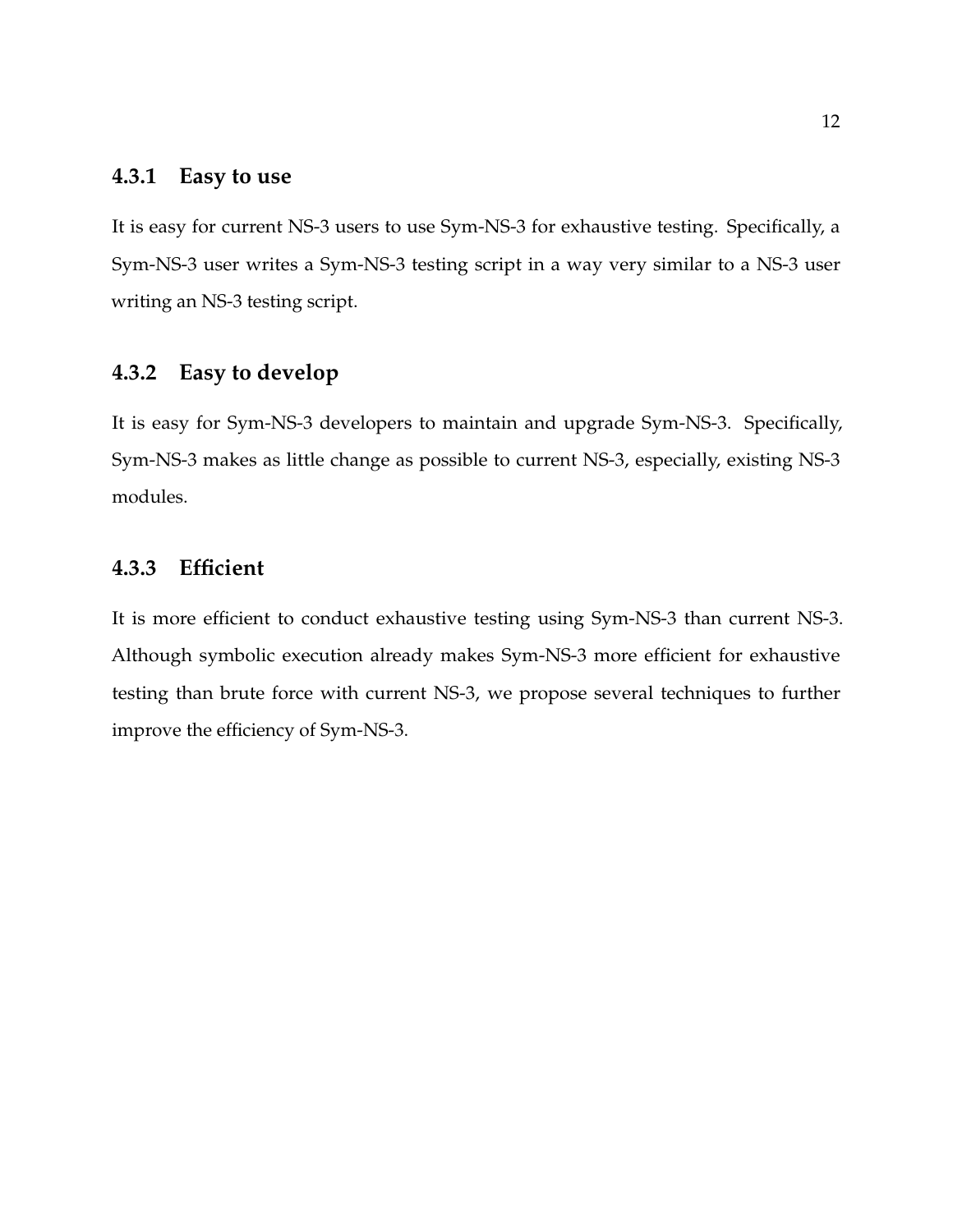# <span id="page-22-0"></span>**Chapter 5**

# **Symbolic Variable Management**

In this chapter, we describe how to design Sym-NS-3 so that a Sym-NS-3 user can easily use symbolic variables (i.e., the first design goal) and a Sym-NS-3 developer can easily develop Sym-NS-3 (i.e., the second design goal).

## <span id="page-22-1"></span>**5.1 Managing symbolic variables**

An exhaustive testing simulates a network in all possible cases with respect to some uncertain factors, which can be tested using symbolic variables in Sym-NS-3. For example, the motivating example simulates a network for all possible link delays  $d_0$  and  $d_1$ , and they are tested using symbolic variables in Chapter [3.3.](#page-17-0)

There are two different ways to change a normal variable to a symbolic variable in Sym-NS-3.

• *Direct Symbolization*: We can use S<sup>2</sup>E functions to make a normal variable symbolic. For example, function s2e\_make\_symbolic(&x, sizeof(x), "x") makes variable x a symbolic variable by marking  $sizeof(x)$  number of bytes at address  $&x$ symbolic.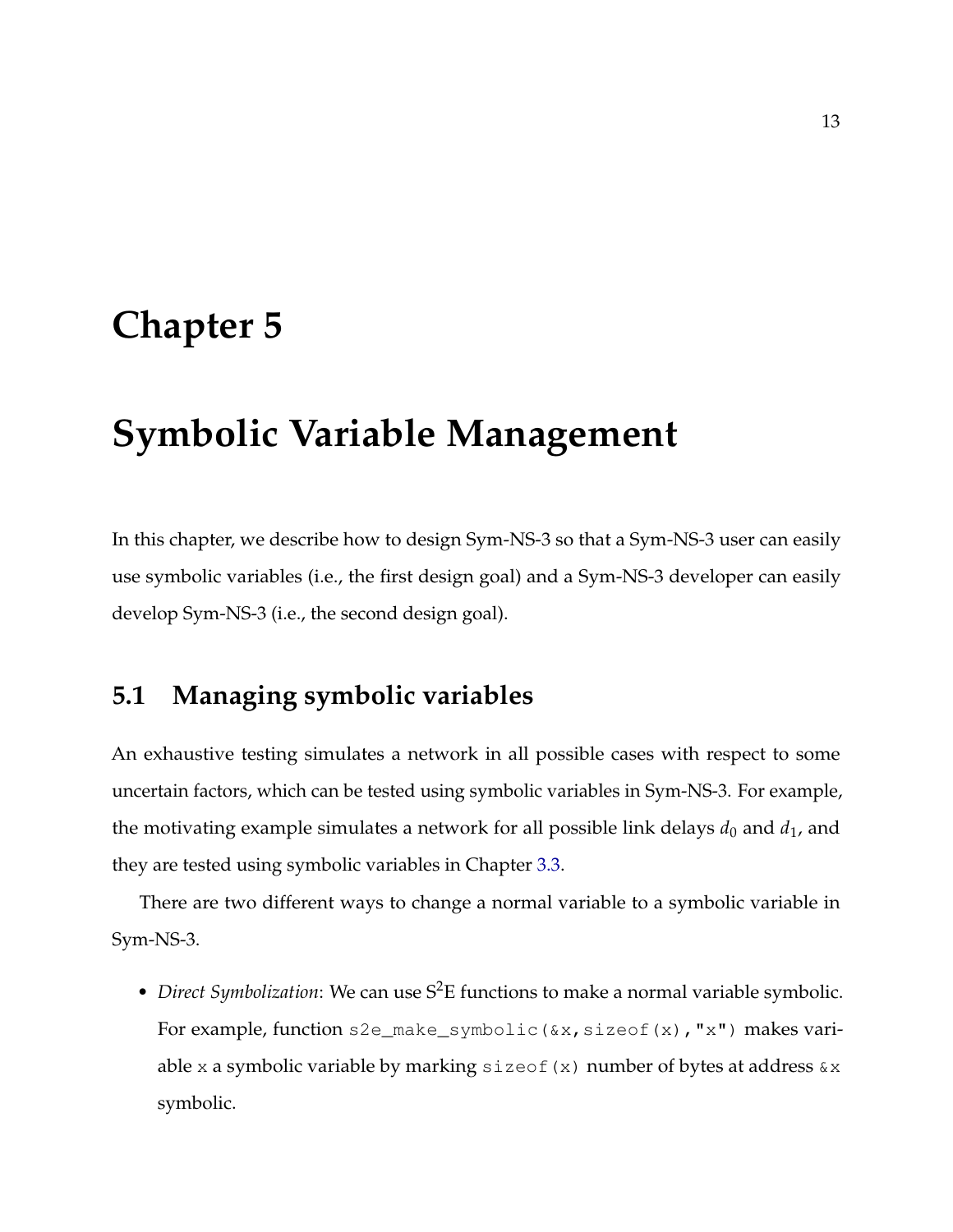• *Assignment Symbolization*: If a normal variable y is set to the value of an expression involving a symbolic variable x, variable y also becomes a symbolic variable. For example, if symbolic variable x has a symbolic value between 1 and 1000, variable y will have a symbolic value between 2 and 1001 after executing assignment  $y = x+1$ .

We need to provide users with the following types of functions to manage the symbolic variables.

- *Initialization functions*: We need to provide users with functions to set the initial constraint of a symbolic variable. For example,  $d_0$  in the motivating example should be defined as a symbolic variable with an initial constraint of between 1 and 1000 ms.
- *Operation functions*: We need to provide users with functions to operate on symbol variables, such as functions to perform math operations (e.g., addition, subtraction) of symbolic variables, and functions to change the type of a symbolic variable (e.g., change from unsigned to time).
- *Inquiry functions*: Different from a normal variable that takes a single value, a symbolic variable takes a set of values described by a group of constraints. Furthermore, the constraints of a symbolic variable may change as the simulation continues. For example, the three branches in Fig. [4.2](#page-19-2) each has a different group of constraints for symbolic variables  $d_0$  and  $d_1$ . Thus, we need to provide functions for users to inquire and print out the current range of a symbolic variable, such as the max, min, and sample values.

We have explored three different methods to manage the symbolic variables in Sym-NS-3. Below we explain these methods using the propagation delay of link 0 in the motivating example, which is a point to point channel. The propagation delay of Point ToPoint Channel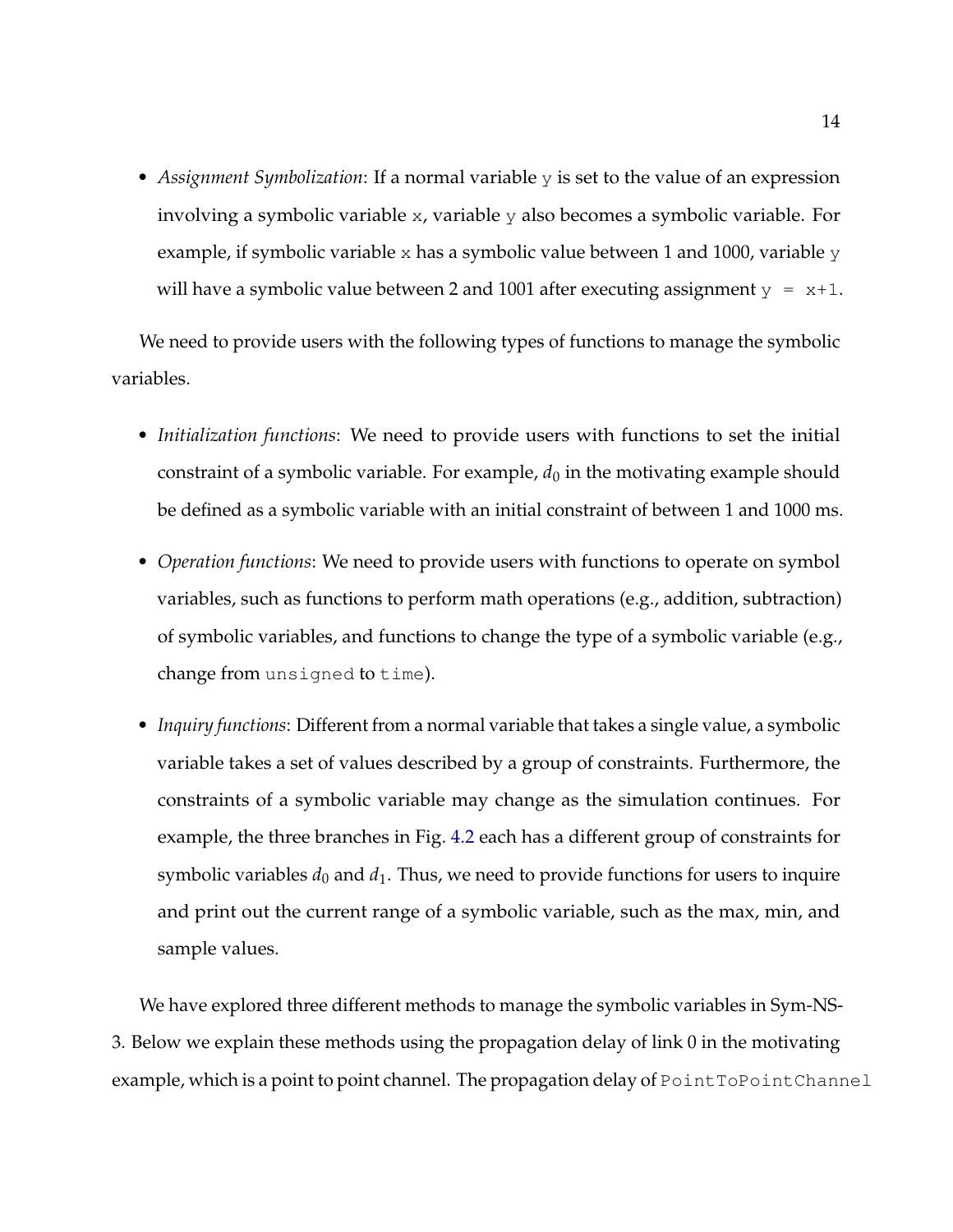in NS-3 is defined as a Time variable named m\_delay. We have explored three different methods to make m\_delay symbolic in Sym-NS-3.

#### <span id="page-24-0"></span>**5.2 Method 1: In-module direct symbolization**

This method directly modifies existing NS-3 modules that are involved in an exhaustive test. For the motivating example, this method directly modifies PointToPointChannel by adding new channel attributes and modifying its code accordingly. For example, Code [5.1](#page-24-1) shows a different script symDemo.cc implemented using this method. Specifically, we add three new channel attributes SymbolicMode, DelayMin, and DelayMax. If attribute SymbolicMode is true, function s2e\_make\_symbolic(&m\_delay, sizeof(m\_delay) ,"m\_delay") is called to make m\_delay symbolic, and then its minimum and maximum values are set to DelayMin, and DelayMax, respectively.

Code 5.1: Sym-NS-3 script symDemo.cc using Method 1

<span id="page-24-1"></span>

| $1 \mid$ | $\ldots$                                                                      |
|----------|-------------------------------------------------------------------------------|
|          | $2   p2p   0 $ . SetChannelAttribute ("SymbolicMode", BooleanValue (true));   |
|          | $3   p2p   0 $ . SetChannelAttribute ("DelayMin", TimeValue (Time ("1ms")));  |
|          | $4   p2p[0]$ . SetChannelAttribute ("DelayMax", TimeValue (Time ("1000ms"))); |
|          | $\cdot$ $\cdot$ $\cdot$                                                       |

We first adopted this method at the beginning of our project, because the advantage of this method is that it can flexibly implement more module-specific functionalities. For example, instead of all the packets on the link experiencing the same symbolic delay m\_delay, we can introduce a new attribute to specify only a certain type of packets experiencing the symbolic delay (e.g., only data packets of a specific TCP flow), and a new attribute to specific that different packets experiencing different symbolic delays (e.g., to introduce packet reordering).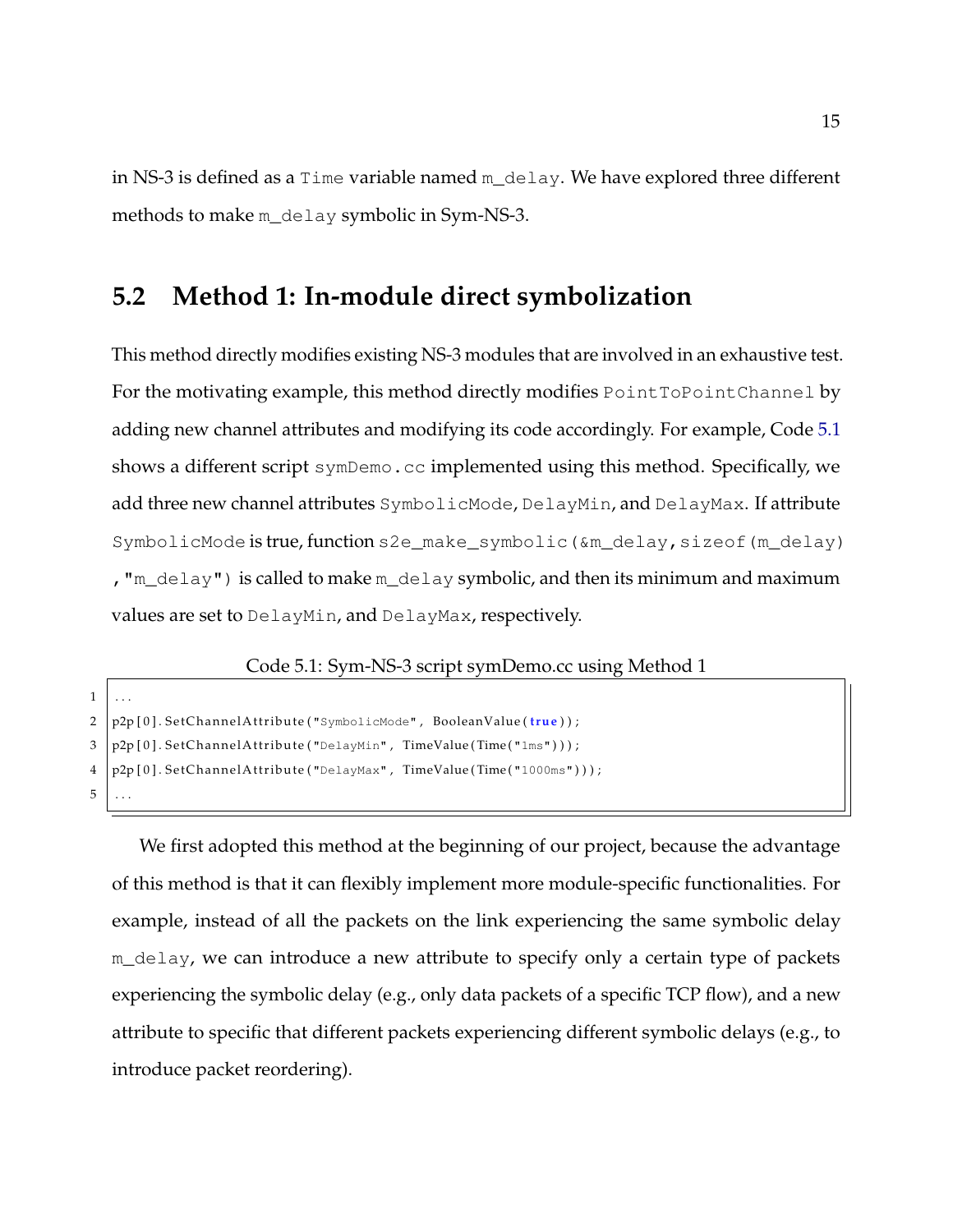We later explored other methods, because this method has two disadvantages that make it hard to develop (i.e., the second design goal). First, this method makes a big change to an NS-3 module, because we need to modify and add many functions to the NS-3 module in order to add and implement all the new channel attributes and to implement the initialization, operation, and inquiry functions to manage the symbolic variables. Second, this method makes big changes to many NS-3 modules, because we have to modify each NS-3 module for which we need to add symbolic variables. For example, if we want to exhaustively test other channels, such as wireless channels, we need to modify all these channels.

# <span id="page-25-0"></span>**5.3 Method 2: Assignment symbolization using new attributes**

Method 2 makes less change to existing NS-3 modules than method 1 by defining and managing symbolic objects using a new class called Symbolic, which we have developed for Sym-NS-3. For example, Code [5.2](#page-26-1) shows a different script symDemo.cc implemented using this method. It first creates a symbolic variable symObj0 which is a Symbolic class variable. The Symbolic class implements all the functions to manage symbolic variables, such as initialization, operation, and inquiry functions, so that existing NS-3 modules do not need to implement these functions as in Method 1. For example, line 3 sets the initial range of symObj0 using function SetMinMax.

Method 2 still changes PointToPointChannel by adding a new attribute SymbolicDelay, which takes a pointer value of  $symObj0$  whose value is then assigned to variable  $m$  delay.

The advantage of this method is that it can flexibly implement the same modulespecific functionalities as Method 1 while making less changes to existing NS-3 modules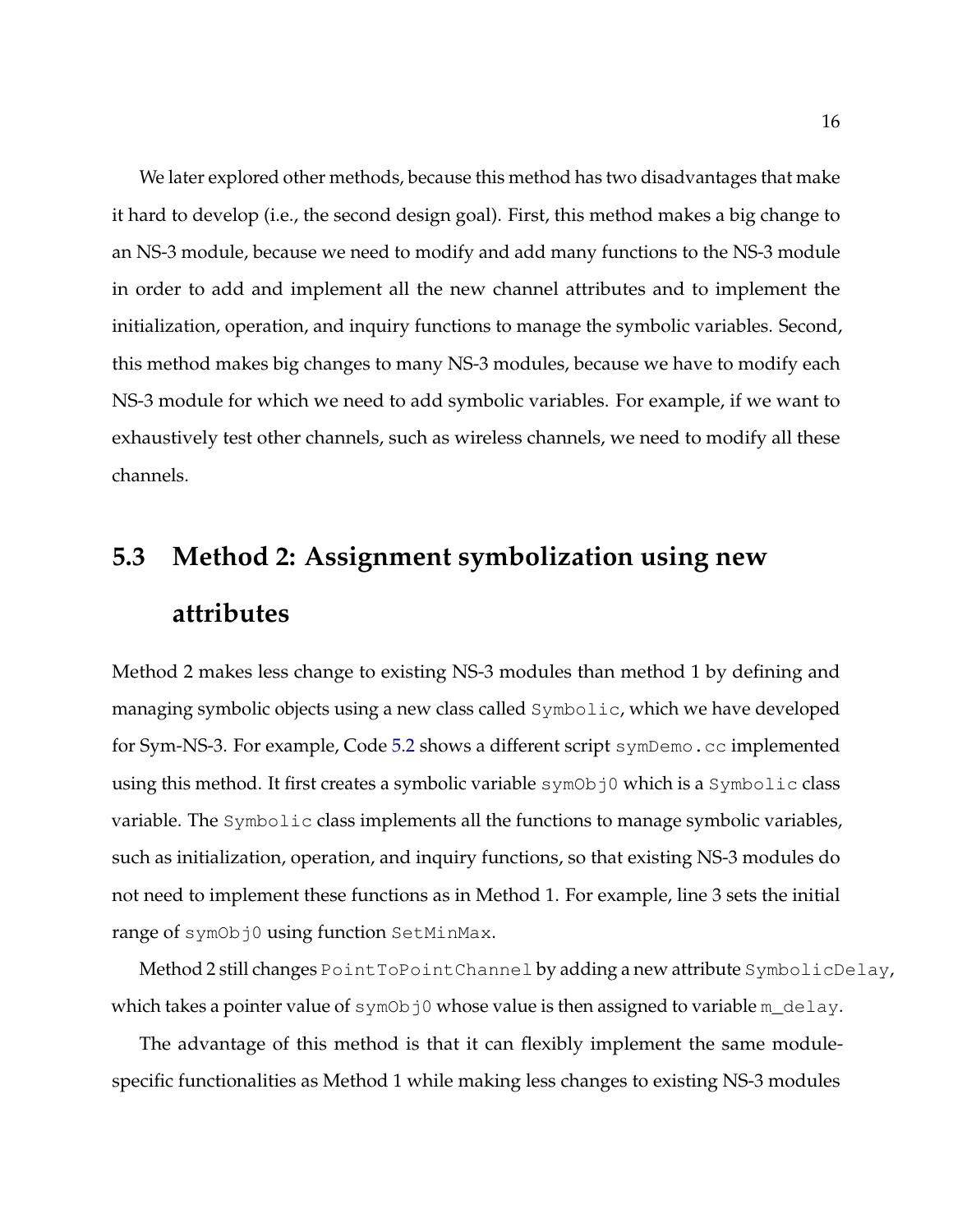than Method 1. For example, similar to Method 1, instead of all the packets on the link experiencing the same symbolic delay m\_delay, Method 2 can also introduce a new attribute to specify only a certain type of packets experiencing the symbolic delay (e.g., only data packets of a specific TCP flow). But different from Method 1, Method 2 does not need to change PointToPointChannel to implement the initialization, operation, and inquiry functions to manage symbolic variables.

Code 5.2: Sym-NS-3 script symDemo.cc using Method 2

```
1 \mid \ldots2 Ptr<Symbolic> symObj0 = CreateObject<Symbolic >() ;
3 | symObj0−>SetMinMax(1, 1000);
\overline{4}5 | p2p [0]. SetChannelAttribute ("SymbolicDelay", PointerValue (symObj0));
6
```
The disadvantage of this method is that it still makes changes (although just adding new attributes) to many NS-3 modules, because we have to modify each NS-3 module for which we need to add symbolic variables.

# <span id="page-26-0"></span>**5.4 Method 3: Assignment symbolization using existing attributes (as illustrated in the motivating example)**

This method does not modify existing NS-3 modules at all. Because it does not add any new attributes to an NS-3 module, we have to use the existing attributes. For example, Code [5.3](#page-27-1) shows script symDemo.cc implemented using this method, which is just the one illustrated in the motivating example in Chapter [3.3.](#page-17-0) It first creates the same symbolic variable symObj0 as Method 2. But it gets the corresponding symbolic unsigned integer d0 from symObj0, and then passes d0 to  $p2p[0]$  (i.e., link 0) using the exist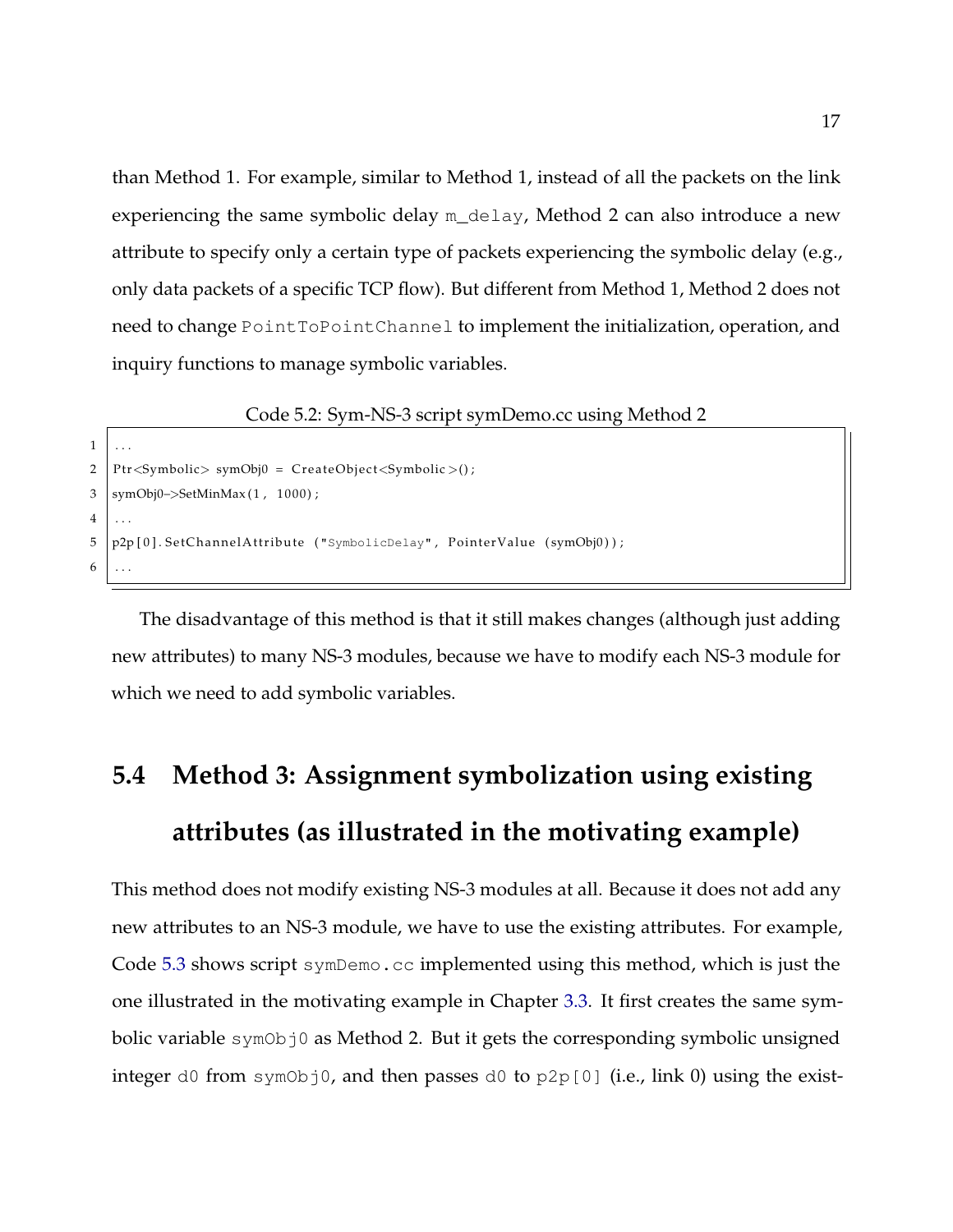ing PointToPointChannel attribute Delay. Note that variable d0 is also a symbolic variable with the same set of values as  $symObj0$ .

The advantage of this method is that it does not make any changes to the existing NS-3 modules. As a result, is very easy for Sym-NS-3 developers to maintain and upgrade Sym-NS-3 (i.e., the second design goal), and it is also easy to apply this method to any NS-3 modules and any module attributes, in addition to PointToPointChannel and its Delay attribute used in the example.

Code 5.3: Sym-NS-3 script symDemo.cc using Method 3

```
\overline{1}2 Ptr<Symbolic> symObj0 = CreateObject<Symbolic >() ;
3 symObj0->SetMinMax(1, 1000);
4 | uint32_t d0 = symObj0->GetSymbolicUintValue();
5
6 p2p[0]. SetChannelAttribute ("Delay", TimeValue (Time(d0)));
7
```
The disadvantage of this method is that it uses only the existing attributes of NS-3 modules, and thus supports only limited module-specific functionalities. For example, all the packets on the link have to experience the same symbolic delay, and we cannot specify only a certain type of packets experiencing the symbolic delay.

#### <span id="page-27-0"></span>**5.5 Comparison of the three methods**

Fig. [5.1](#page-28-0) compares the above three methods to manage symbolic variables. Method 1 makes the biggest changes to existing NS-3 modules, whereas Method 3 does not make any changes. On the other side, Methods 1 and 2 support more module-specific functionalities than Method 3 that supports only the basic module-specific functionalities.

While all three methods make Sym-NS-3 easy to use for current NS-3 users (i.e., the first design goal), Method 3 is the easiest for the Sym-NS-3 developers to develop (i.e., the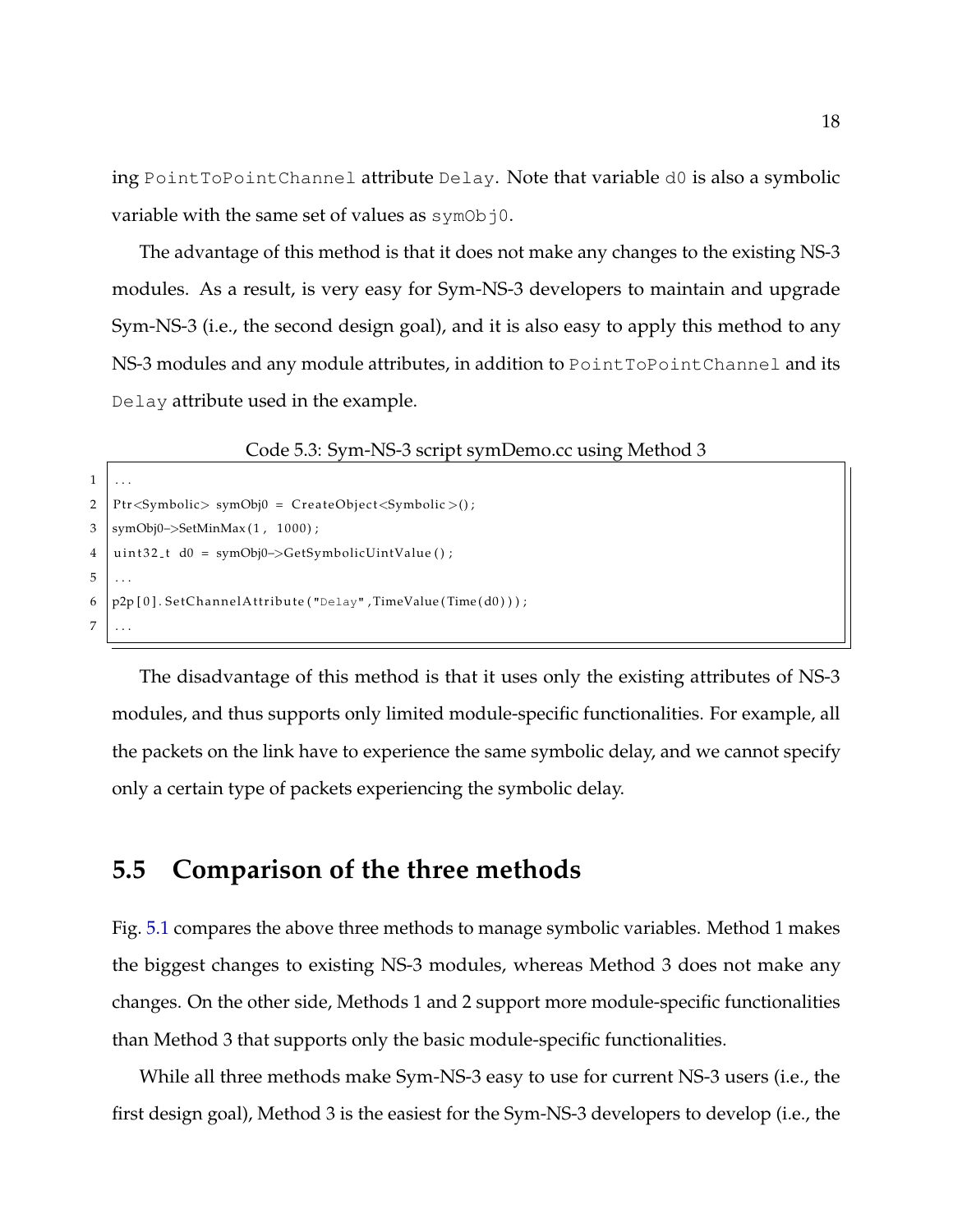

<span id="page-28-0"></span>Figure 5.1: Different methods to manage symbolic variables in Sym-NS-3.

second design goal). Therefore, for the current release of Sym-NS-3, we choose Method 3 so that symbolic variables can be used with all current NS-3 modules.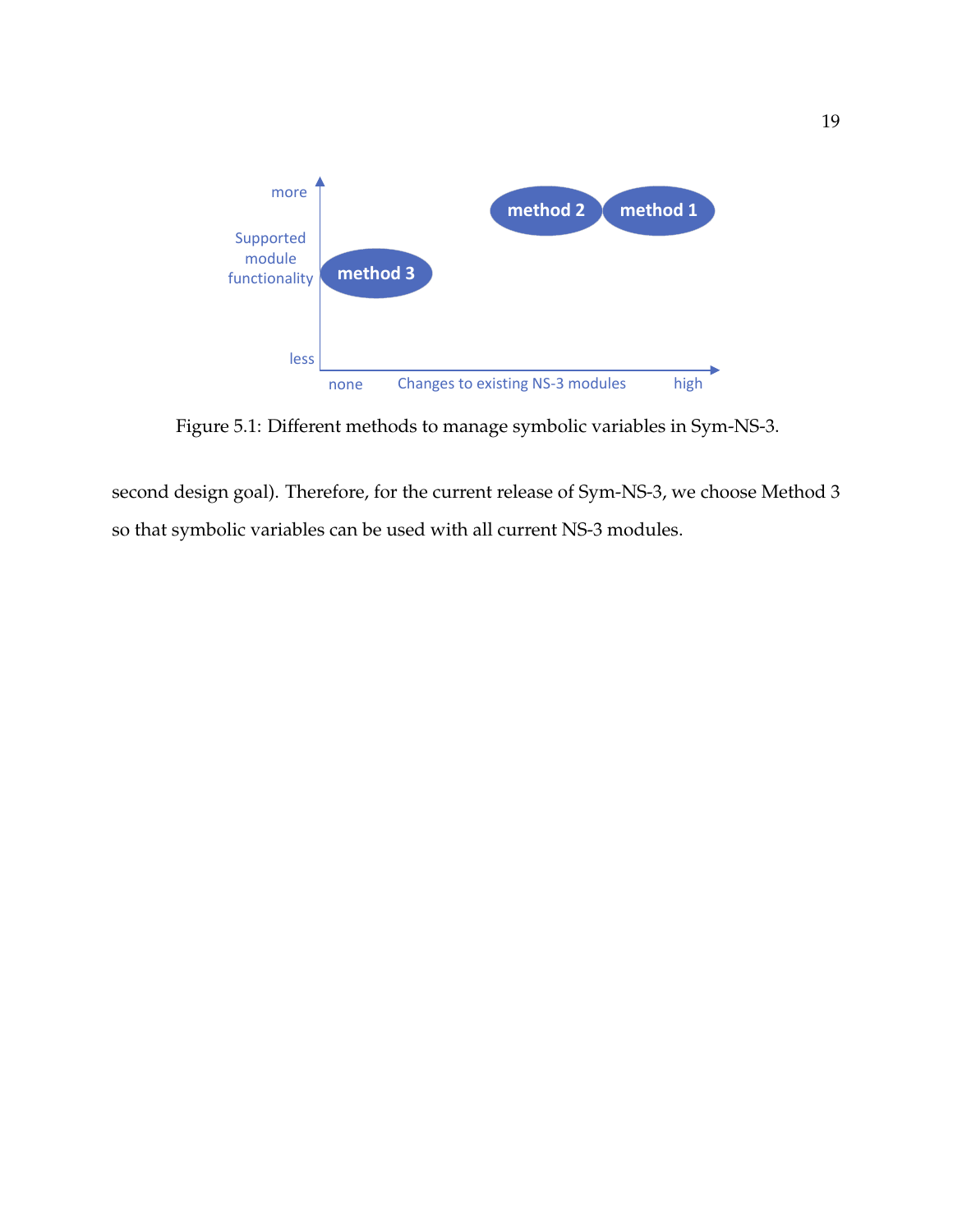# <span id="page-29-0"></span>**Chapter 6**

# **Making Sym-NS-3 More Efficient**

Although the methods proposed in the previous chapter already make Sym-NS-3 more efficient for exhaustive testing than current NS-3, we have noticed that we can make Sym-NS-3 even more efficient by redesigning some of NS-3 modules (i.e., the third design goal). Intuitively, this is because NS-3 was not originally designed and implemented for symbolic execution, and thus we have proposed some techniques to redesign and make it symbolic execution friendly.

We have proposed two types of techniques for two general types of exhaustive testing using Sym-NS-3. 1) *Exhaustive packet dynamic testing*: It tests a network protocol in a network with all possible packet dynamic, such as all possible packet delays in the motivating example. For this type of testing, Sym-NS-3 changes some time-related variables to symbolic variables, such as  $d_0$  in the motivating example. As a result, the timestamps of events also become symbolic variables. In our previous work [\[33\]](#page-53-0), we have proposed several techniques to redesign the event schedulers of Sym-NS-3 so that it can more efficiently compare the symbolic timestamps of the events.

2) *Exhaustive packet semantics testing*: It tests a network protocol for packets with all possible header and payload semantics, such as all possible destination IP addresses. For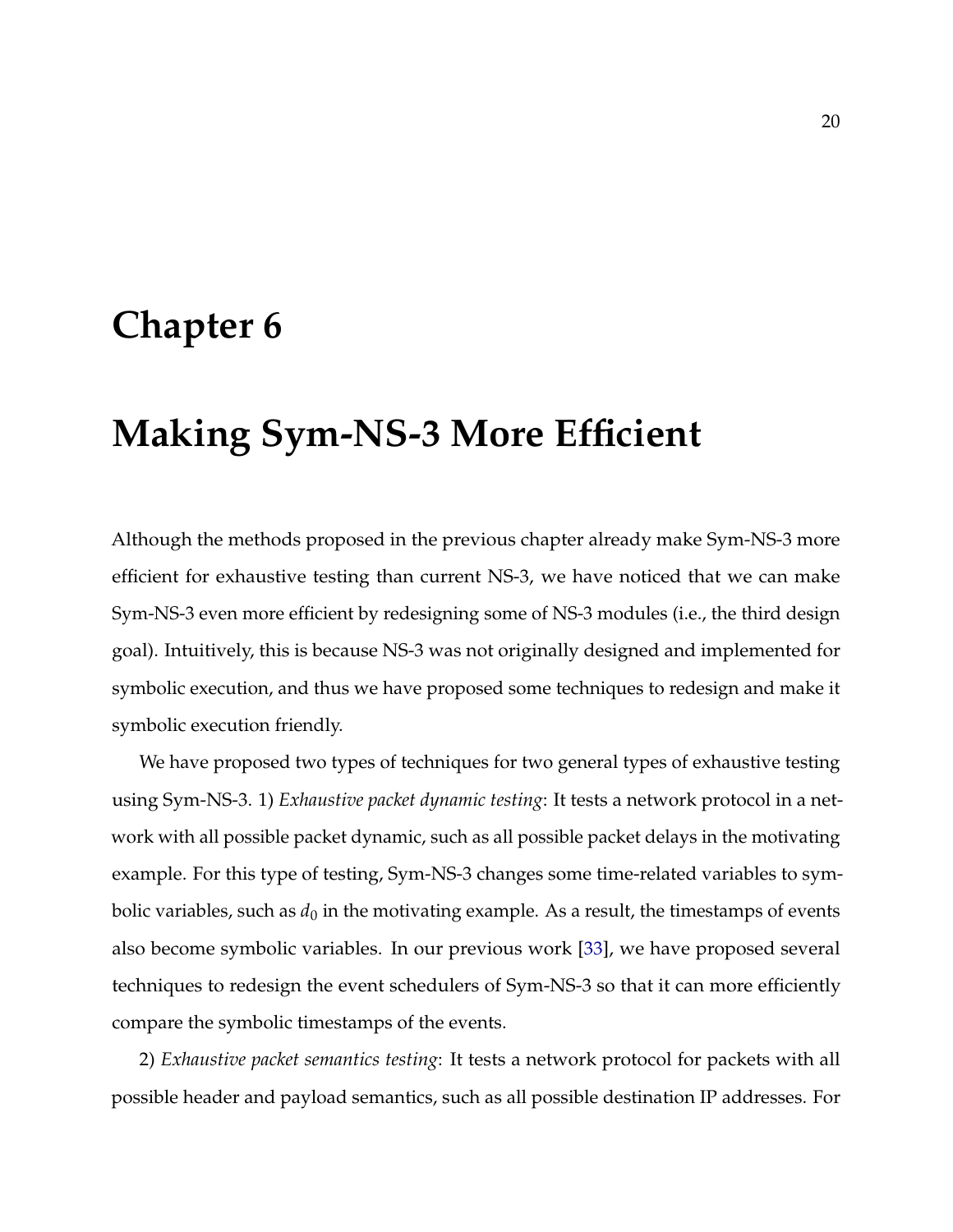this type of testing, Sym-NS-3 changes the packet header fields or packet payload to symbolic variables. In this thesis, we consider the destination IP address field of a packet, which is one of the most important fields of a packet header. Below, we propose two techniques to redesign the IP routing protocol of Sym-NS-3 so that it can more efficiently handle packets with symbolic destination IP addresses.

#### <span id="page-30-0"></span>**6.1 Symbolic IP address**

A symbolic IP address can be used for exhaustive testing of a packet with a set of destination IP addresses. For example, a reachability test [\[19,](#page-51-7) [31\]](#page-52-2) checks whether a packet from a node can reach another node. However, it is time consuming to find all possible nodes that can be reached by a packet from a node, if we exhaustively try all possible destination IP addresses for the packet. With the help of a symbolic destination IP address, we can more efficiently find all possible nodes that can be reached from a node. Code [6.1](#page-30-2) shows how a symbolic IP address can be defined in Sym-NS-3.

Code 6.1: Defining a symbolic IP address in Sym-NS-3

```
1 Ptr<Symbolic> symObj0 = CreateObject<Symbolic >() ;
```

```
2 Ipv4Address symIP0 = symObj0−>GetSymbolicIpv4Add ( ) ;
```
### <span id="page-30-1"></span>**6.2 How current NS-3 simulates IP routing?**

We describe how current NS-3 simulates IP routing table in this section, and then explain why it is not friendly to symbolic execution and how we modify it in the following sections. Below we briefly demonstrate how current NS-3 maintains a routing table, checks a table entry for possible match, and finds the best match for the whole table, as each of them will be redesigned in Sym-NS-3.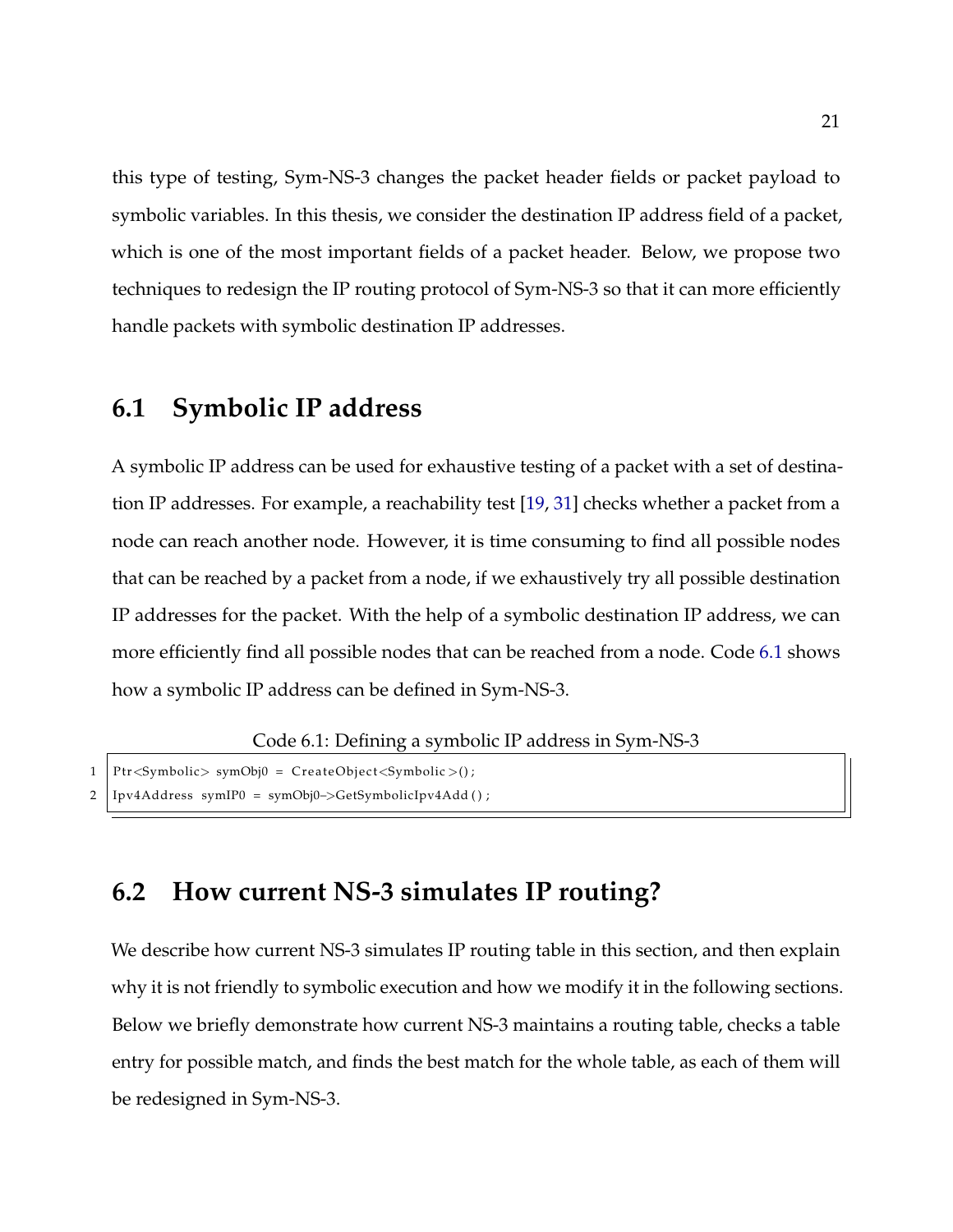NS-3 maintains an unsorted routing table, where a new table entry is added to the end of the table. For example, Table [6.1](#page-31-0) shows a possible routing table at a node.

| Destination | Mask        | Interface | Metric |
|-------------|-------------|-----------|--------|
| 127.0.0.0   | 255.0.0.0   |           |        |
| 0.0.0.0     | 0.0.0.0     |           |        |
| 10.1.0.0    | 255.255.0.0 |           | 10     |
| 10.2.0.0    | 255.255.0.0 |           | 10     |

<span id="page-31-0"></span>Table 6.1: Routing table example of current NS-3

For a table entry entry with network destination entry.ip and mask entry.mask, NS-3 checks whether the destination IP address dst of a packet matches the entry using function IsMatch as illustrated in Pseudocode [6.2.](#page-31-1)

Code 6.2: Pseudocode of function IsMatch in NS-3

```
1 | IsMatch (IP Address dst, Table Entry entry)
2 if ((\text{dst } \& \text{entry} \cdot \text{mask}) == (\text{entry} \cdot \text{ip } \& \text{entry} \cdot \text{mask}))3 return true ;
4 e ls e
5 return false;
```
#### Code 6.3: Pseudocode of function Lookup in NS-3

```
1 | Lookup ( IP Address dst, IP Table table)
2 for each entry in the table
3 if IsMatch(dst, entry)
4 if (entry masklen > bestmatch masklen)
5 bestmatch = entry;
6 else if ((entry masklen = bestmatch masklen) and
7 ( entry . metric < bestmatch . metric ) )
8 bestmatch = entry;
9 return bestmatch ;
```
NS-3 checks every table entry to find the best match, which is the entry with the longest mask among all matching entries. If there are multiple matching entries with the same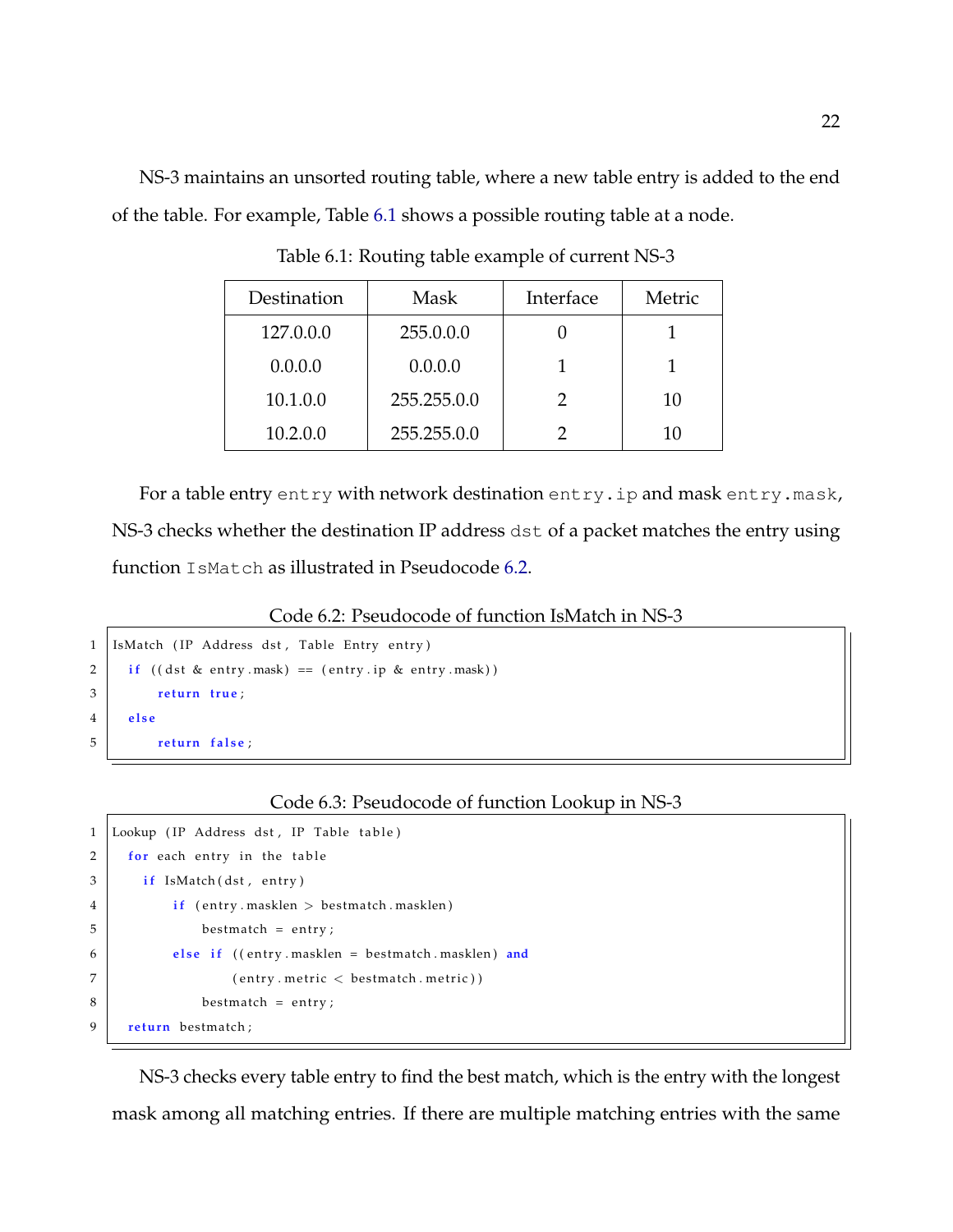longest length of masks, the one with the shortest metric is the best match. The code is illustrated as function  $L \circ \circ k$ up in Pseudocode [6.3.](#page-31-2) For example, if  $dst=10.1.0.1$ , there are two matching entries in Table [6.1:](#page-31-0) the entry for 10.1.0.0 and the entry for 0.0.0.0. Because the former has a longer mask than the latter, the best match is the former.

#### <span id="page-32-0"></span>**6.3 Why current NS-3 is not symbolic execution friendly?**

The efficiency of symbolic execution mainly depends on the number of *symbolic comparisons* that are the conditional statements involving symbolic variables, such as lines 3 and 5 in Code [4.1.](#page-20-1) There are two reasons. First, each symbolic comparison takes a non-trivial amount of time for the constraint solver of symbolic execution to determine whether the symbolic comparison is true or false or both with the current branch constraints. Second, if the symbolic comparison could be both true and false, symbolic execution forks the current branch (i.e., virtual machine) into two branches, a true branch and a false branch with correspondingly updated constraints. However, branch forking (i..e, virtual machine forking) takes a significant amount of time and space.

The IP routing simulation of current NS-3 is not friendly to symbolic execution, because it compares a symbolic destination IP address with each entry of a routing table. As an example, if we symbolically run Pseudocode [6.3](#page-31-2) on Table [6.2](#page-33-1) with a symbolic destination IP address dst, then there are 4 symbolic comparisons in Pseudocode [6.3](#page-31-2) because it calls line 2 of Pseudocode [6.2](#page-31-1) for each of 4 table entries. If the range of dst is from 10.1.0.0 to 10.2.255.255, there are two best matches: entry 10.1.0.0 and entry 10.2.0.0. As a result, there are finally two branches:

- one branch returns entry 10.1.0.0 (interface 2) for dst between 10.1.0.0 and 10.1.255.255,
- the other branch returns entry 10.2.0.0 (interface 2) for dst between 10.2.0.0 and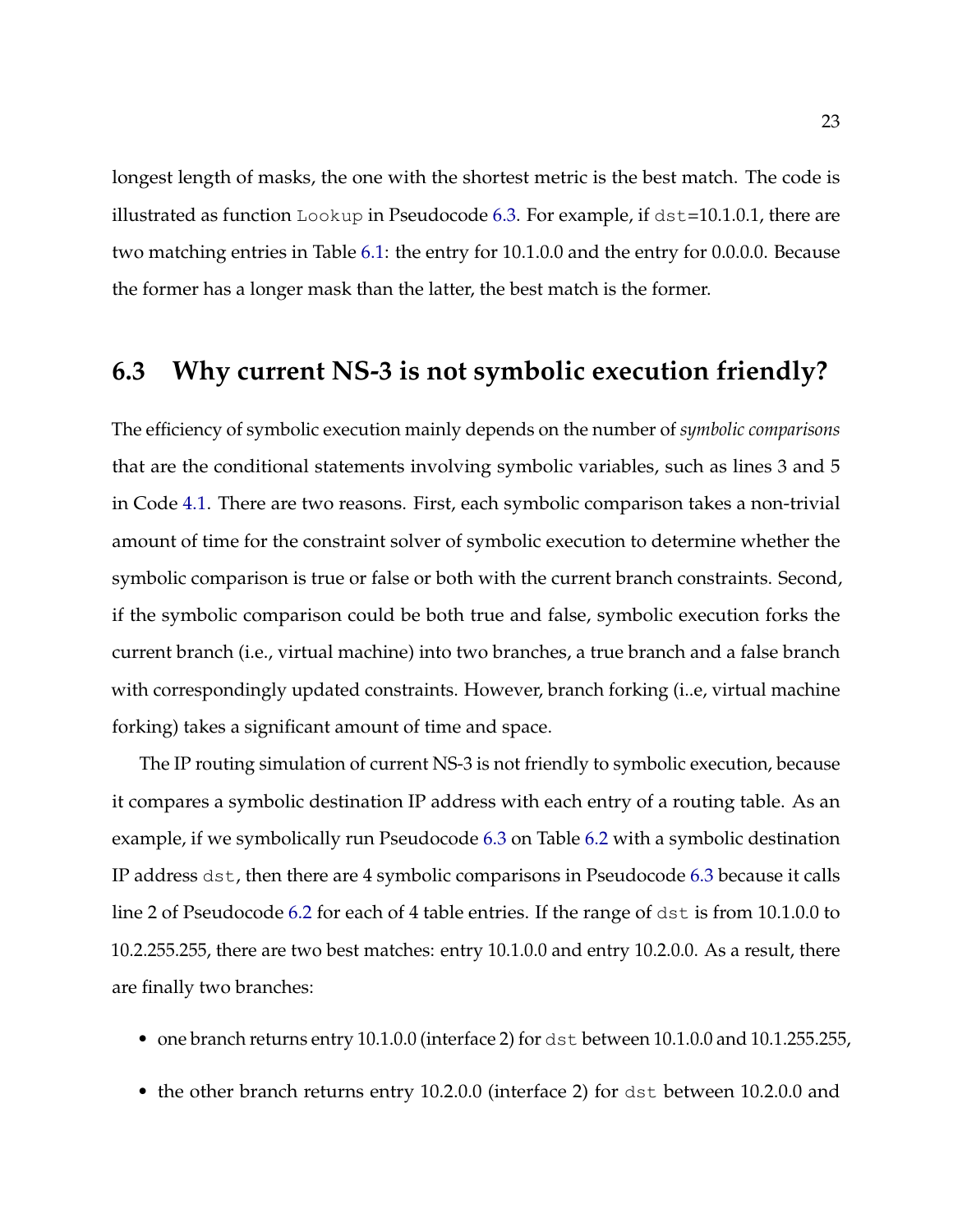# <span id="page-33-0"></span>**6.4 Proposed techniques for more efficient IP simulations in Sym-NS-3**

We redesign the simulation of IP routing in Sym-NS-3 to make it more friendly to symbolic execution and thus more efficient. Specifically, we propose two techniques: 1) the table sorting technique that reduces the number of symbolic comparisons and thus reduces the number of times to call the constraint solver, and 2) the group comparison technique that reduces the number of branches (i.e., virtual machines).

The *table sorting technique* sorts a routing table according to the priority of each table entry. An entry with a longer mask is given a higher priority. If tie occurs, a shorter metric is given a higher priority. If tie still occurs, the interface is used to break the tie. All the entries with the same length of masks, same metric, and same interface belong to the same priority group. For example, Table [6.2](#page-33-1) shows the sorted result of Table [6.1.](#page-31-0) With a sorted routing table, Sym-NS-3 only needs to find the first matching priority group, but does not need to check all the remaining entries. By doing so, Sym-NS-3 can reduce the number of symbolic comparisons.

| Destination | Mask        | Interface | Metric | Priority group |
|-------------|-------------|-----------|--------|----------------|
| 10.1.0.0    | 255.255.0.0 |           | 10     |                |
| 10.2.0.0    | 255.255.0.0 |           | 10     |                |
| 127.0.0.0   | 255.0.0.0   |           |        |                |
| 0.0.0.0     | 0.0.0.0     |           |        |                |

<span id="page-33-1"></span>Table 6.2: Sorted routing table in Sym-NS-3

The *group comparison technique* checks all the table entries within the same priority group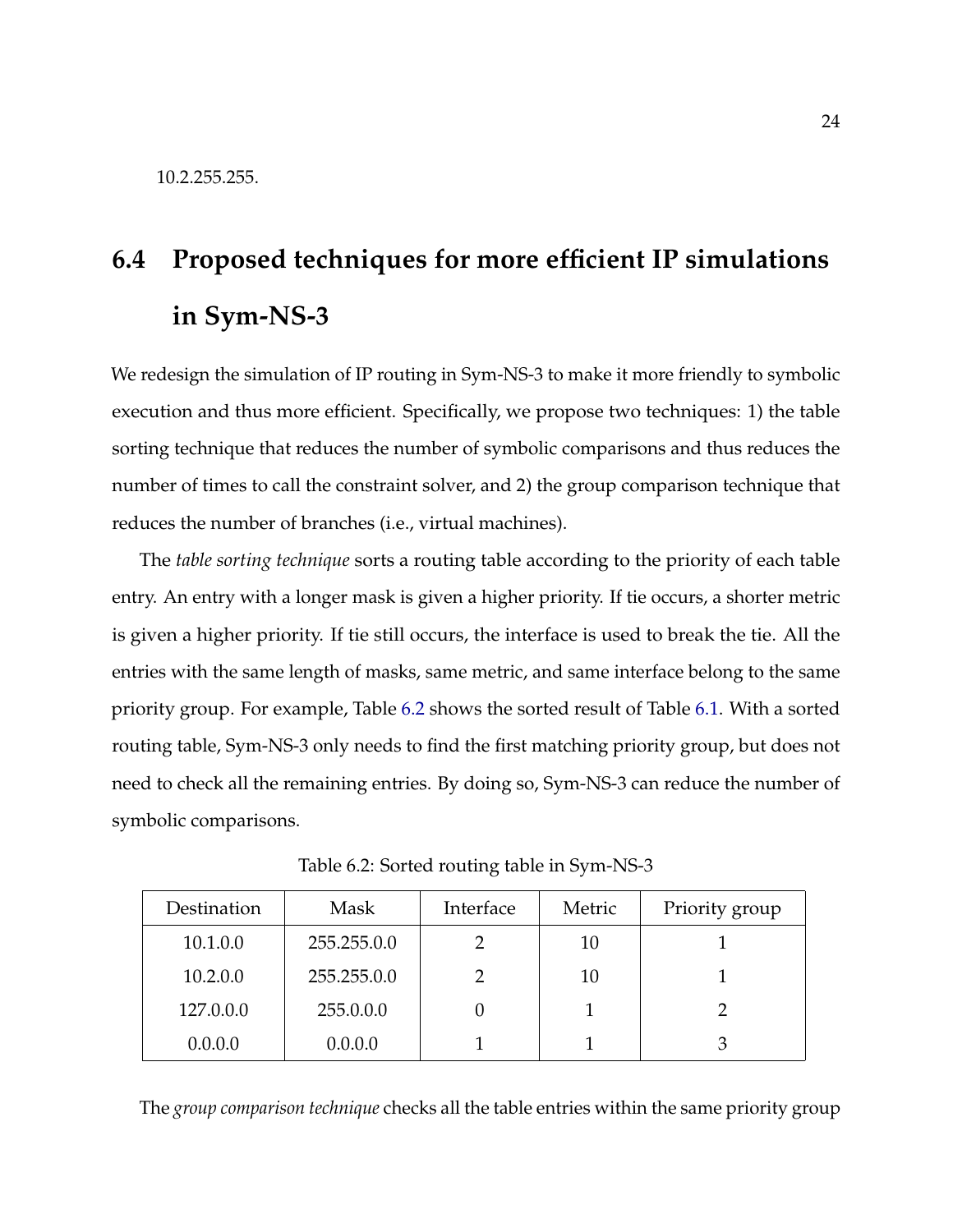together using only one symbolic comparison. Specifically, it replaces function IsMatch in Pseudocode [6.2](#page-31-1) with Pseudocode [6.4,](#page-34-0) which returns the same result but without using a symbolic comparison. The actual code implements the logical not operator ! at line 2 in the pseudocode using a sequence of bit-wise operations.

#### Code 6.4: Pseudocode of function IsMatch in Sym-NS-3

```
1 | IsMatch (IP Address dst, Table Entry entry)
2 return ! ( ( dst&entry . mask ) ^ ( entry . ip&entry . mask ) ) ;
```
It also replaces function Lookup in Pseudocode [6.3](#page-31-2) with Pseudocode [6.5,](#page-34-1) which checks whether there is at least one matching entry in a priority group using only one symbolic comparison (i.e., line 6). Thus it generates at most one new branch for all the entries in a priority group.

Code 6.5: Pseudocode of function Lookup in Sym-NS-3

```
1 Lookup (IP Address dst, IP Table table)
2 for each priority group in the table
3 | flag = false;
4 for each entry in the priority group
5 flag = flag | IsMatch(dst, entry);
6 if (flag)
7 return the group;
```
Our techniques are inspired by SymNet [\[31\]](#page-52-2), which proposes a new symbolic execution friendly language to model computer networks including routing tables, whereas our techniques modify NS-3 code to be friendly to symbolic execution.

In the following two sections, we will prove that these two techniques are correct and efficient. Specifically, we will prove that IP-Efficient Sym-NS-3 is correct and more efficient with respect to Basic Sym-NS-3.

• Basic Sym-NS-3 refers to Pseudocode [6.3](#page-31-2) and Pseudocode [6.2](#page-31-1) with the symbolic variable management proposed in Chapter [5.](#page-22-0)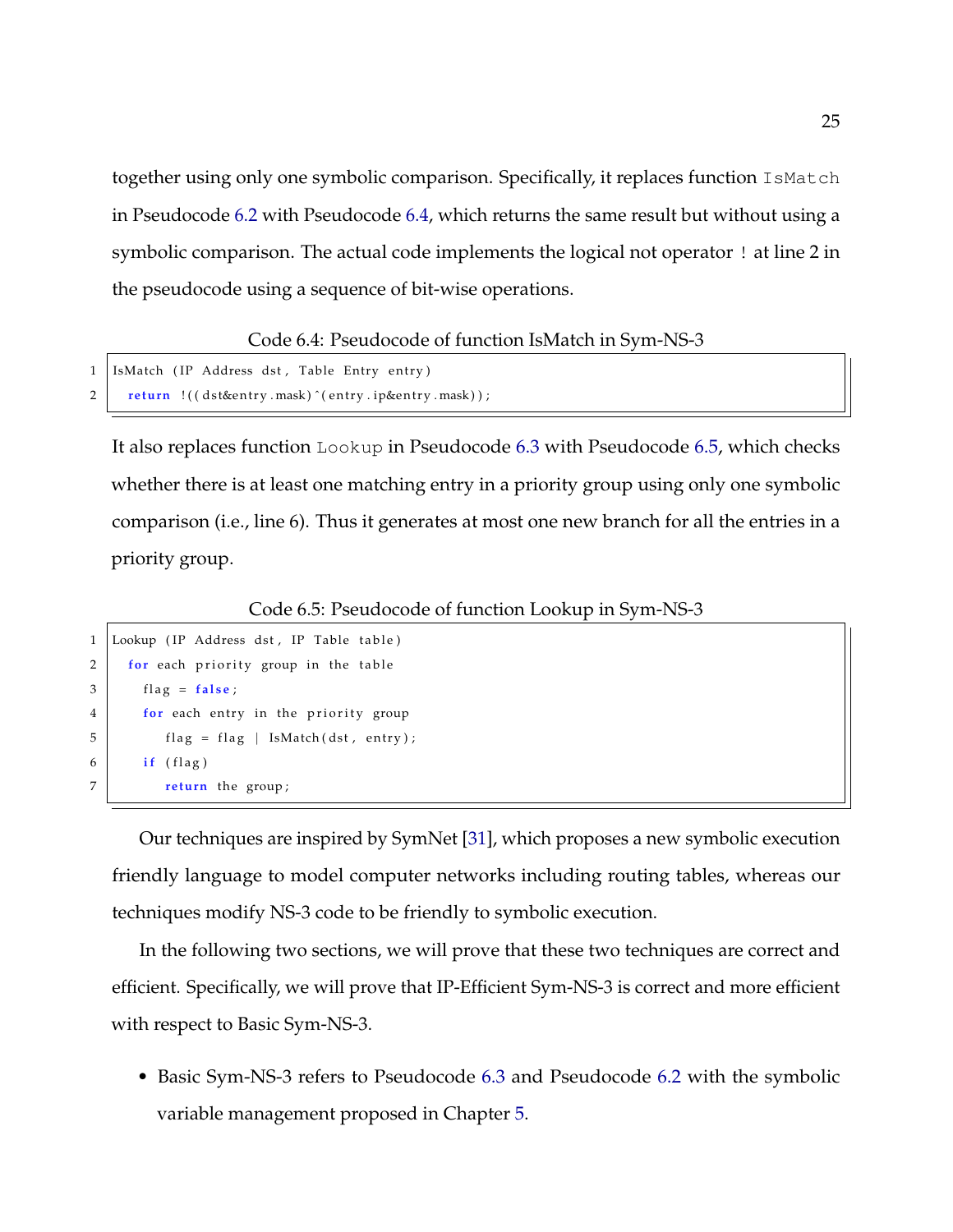• IP-Efficient Sym-NS-3 refers to Pseudocode [6.5](#page-34-1) and Pseudocode [6.4](#page-34-0) (i.e., the techniques proposed in this chapter) with the symbolic variable management proposed in Chapter [5.](#page-22-0)

#### <span id="page-35-0"></span>**6.5 Is IP-Efficient Sym-NS-3 correct?**

In this section, we prove that IP-Efficient Sym-NS-3 is correct. That is, we prove that Basic Sym-NS-3 (i.e., Pseudocode [6.3,](#page-31-2) Pseudocode [6.2\)](#page-31-1) with an unsorted table (e.g., unsorted Table [6.1\)](#page-31-0) generates the same simulation result as IP-Efficient Sym-NS-3 (i.e., Pseudocode [6.5,](#page-34-1) Pseudocode [6.4\)](#page-34-0) with the corresponding sorted table (e.g., sorted Table [6.2\)](#page-33-1). Specifically, we prove the correctness using two steps.

- Step 1: Basic Sym-NS-3 with an unsorted table generates the same simulation result as Basic Sym-NS-3 with the corresponding sorted table.
- Step 2: IP-Efficient Sym-NS-3 with a sorted table generates the same simulation result as Basic Sym-NS-3 with the same sorted table.

## <span id="page-35-1"></span>**6.5.1 Step 1: Basic Sym-NS-3 with an unsorted table generates the same simulation result as Basic Sym-NS-3 with the corresponding sorted table**

We prove that Basic Sym-NS-3 with an unsorted table (e.g., unsorted Table [6.1\)](#page-31-0) generates the same simulation result as Basic Sym-NS-3 with the corresponding sorted table (e.g., sorted Table [6.2\)](#page-33-1) using the following theorem. For example, if dst=10.1.0.1, Basic Sym-NS-3 with both unsorted Table [6.1](#page-31-0) and sorted Table [6.2](#page-33-1) returns the same best matching entry 10.1.0.0 with interface 2.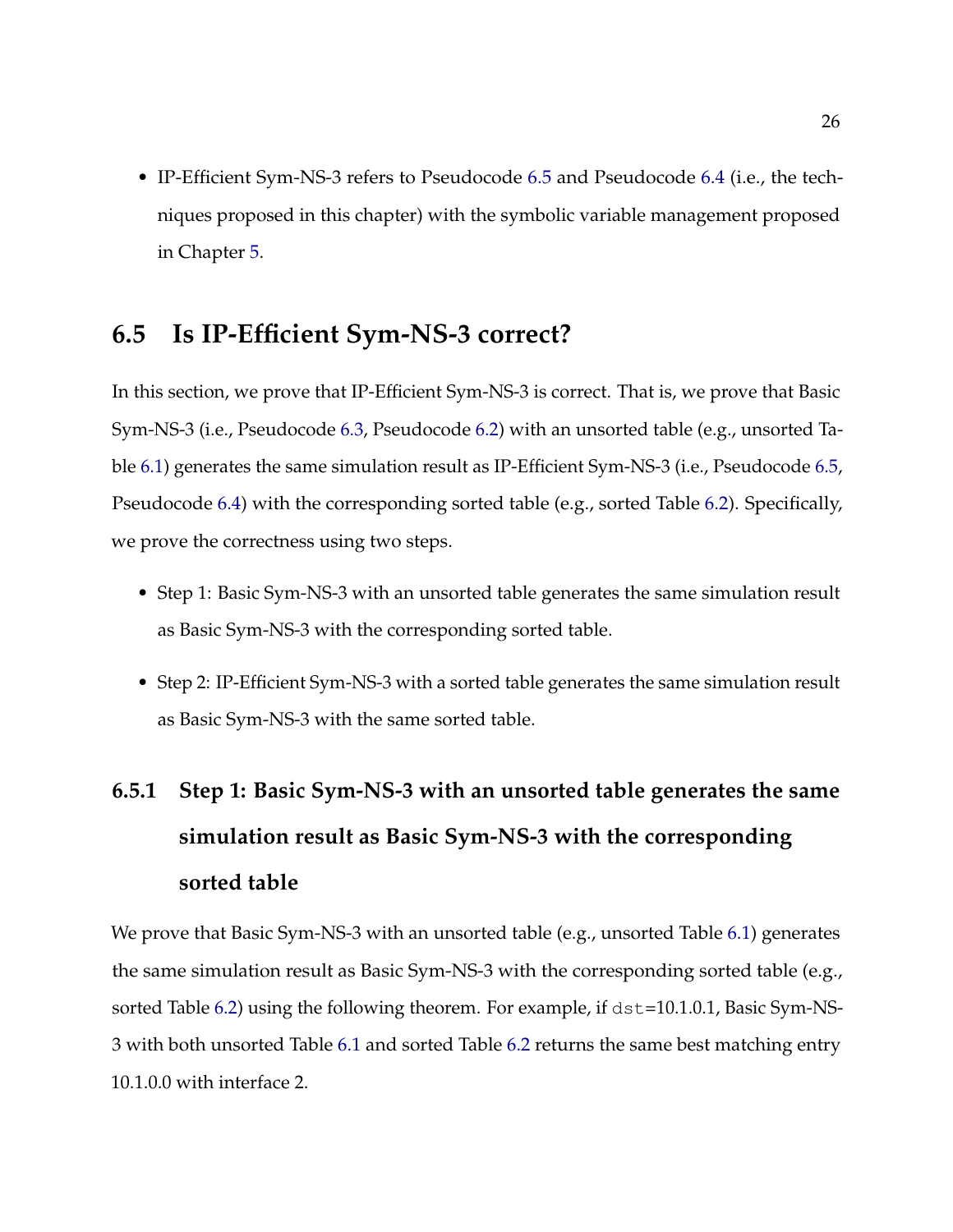**Theorem 1** *Basic Sym-NS-3 (i.e., Pseudocode [6.3](#page-31-0) and [6.2\)](#page-31-1) with both an unsorted table and the corresponding sorted table finds the same best matching entry, assuming that both tables have a unique best matching entry.*

**Proof:** The for loop between line 2 to line 8 in Pseudocode [6.3](#page-31-0) checks each entry of a table (unsorted or sorted). At the beginning of the loop, the IsMatch function at line 3 checks whether the dst matches the current entry. If it does not match, the for loop then checks the nextentry. If the dst matches the current entry, the for loop checks whether the current entry is the new best matching entry. Recall that the best matching entry is the entry with the longest mask among all matching entries. If there are multiple matching entries with the same longest length of masks, the entry with the shortest metric is the best matching entry. Specifically, line 4 checks whether the mask length of the current entry is longer than the current best matching entry bestmatch. Lines 6 and 7 check whether entry has the same mask length as bestmatch but with a shorter metric.

Because there is no break, continues or return in the for loop between line 2 to line 8 in Pseudocode [6.3,](#page-31-0) all entries in the routing table are checked. Therefore, the returned bestmatch is the best matching entry among all entries of the table. Under the assumption that the table has a unique best matching entry, bestmatch is the same independent of the order of the table entries. As a result, Pseudocode [6.3](#page-31-0) always returns the same best matching entry independent of the order of the table entries.  $\blacksquare$ 

To have a better understanding of the above theorem, let's consider an example using Pseudocode [6.3](#page-31-0) with unsorted Table [6.1](#page-31-2) and sorted Table [6.2](#page-33-0) for dst=10.1.0.1.

• For unsorted Table [6.1,](#page-31-2) the second entry (i.e., the one with destination 0.0.0.0) is the first matching entry for dst=10.1.0.1, and then bestmatch is set to the second entry. Next, the third entry (i.e., the one with destination 10.1.0.0) is the next matching entry.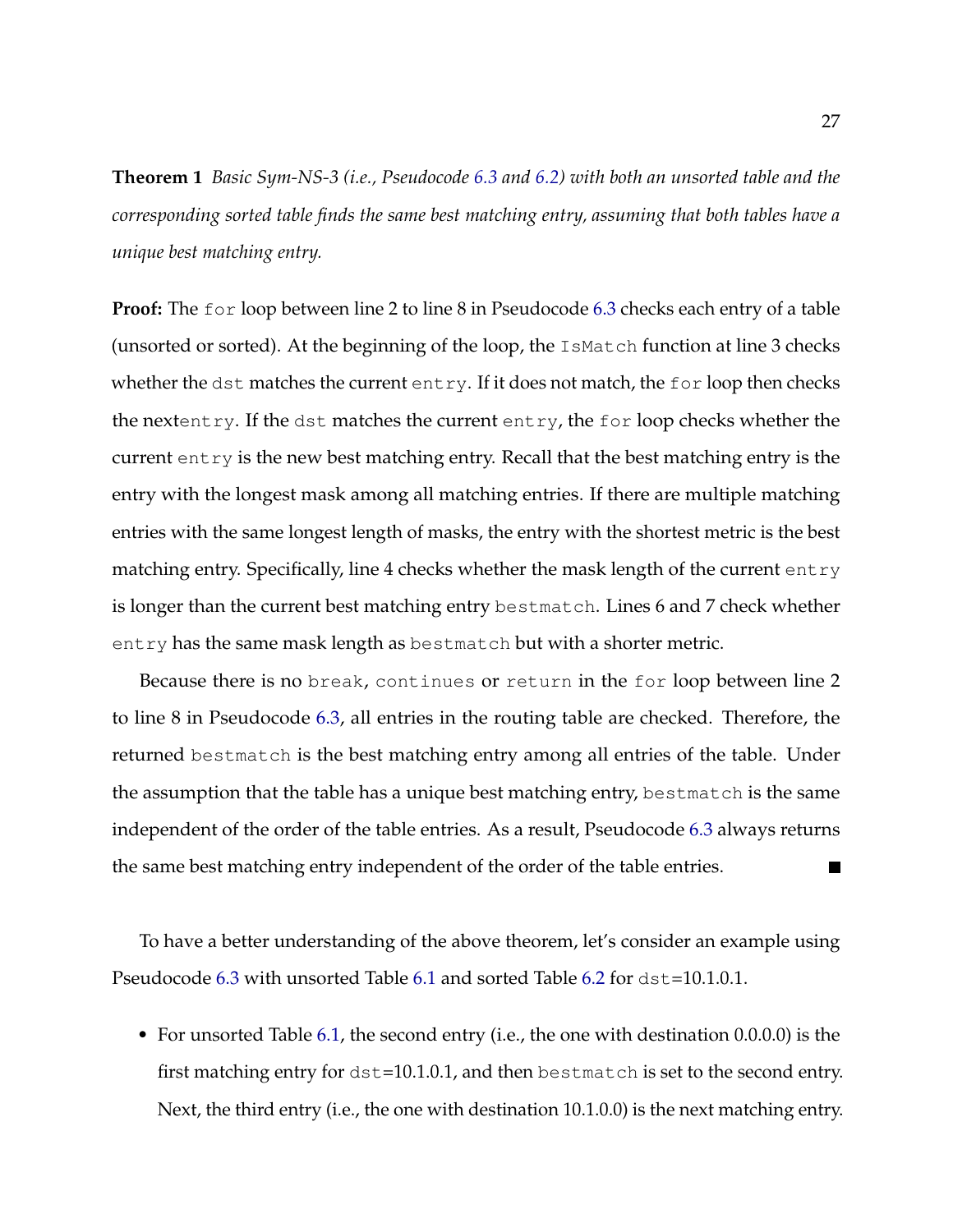Compared with the second entry, the third entry has a longer mask length. Therefore, bestmatch is changed to the third entry. Since the last entry does not match the destination, the return value of Pseudocode [6.3](#page-31-0) is the third entry with interface 2 and destination 10.1.0.0.

• For sorted Table [6.2,](#page-33-0) the first entry (i.e., the one with destination 10.1.0.0 is the first matching entry for dst=10.1.0.1, and then bestmatch is set to the first entry. Next, the last entry (i.e., the one with destination 0.0.0.0) is the next matching entry. Compared with the first entry, the last entry has a shorter mask length. Therefore, bestmatch is not changed. Finally, the return value of Pseudocode [6.3](#page-31-0) is the first entry with interface 2 and destination 10.1.0.0.

We can see that Pseudocode [6.3](#page-31-0) with unsorted Table [6.1](#page-31-2) and sorted Table [6.2](#page-33-0) returns the same best matching entry with interface 2 for dst=10.1.0.1.

## **6.5.2 Step 2: IP-Efficient Sym-NS-3 with a sorted table generates the same simulation result as Basic Sym-NS-3 with the same sorted table**

We prove that IP-Efficient Sym-NS-3 with a sorted table (e.g., sorted Table [6.2\)](#page-33-0) generates the same simulation result as Basic Sym-NS-3 with the same sorted table using the following theorem. For example, if dst=10.1.0.1, both IP-Efficient Sym-NS-3 and Basic Sym-NS-3 with sorted Table [6.2](#page-33-0) return the same interface 2.

**Theorem 2** *Both IP-Efficient Sym-NS-3 (i.e., Pseudocode [6.5](#page-34-0) and [6.4\)](#page-34-1) and Basic Sym-NS-3 (i.e., Pseudocode [6.3](#page-31-0) and [6.2\)](#page-31-1) with the same sorted table return the same interface.*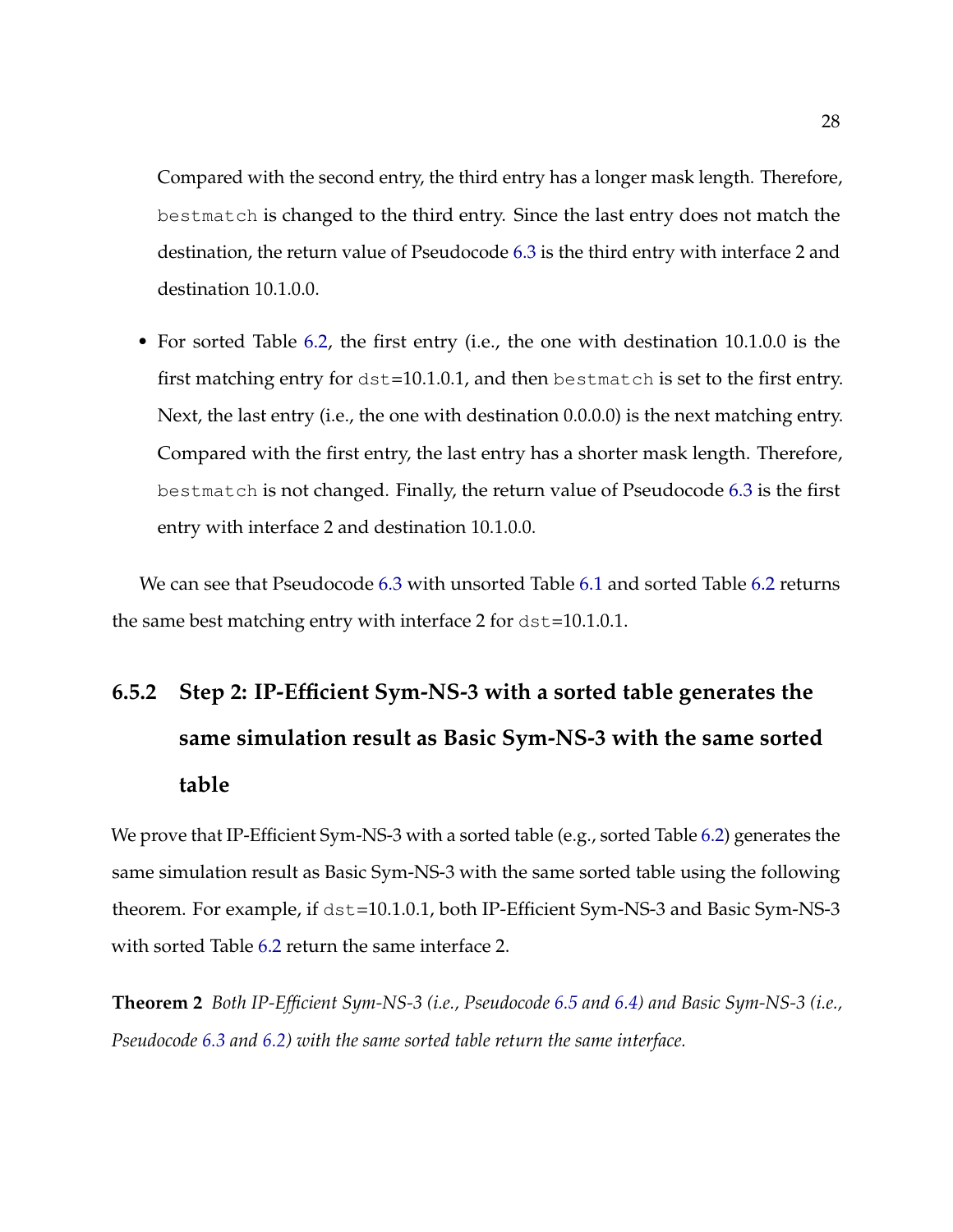**Proof:** Theorem [1](#page-35-0) proves that Basic Sym-NS-3 returns the best matching entry, and below we prove that IP-Efficient Sym-NS-3 returns the priority group containing the best matching entry.

As shown in Pseudocode [6.5,](#page-34-0) IP-Efficient Sym-NS-3 processes all the entries in the same priority group together, which are sorted and arranged when each entry is inserted to the routing table. Specifically, a Boolean variable  $f$ lag is initialized at the beginning of the group loop (Line 3). The flag is used to indicate whether this group contains at least one matching entry (Lines 4 and 5). If flag becomes true, there is at least one matching entry in the current priority group. Note that, all priority groups are sorted in the table, and thus the first priority group with a true flag is the group containing the best matching entry and is returned by Pseudocode [6.5](#page-34-0) (Lines 6 and 7).

Because all the entries in a priority group has the same interface, Pseudocode [6.5](#page-34-0) (i.e., IP-Efficient Sym-NS-3) returns the interface of the priority group, which is the same as the interface of the best matching entry returned by Pseudocode [6.3](#page-31-0) (i.e., current NS-3).  $\blacksquare$ 

To have a better understanding of the above theorem, let's consider an example using IP-Efficient Sym-NS-3 with Pseudocode [6.5](#page-34-0) and Basic Sym-NS-3 with Pseudocode [6.3](#page-31-0) with sorted Table [6.2](#page-33-0) for dst=10.1.0.1.

- For Basic Sym-NS-3, the return value of Pseudocode [6.3](#page-31-0) is the first entry with interface 2 and destination 10.1.0.0.
- For IP-Efficient Sym-NS-3, the return value of Pseudocode [6.5](#page-34-0) is the first priority group with interface 2. This is because the first entry of the group matches dst and thus flag of the group becomes true.

We can see that both Basic Sym-NS-3 and IP-Efficient Sym-NS-3 with sorted Table [6.2](#page-33-0) returns the same interface 2 for dst=10.1.0.1.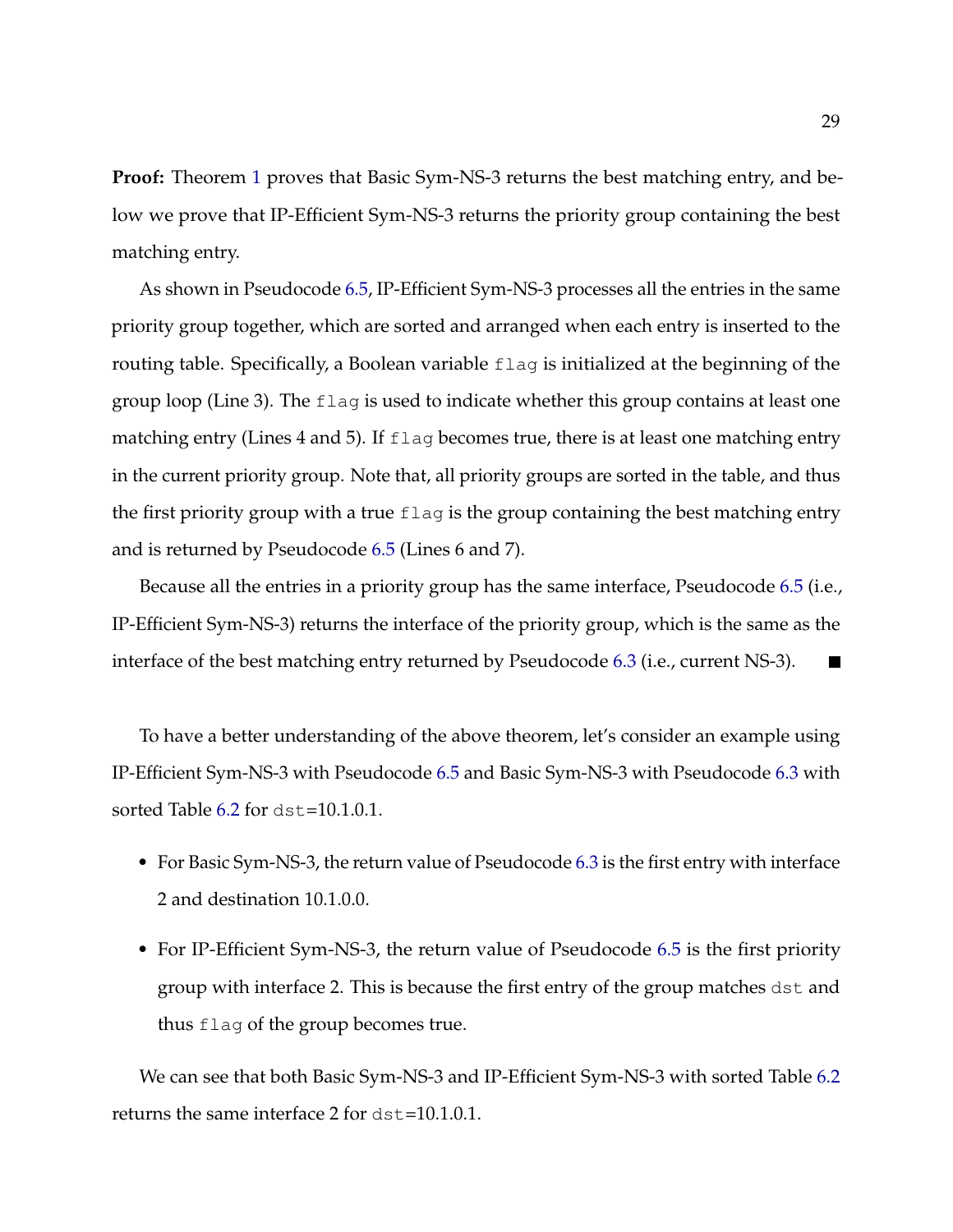#### **6.6 Is IP-Efficient Sym-NS-3 efficient?**

In this section, we prove that IP-Efficient Sym-NS-3 is more efficient that Basic Sym-NS-3. Note that although Sym-NS-3 needs additional time to sort a routing table, the time to call constraint solvers and fork virtual machines is significantly more time consuming than the time to sort a routing table. The time to call constraint solvers is the number of symbolic comparisons, and the time of virtual machines is the number of branches. Therefore, we prove the efficiency in two parts.

- Part 1: IP-Efficient Sym-NS-3 with a sorted table has less symbolic comparisons than Basic Sym-NS-3 with the corresponding unsorted table.
- Part 2: IP-Efficient Sym-NS-3 with a sorted table generates less branches than Basic Sym-NS-3 with the corresponding unsorted table.

### **6.6.1 Part 1: IP-Efficient Sym-NS-3 has less symbolic comparisons than Basic Sym-NS-3**

We prove that IP-Efficient Sym-NS-3 with a sorted table (e.g., sorted Table [6.2\)](#page-33-0) has less symbolic comparisons than Basic Sym-NS-3 with the unsorted table (e.g., unsorted Table [6.1\)](#page-31-2) using the following two theorems. For example, if we search for a symbolic dst in the range of 10.1.0.0 to 10.2.255.255, Basic Sym-NS-3 with unsorted Table [6.1](#page-31-2) has 4 symbolic comparisons, because the table has 4 entries. In contrast, IP-Efficient Sym-NS-3 with sorted Table [6.2](#page-33-0) has only 1 symbolic comparison.

**Theorem 3** *If an unsorted table has e entries, Basic Sym-NS-3 (i.e., Pseudocode [6.3](#page-31-0) and [6.2\)](#page-31-1) has e symbolic comparisons for a symbolic* dst*.*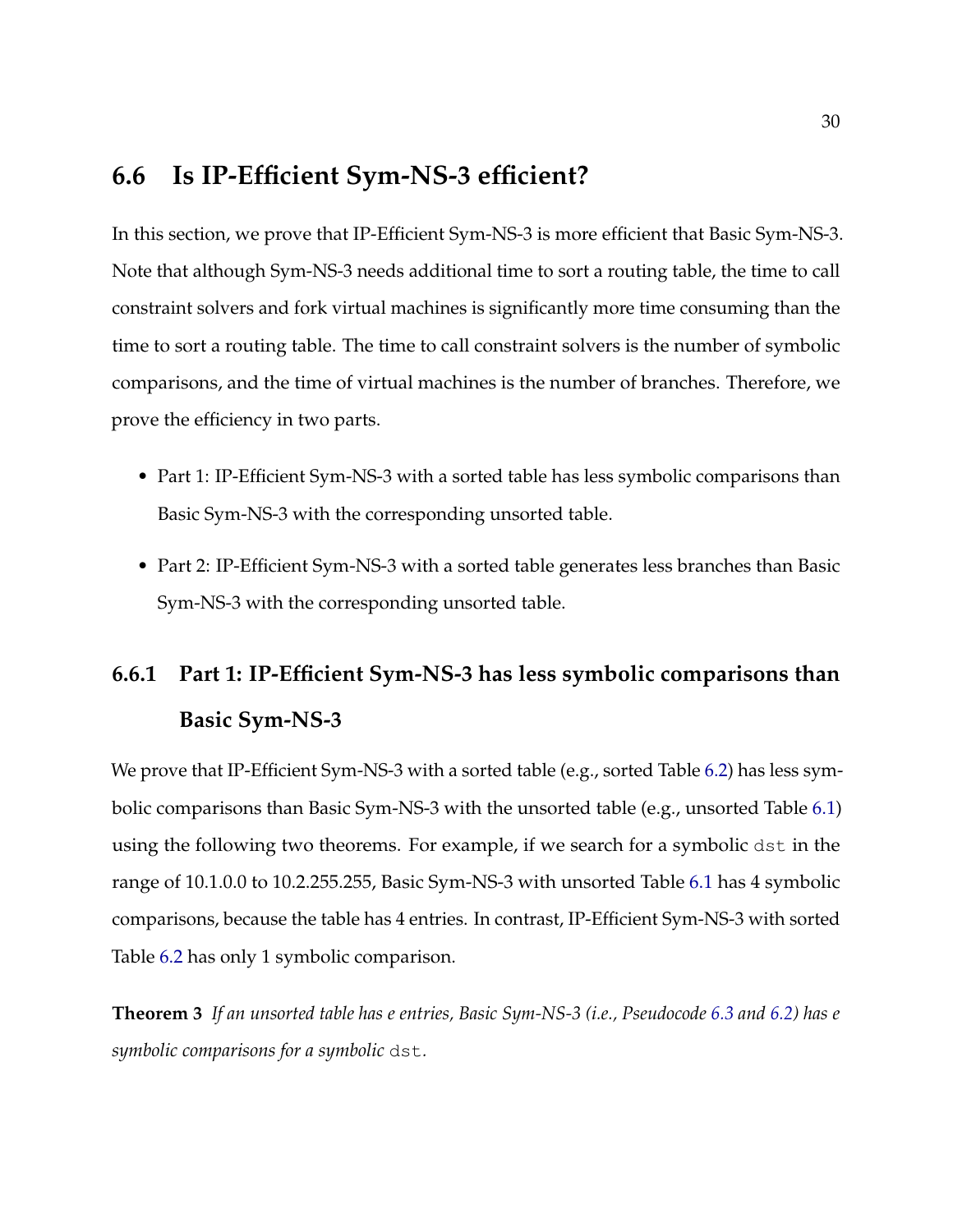**Proof:** Function Lookup defined in Pseudocode [6.3](#page-31-0) does not have any break, continues or return in the for loop between line 2 to line 8. Therefore, all *e* entries in the routing table are checked by function IsMatch defined in Pseudocode [6.2.](#page-31-1) Because dst is symbolic, each time function IsMatch is called, there is a symbolic comparison. Therefore, there is a total of *e* symbolic comparisons.  $\blacksquare$ 

**Theorem 4** *If a sorted table has g priority groups (i.e., 1, 2, ..., g) and the first matching group for a symbolic* dst *is m, IP-Efficient Sym-NS-3 (i.e., Pseudocode [6.5,](#page-34-0) Pseudocode [6.4\)](#page-34-1) has m symbolic comparisons for* dst. We have  $m \leq g \leq e$ .

**Proof:** First, we can see that IP-Efficient Sym-NS-3 has only one symbolic comparison for each priority group. This is because function IsMatch defined in Pseudocode [6.4](#page-34-1) does not have any comparison for each entry of a priority group, and function Lookup defined in Pseudocode [6.5](#page-34-0) has only one symbolic comparison at line 6 of the for loop for each priority group. Second, we can see that function Lookup defined in Pseudocode [6.5](#page-34-0) stops as soon as it find the first matching priority group at lines 6 and 7.

Therefore, if the first matching group for dst is *m*, IP-Efficient Sym-NS-3 has *m* symbolic comparisons.

Because *m* is a number between 1 and *g*, and because the upper bound of *g* is *e* (i.e., when each priority group has only one entry), we have  $m \leq g \leq e$ . ш

To have a better understanding of the above theorems, let's consider the example using Basic Sym-NS-3 with unsorted Table [6.1](#page-31-2) and IP-Efficient Sym-NS-3 with sorted Table [6.2](#page-33-0) for the symbolic dst in the range of 10.1.0.0 to 10.2.255.255.

• Basic Sym-NS-3 checks all the 4 entries in the routing table. Thus, there are a total of 4 symbolic comparisons.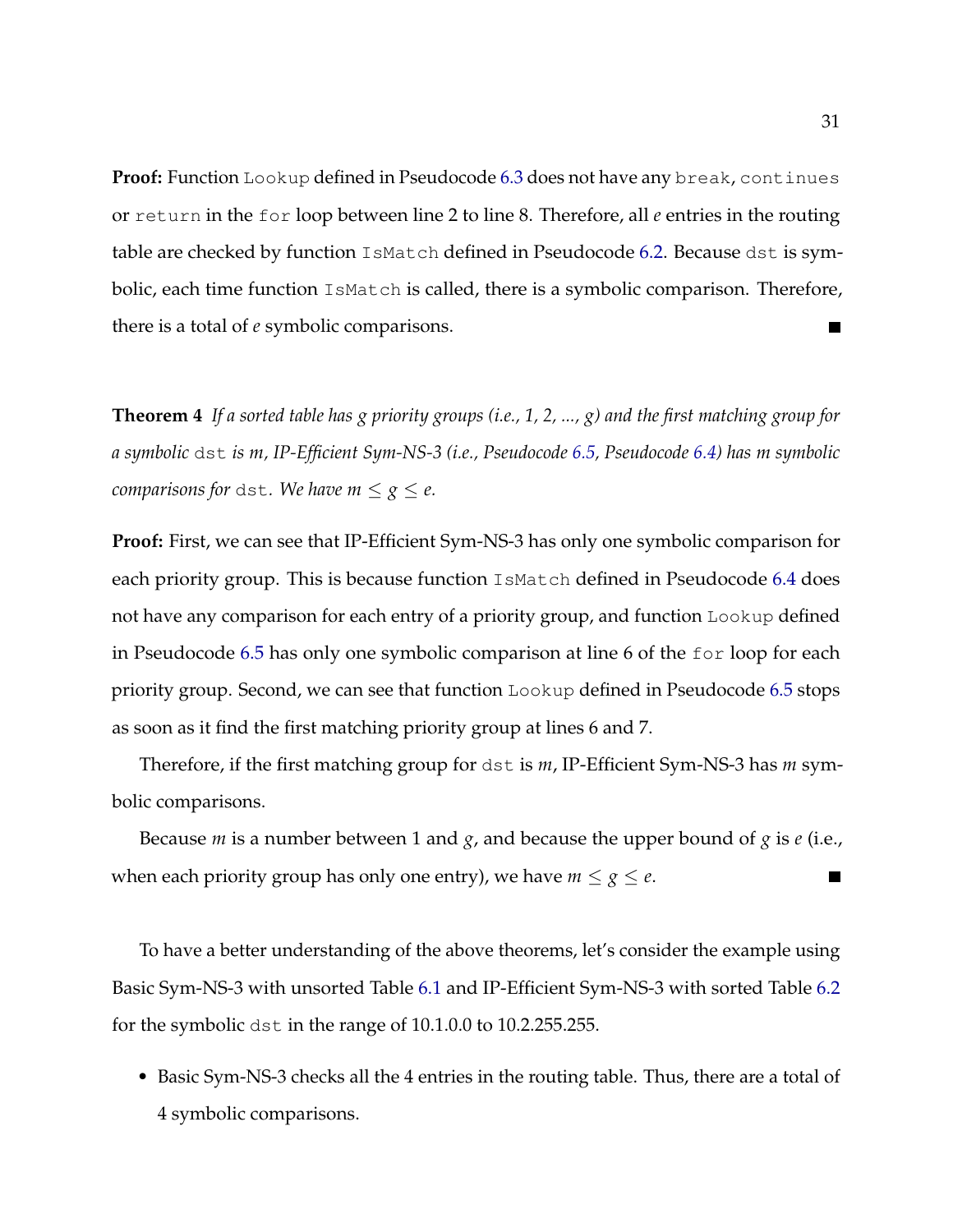• IP-Efficient Sym-NS-3 has only 1 symbolic comparison. Because Pseudocode [6.5](#page-34-0) calls line 6 only once for the two entries in priority group 1 and then returns priority group 1 (i.e., interface 2). Also note that the remaining priority groups (i.e., last two entries) of Table [6.2](#page-33-0) are not checked. Therefore, there is only 1 symbolic comparison.

### **6.6.2 Part 2: IP-Efficient Sym-NS-3 generates less branches than Basic Sym-NS-3**

We prove that IP-Efficient Sym-NS-3 generates less branches than Basic Sym-NS-3 using the following theorem. For example, if we search for a symbolic dst in the range of 10.1.0.0 to 10.2.255.255, Basic Sym-NS-3 generates 2 branches whereas IP-Efficient Sym-NS-3 generates only 1 branch.

**Theorem 5** *IP-Efficient Sym-NS-3 generates no more branches than Basic Sym-NS-3 for a symbolic* dst*.*

**Proof:** For each best matching entry in a table for a symbolic dst, Basic Sym-NS-3 generates a branch. Note that because a symbolic dst covers a range of IP addresses, there might be multiple best matching entries. Thus, the number of branches generated by Basic Sym-NS-3 is the number of best matching entries in a table.

The number of branches generated by IP-Efficient Sym-NS-3 is the number of corresponding priority groups containing these best matching entries. Because each priority group contains at least one entry, the number of corresponding priority groups is no more than the number of best matching entries. In the best case, the number of corresponding priority group is 1 if it contains all the best matching entries. In the worse case, the number of corresponding priority groups is equal to the number of best matching entries if each priority group contains only one entry.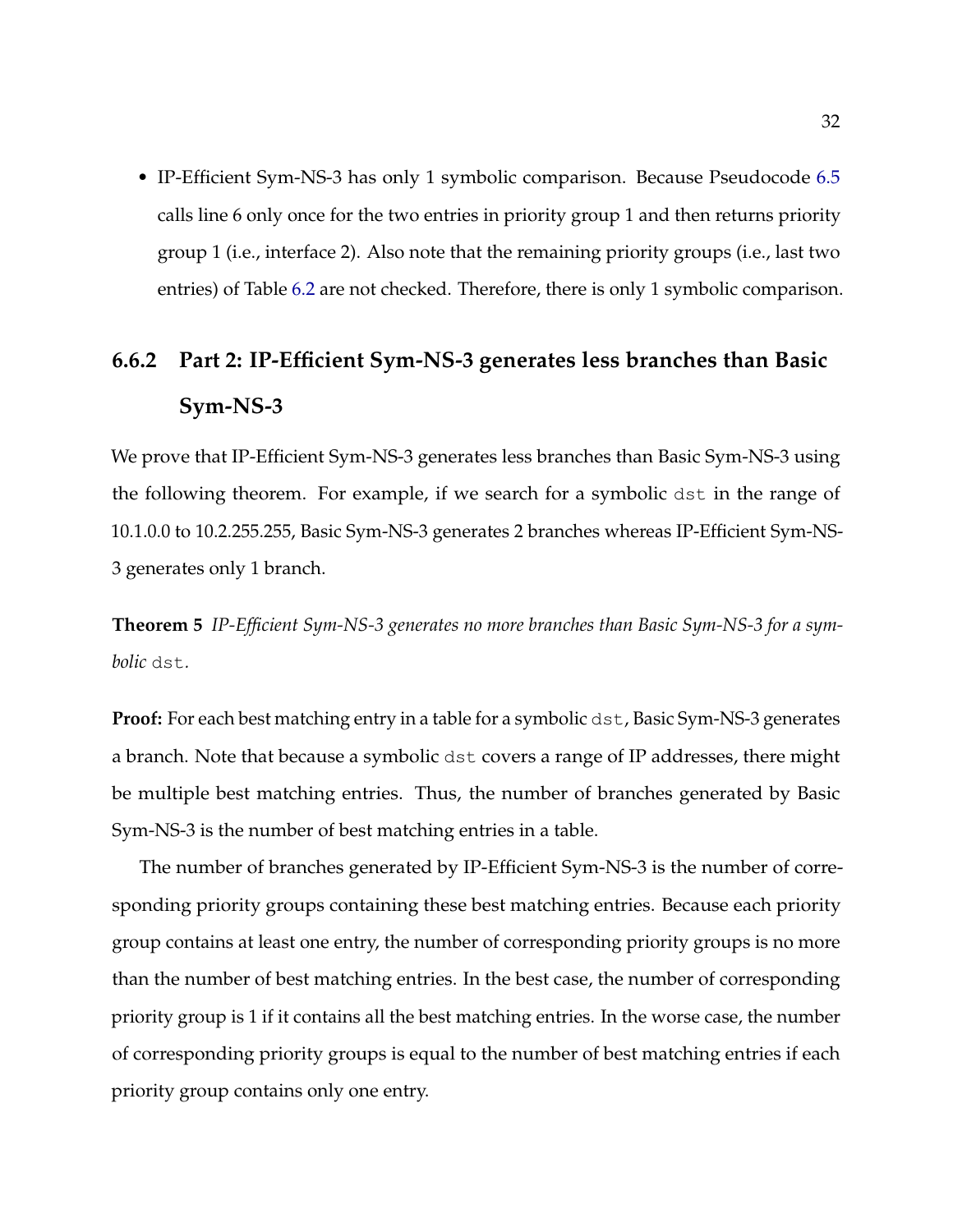Therefore, the number of branches generated by IP-Efficient Sym-NS-3 is no more than that of Basic Sym-NS-3.  $\blacksquare$ 

To have a better understanding of the above theorem, let's consider an example using Basic Sym-NS-3 with unsorted Table [6.1](#page-31-2) and IP-Efficient Sym-NS-3 with sorted Table [6.2](#page-33-0) for the symbolic dst in the range of 10.1.0.0 to 10.2.255.255.

- Basic Sym-NS-3 finds two best matching entries, which are the third entry with interface 2 for IP 10.1.0.0 10.1.255.255 and fourth entry with interface 2 for IP 10.2.0.0 10.2.255.255. Therefore, it generates 2 branches.
- IP-Efficient Sym-NS-3 finds only the first matching priority group, which contains two entries with IP 10.1.0.0 10.1.255.255 and IP 10.2.0.0 10.2.255.255, both with interface 2. Therefore, it generates only 1 branch.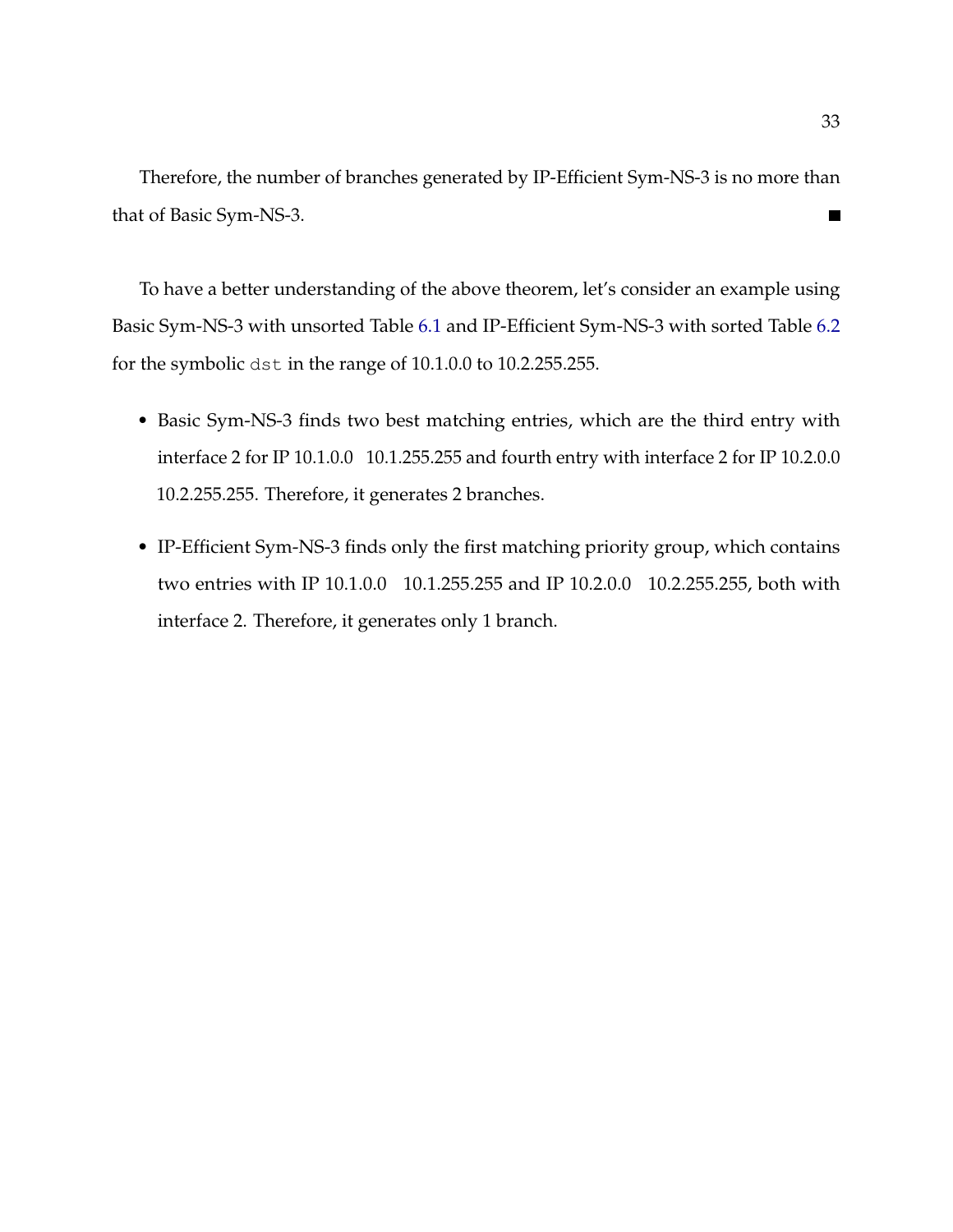## **Chapter 7**

## **Experiments**

#### **7.1 Simulation setup**

We evaluate the following three methods.

- 1. Brute force using current NS-3, which is referred to as *Brute Force*.
- 2. Symbolic execution using Sym-NS-3 with only the symbolic variable management proposed in Chapter [5,](#page-22-0) which is referred to as *Basic SymEx*.
- 3. Symbolic execution using Sym-NS-3 with both the symbolic variable management proposed in Chapter [5](#page-22-0) and the techniques proposed in Chapter [6](#page-29-0) for more efficient IP simulations, which is referred to as *IP-Efficient SymEx*.

#### **7.2 Exhaustive testing on TCP performance**

In this group of simulations, we exhaustively test the TCP performance in a network shown in Fig. [7.1,](#page-44-0) which has different and independent delays in different directions between nodes 0 and 1. Delay  $d_0$  from node 0 to node 1 is in the range of [1, 1000] ms, and delay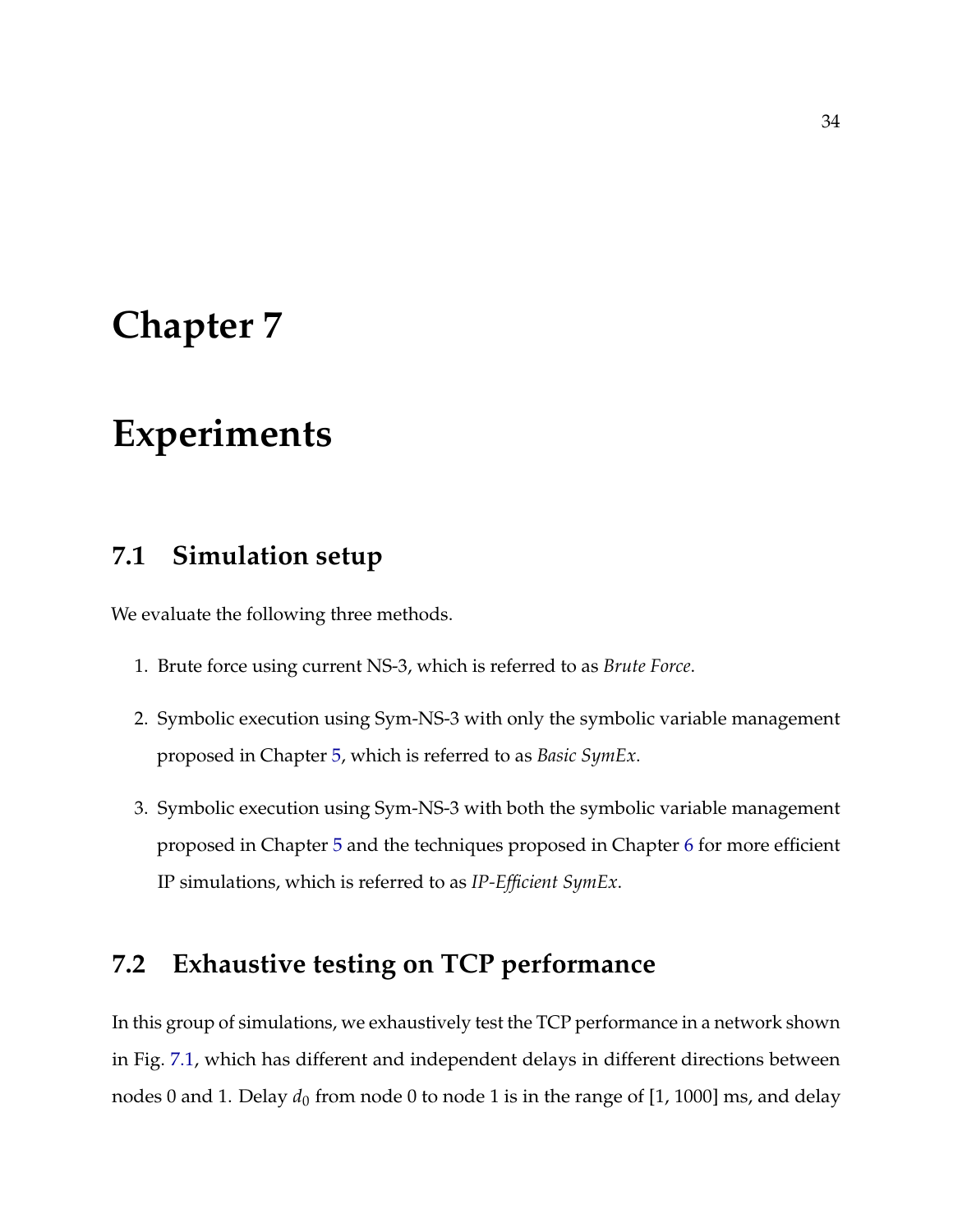*d*<sup>1</sup> from node 1 to node 0 is also in the range of [1, 1000] ms. Node 0 starts to establish a TCP connection to node 1 at time 0 with an initial congestion window of 1 segment, and then sends a total of 2 data segments to node 1. The TCP performance is measured by the number of segments received by node 1 within 2000 ms.

<span id="page-44-0"></span>

Figure 7.1: Network topology of the TCP performance testing.

Brute Force runs a total of  $1000 \times 1000 = 10^6$  NS-3 simulations for all possible combinations of  $d_0$  and  $d_1$ , and is estimated to take about 6 days. Basic SymEx uses two symbolic variables, one for  $d_0$  and the other for  $d_1$ , and takes about 3 hours. Basic SymEx finally generates about 140 branches (i.e., equivalence classes of  $d_0$  and  $d_1$  values leading to the same simulator execution paths). To help us verify the correctness of the reported TCP performance, we also print out the ranges of  $2d_0 + d_1$  (i.e., the time for the three-way handshake) and  $3d_0 + 2d_1$  (i.e., one round-trip time after the three-way handshake) for each branch. The result of all the branches is summarized and aggregated in Table [7.1.](#page-44-1) Note that the link data rate is 5 Mbps, and the transmission time of a segment is slightly less than 1 ms. We can see that Basic SymEx exhaustively reports all possible TCP performance for all possible combinations of  $d_0$  and  $d_1$  in the specified ranges, and such information is very time consuming to obtain using Brute Force with NS-3.

| $2d_0 + d_1$ (ms) | $3d_0 + 2d_1$ (ms) | Number of received segments |
|-------------------|--------------------|-----------------------------|
| [1999, 3000]      | [2999, 5000]       |                             |
| [1000, 1998]      | [1999, 3497]       |                             |
| [3, 1331]         | [5, 1998]          |                             |

<span id="page-44-1"></span>Table 7.1: Exhaustive TCP performance testing by SymEx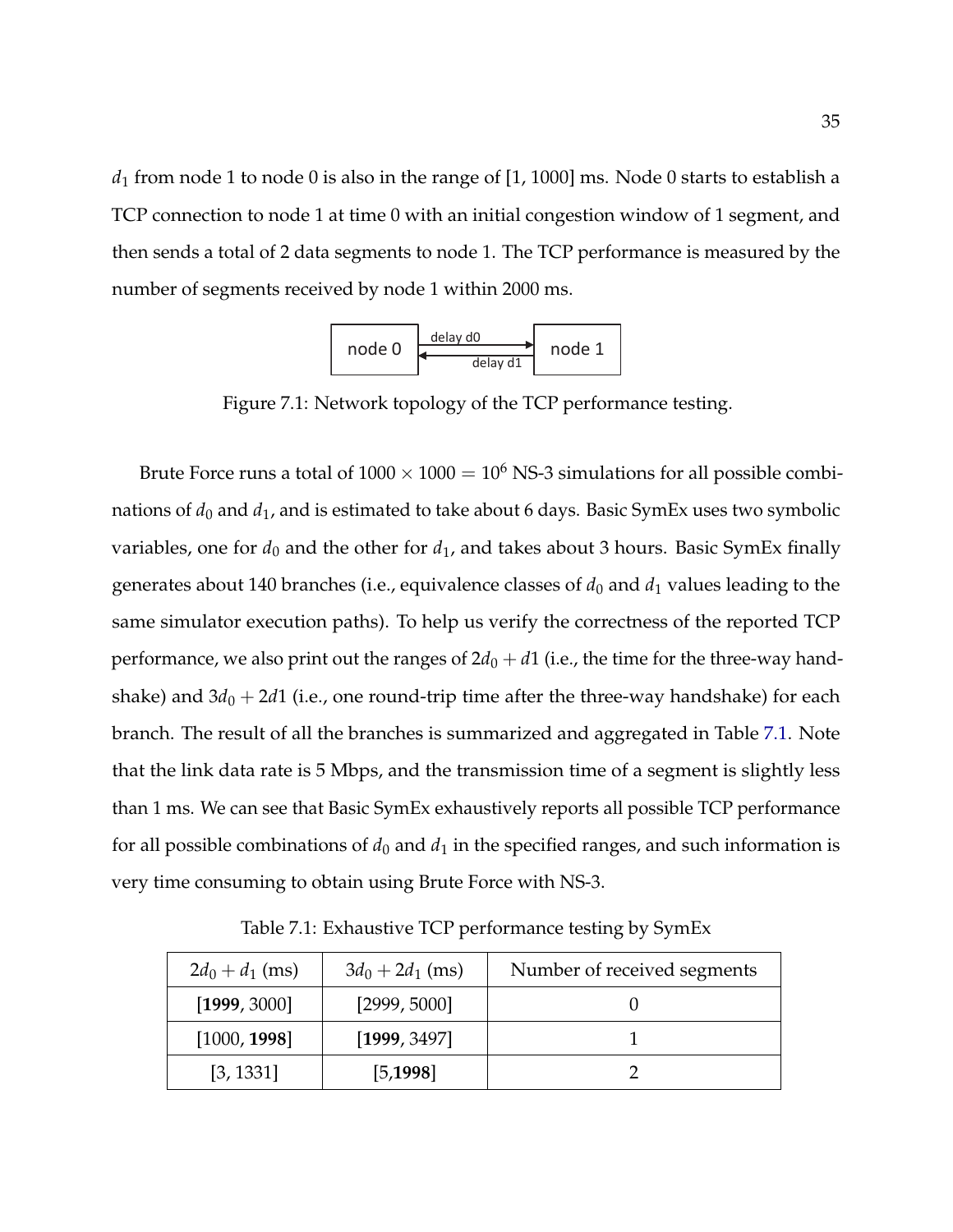#### **7.3 Exhaustive testing on reachability**

In this group of simulations, we exhaustively test the reachability from node 0 to all other nodes in a network shown in Fig. [7.2.](#page-45-0) Specifically, node 0 sends a ping packet with a destination IP in the range of 10.0.0.0 and 10.255.255.255, and reports the round-trip time (RTT) if it receives a reply. The routing table of each node is automatically created by NS-3 function PopulateRoutingTables.



<span id="page-45-0"></span>Figure 7.2: Network topology of the reachability testing.

Brute Force runs a total of  $256<sup>3</sup>$  NS-3 simulations for each possible destination IP address, and is estimated to take about 100 days. Basic SymEx uses one symbolic variable for all the destination IP addresses, and takes about 15 minutes. Basic SymEx finally generates about 30 branches. The result of all branches is summarized in Table [7.2.](#page-46-0) We can see that Basic SymEx exhaustively reports all possible ping RTTs for all possible destination IP addresses in the specified range.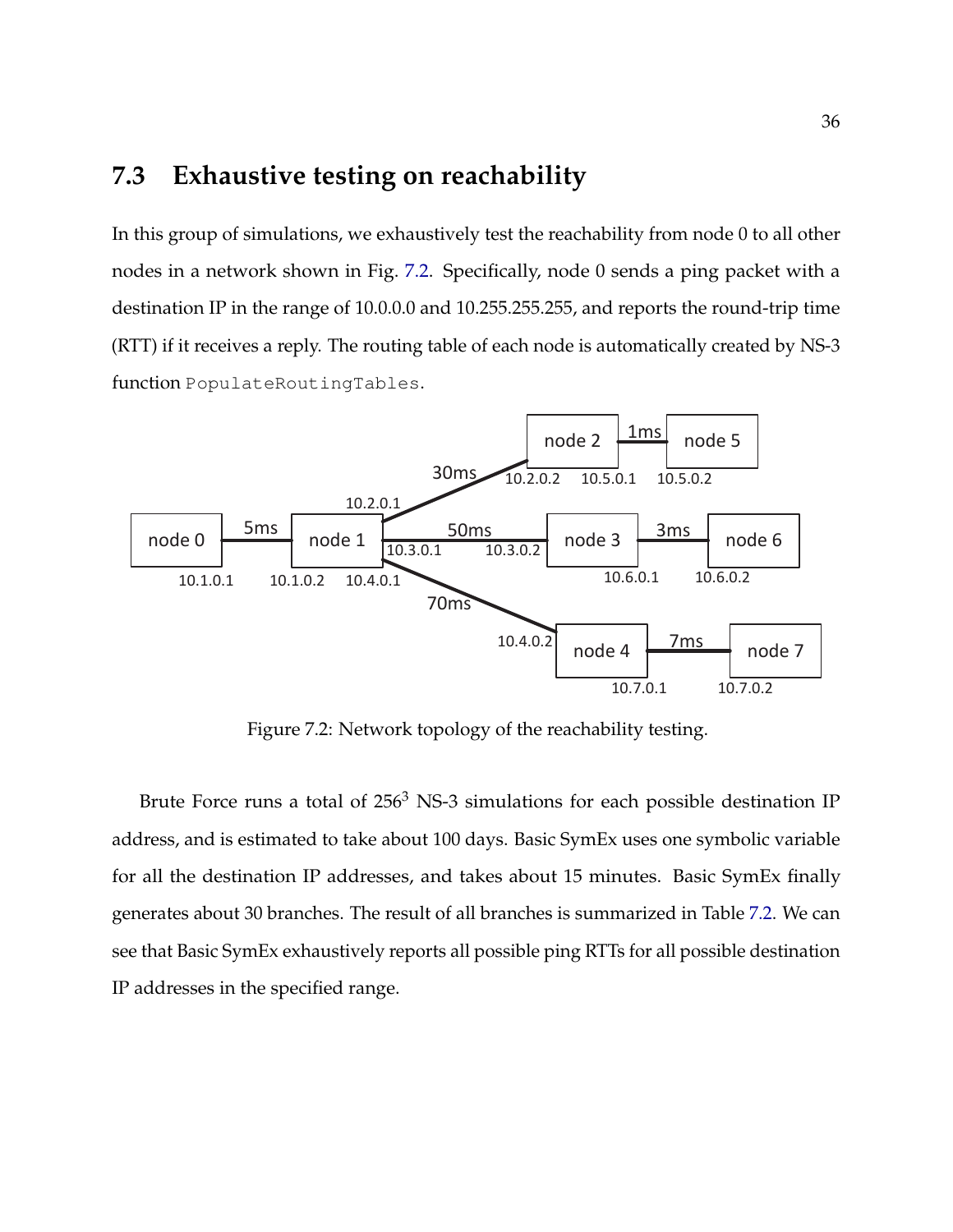| Destination IP                       | Ping RTT (ms) |
|--------------------------------------|---------------|
| 10.1.0.1                             | 0             |
| 10.1.0.2, 10.1.255.255, 10.2.0.1     |               |
| 10.2.255.255, 10.3.0.1, 10.3.255.255 | 10            |
| 10.4.0.1, 10.4.255.255               |               |
| 10.2.0.2, 10.5.0.1, 10.5.255.255     | 70            |
| 10.3.0.2, 10.6.0.1, 10.6.255.255     | 110           |
| 10.4.0.2, 10.7.0.1, 10.7.255.255     | 150           |
| 10.5.0.2                             | 72            |
| 10.6.0.2                             | 116           |
| 10.7.0.2                             | 164           |
| All other IP addresses               | No reply      |

<span id="page-46-0"></span>Table 7.2: Exhaustive reachability testing by SymEx

#### **7.4 Evaluating IP-Efficient SymEx**

The previous two groups of simulations have relatively small routing tables, so there is not much difference between Basic SymEx and IP-Efficient SymEx. In this group of simulations, we use a big routing table to demonstrate the different performance of Basic and IP-Efficient SymEx. Specifically, we manually add the following *n* additional entries to the routing table of node 2 in Fig. [7.2](#page-45-0) for the reachability simulations.

The simulation results shown in Fig. [7.3](#page-47-0) indicate that the number of branches generated by Basic SymEx increases proportionally as the number *n* of additional table entries increases, whereas that of IP-Efficient SymEx remains unchanged. Accordingly, the testing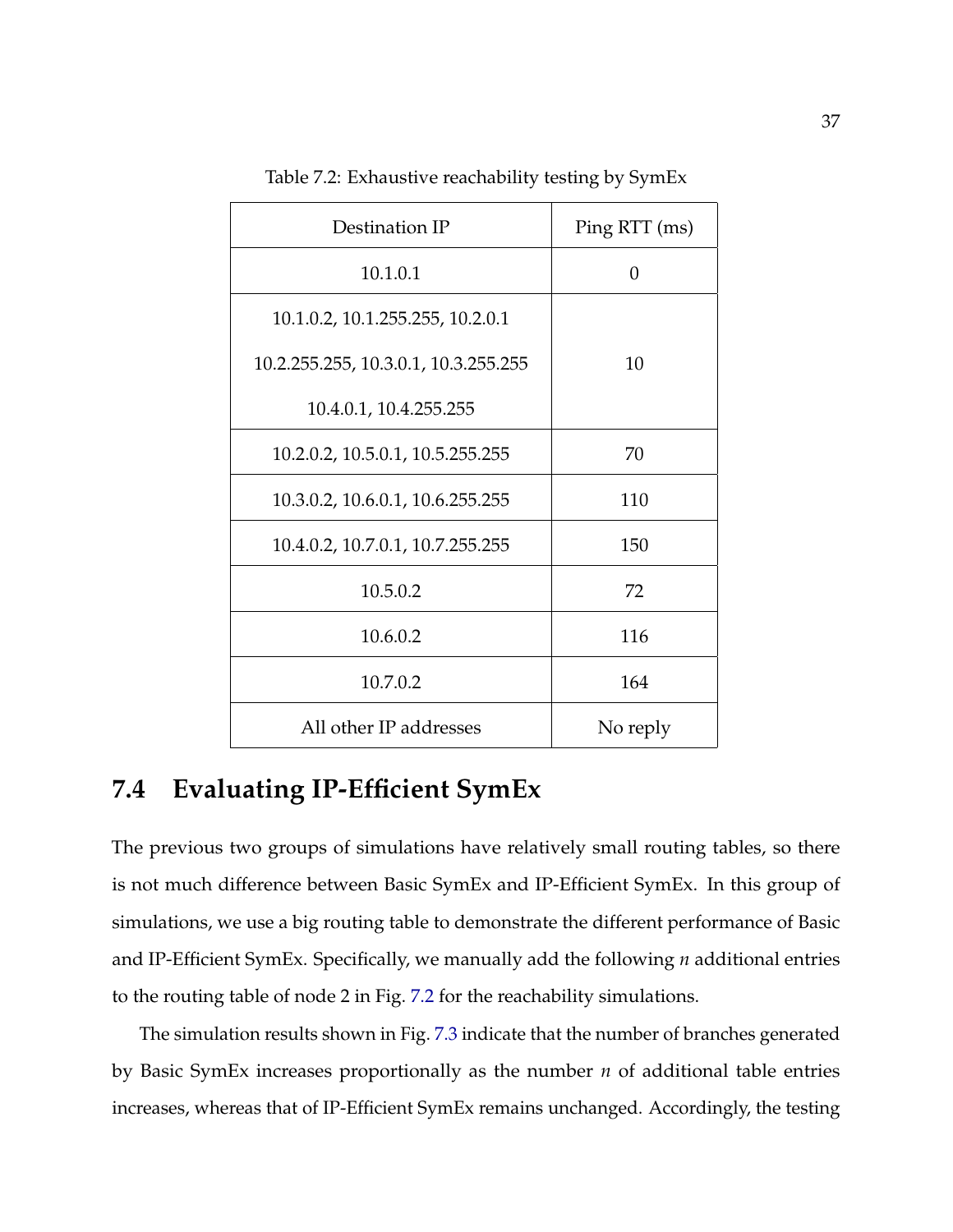| Destination | Mask          | Interface | Metric  |
|-------------|---------------|-----------|---------|
| 10.5.1.0    | 255.255.255.0 |           | default |
| $\cdots$    | $\cdots$      | $\cdots$  |         |
| 10.5.n.0    | 255.255.255.0 |           | default |

Table 7.3: Additional table entries for node 2

time of Basic SymEx increases proportionally as *n* increases, whereas that of IP-Efficient SymEx increases only slightly.



<span id="page-47-0"></span>Figure 7.3: IP-Efficient SymEx is more efficient than Basic SymEx.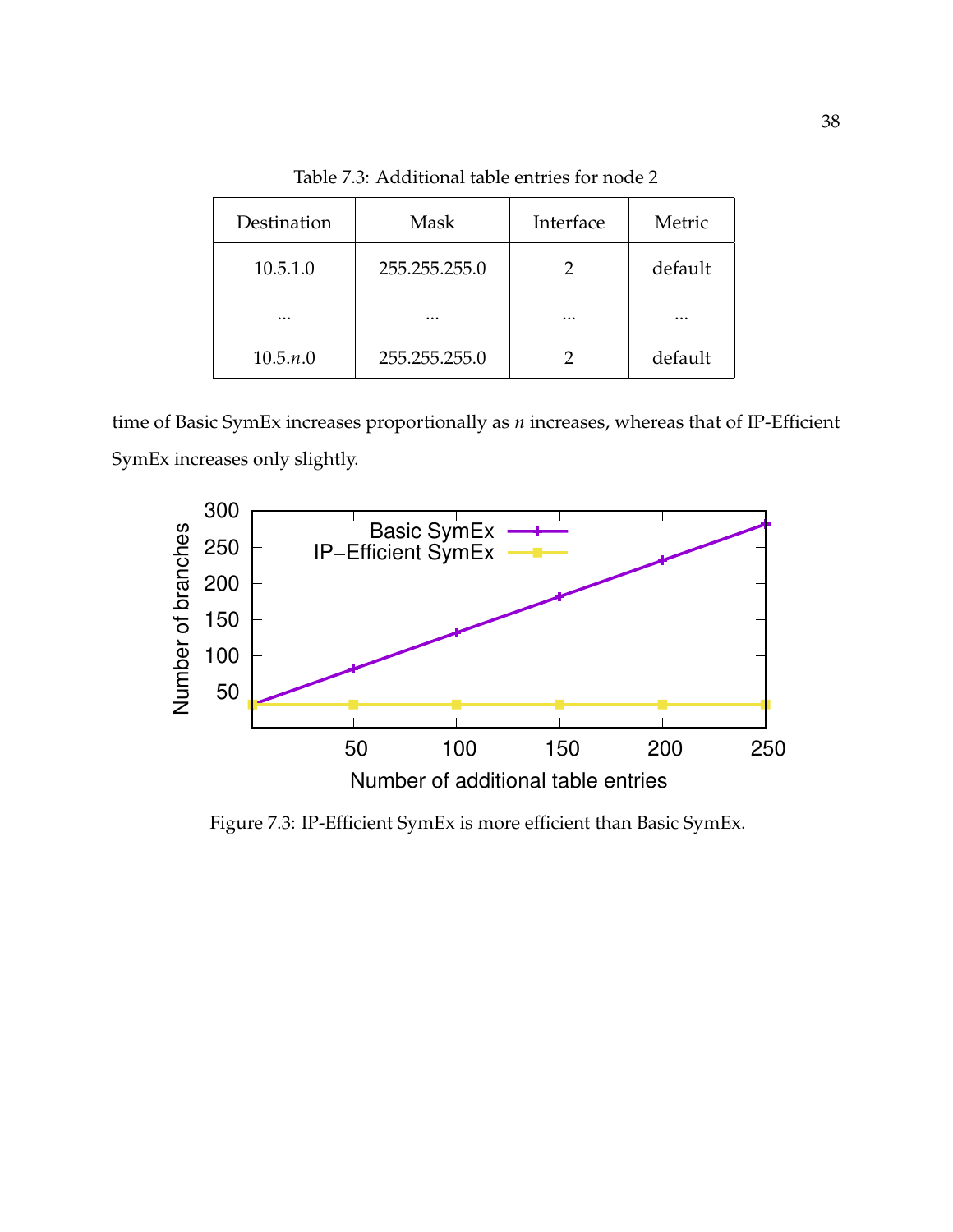## **Chapter 8**

# **Conclusions and Future work**

#### **8.1 Conclusions**

In this thesis, we present our current progress on Sym-NS-3 for more efficient exhaustive testing. Specifically, we present our design choices and implementation on how we extend current NS-3 to support symbolic execution, and also the significantly improved testing speeds of Sym-NS-3 over current NS-3.

#### **8.2 Shortcomings**

One big problem with symbol execution is the path explosion. Therefore, Sym-NS-3 cannot deal with too many symbolic variables at the same time.

#### **8.3 Future work**

In the future, we plan to study and improve the performance of Sym-NS-3 for other types of symbolic variables, such as symbolic data rates of channels.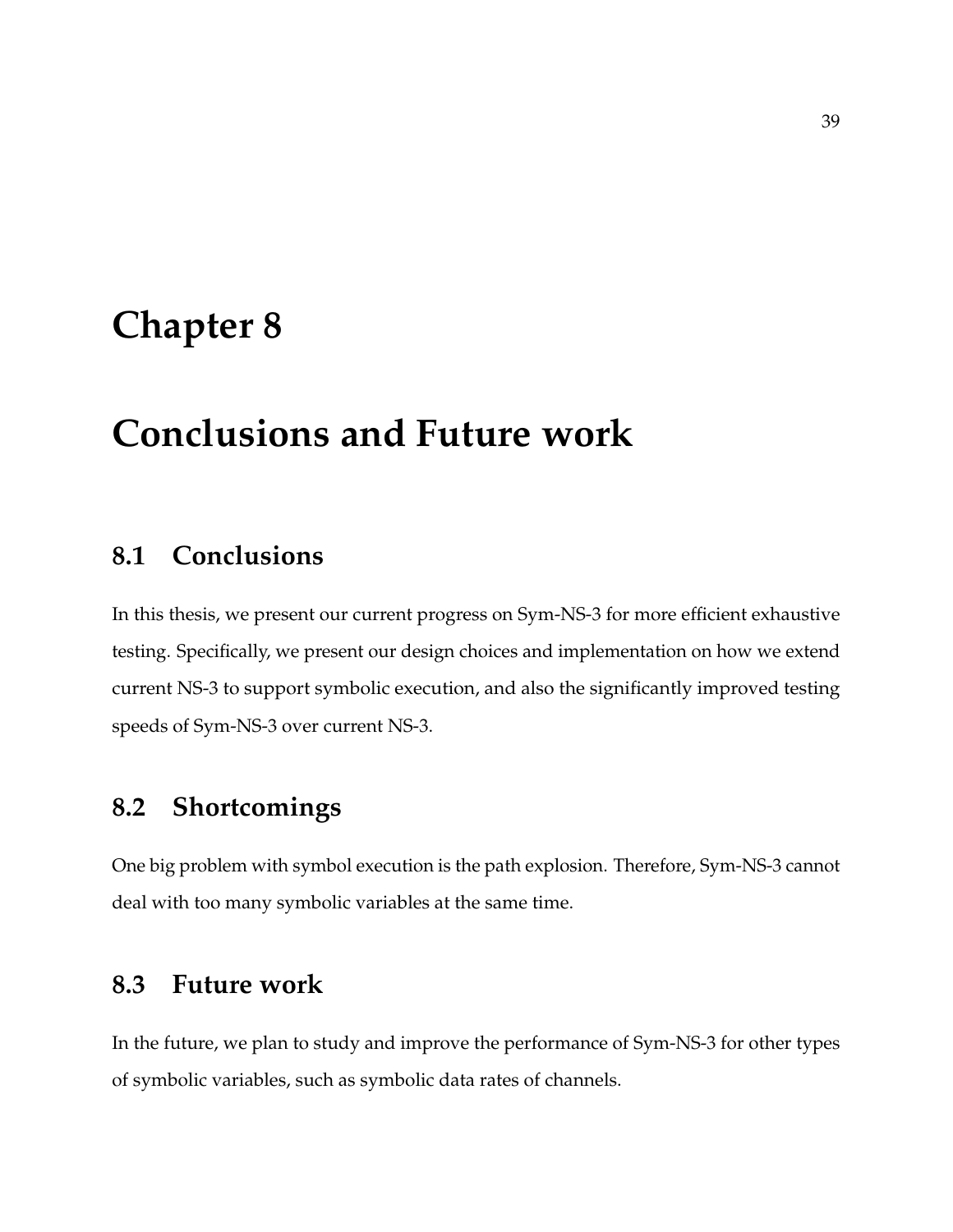# **Bibliography**

- [1] T. Avgerinos, A. Rebert, S. Cha, and D. Brumley. Enhancing symbolic execution with veritesting. In *Proceedings of International Conference on Software Engineering*, Hyderabad, India, June 2014. [2](#page-13-0)
- [2] D. Babic, L. Martignoni, S. McCamant, and D. Song. Statically-directed dynamic automated test generation. In *Proceedings of ACM ISSTA*, Toronto, Canada, July 2011. [2](#page-13-0)
- [3] F. Bellard. QEMU, a fast and portable dynamic translator. In *Proceedings of USENIX ATC*, Anaheim, CA, April 2005. [4.1](#page-18-0)
- [4] K. Bhargavan, C. Gunter, M. Kim, I. lee, D. Obradovic, O. Sokolsky, and M. Viswanathan. Verisim: Formal analysis of network simulations. *IEEE Transactions on Software Engineering*, 28(2):129–145, February 2002. [2](#page-13-0)
- [5] S. Bugrara and D. Engler. Redundant state detection for dynamic symbolic execution. In *Proceedings of USENIX ATC*, San Jose, CA, June 2013. [2](#page-13-0)
- [6] J. Burnim and K. Sen. Heuristics for scalable dynamic test generation. In *Proceedings of IEEE/ACM Conference on Automated Software Engineering*, L'Aquaila, Italy, September 2008. [2](#page-13-0)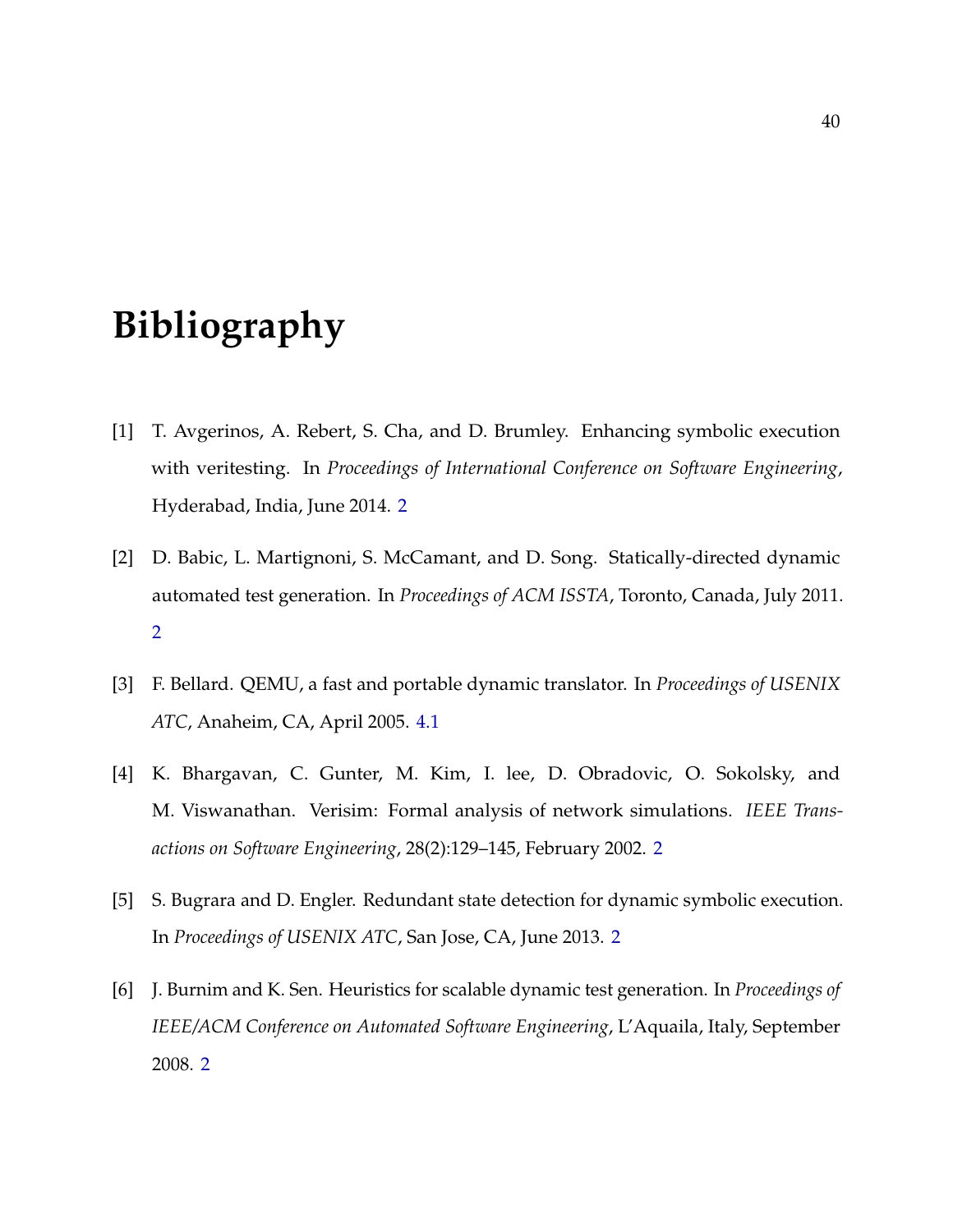- [7] C. Cadar, D. Dunbar, and D. Engler. KLEE: unassisted and automatic generation of high-coverage tests for complex systems programs. In *Proceedings of USENIX OSDI*, San Diego, CA, December 2008. [4.1](#page-18-0)
- [8] C. Cadar and K. Sen. Symbolic execution for software testing: three decades later. *Communications of the ACM*, 56(2):82–90, February 2013. [1](#page-11-0)
- [9] M. Canini, V. Jovanovic, D. Venzano, B. Spasojevic, and O. Crameri. Toward online testing of federated and heterogeneous distributed systems. In *Proceedings of USENIX ATC*, Portland, OR, June 2011. [2](#page-13-0)
- [10] M. Canini, D. Venzano, P. Peresini, D. Kostic, and J. Rexford. A NICE way to test OpenFlow applications. In *Proceedings of USENIX NSDI*, San Jose, CA, April 2012. [2](#page-13-0)
- [11] V. Chipounov, V. Kuznetsov, and G. Candea. The S2E platform: design, implementation, and applications. *ACM Transactions on Computer Systems*, 30(1), February 2012. [2,](#page-13-0) [4.1](#page-18-0)
- [12] C. Cho, D. Babic, P. Poosankam, K. Chen, E. Wu, and D. Song. MACE: modelinference-assisted concolic exploration for protocol and vulnerability discovery. In *Proceedings of USENIX Conference on Security (SEC)*, San Francisco, CA, August 2011. [2](#page-13-0)
- [13] M. Dobrescu and K. Argyraki. Software dataplane verification. In *Proceedings of USENIX NSDI*, Seattle, WA, April 2014. [2](#page-13-0)
- [14] O. Dustmann. Symbolic execution of discrete event systems with uncertain time. *Lecture Notes in Informatics*, S-12:19–22, 2013. [2](#page-13-0)
- [15] S. Fayaz, T. Yu, Y. Tobioka, S. Chaki, and V. Sekar. BUZZ: Testing context-dependent policies in stateful networks. In *Proceedings of USENIX NSDI*, Santa Clara, CA, March 2016. [2](#page-13-0)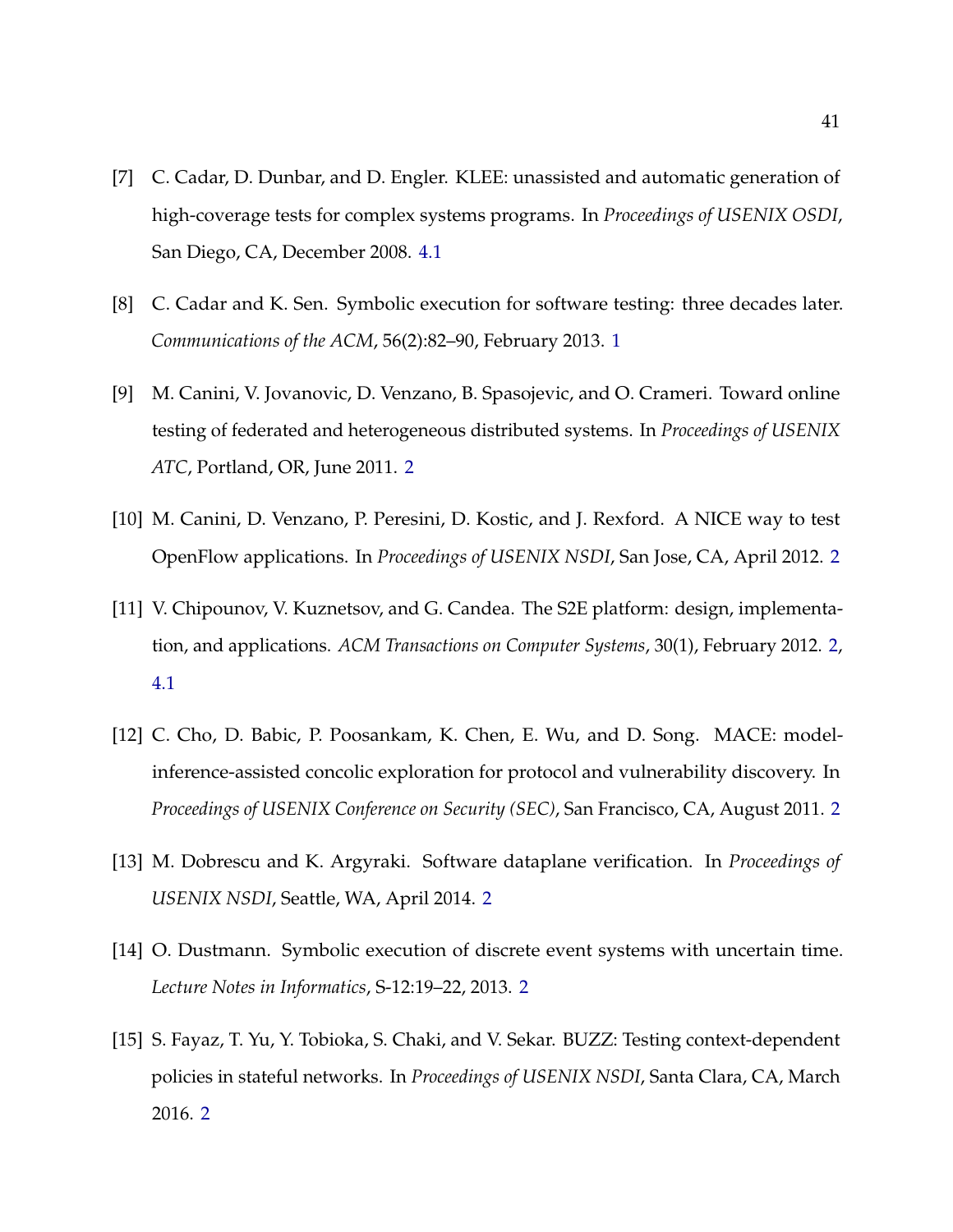- [16] P. Godefroid. Compositional dynamic test generation. In *Proceedings of POPL*, Nice, France, January 2007. [2](#page-13-0)
- [17] P. Godefroid, N. Klarlund, and K. Sen. DART: Directed automated random testing. In *Proceedings of ACM Programming Language Design and Implementation*, Chicagi, IL, June 2005. [2](#page-13-0)
- [18] E. Hoque, O. Chowdhury, S. Chau, C. Nita-Rotaru, and N. Li. Analyzing operational behavior of stateful protocol implementations for detecting semantic bugs. In *Proceedings of IEEE/IFIP International Conference on Dependable Systems and Networks (DSN)*, 2017. [2](#page-13-0)
- [19] P. Kazemian, G. Varghese, and N. McKeown. Header space analysis: Static checking for networks. In *Proceedings of USENIX NSDI*, San Jose, CA, April 2012. [6.1](#page-30-0)
- [20] J. King. Symbolic execution and program testing. *Communications of the ACM*, 19(7):385–394, July 1976. [1](#page-11-0)
- [21] N. Kothari, R. Mahajan, T. Millstein, R. Govindan, and M. Musuvathi. Finding protocol manipulation attacks. In *Proceedings of ACM SIGCOMM*, Toronto, Canada, August 2011. [2](#page-13-0)
- [22] V. Kuznetsov, J. Kinder, S. Bucur, and G. Candea. Efficient state merging in symbolic execution. In *Proceedings of ACM Programming Language Design and Implementation*, Beijing, China, June 2012. [2](#page-13-0)
- [23] M. Kuzniar, P. Peresini, M. Canini, D. Venzano, and D. Kostic. A SOFT way for OpenFlow switch interoperability testing. In *Proceedings of ACM Conference on emerging Networking EXperiments and Technologies (CoNEXT)*, Nice, France, December 2012. [2](#page-13-0)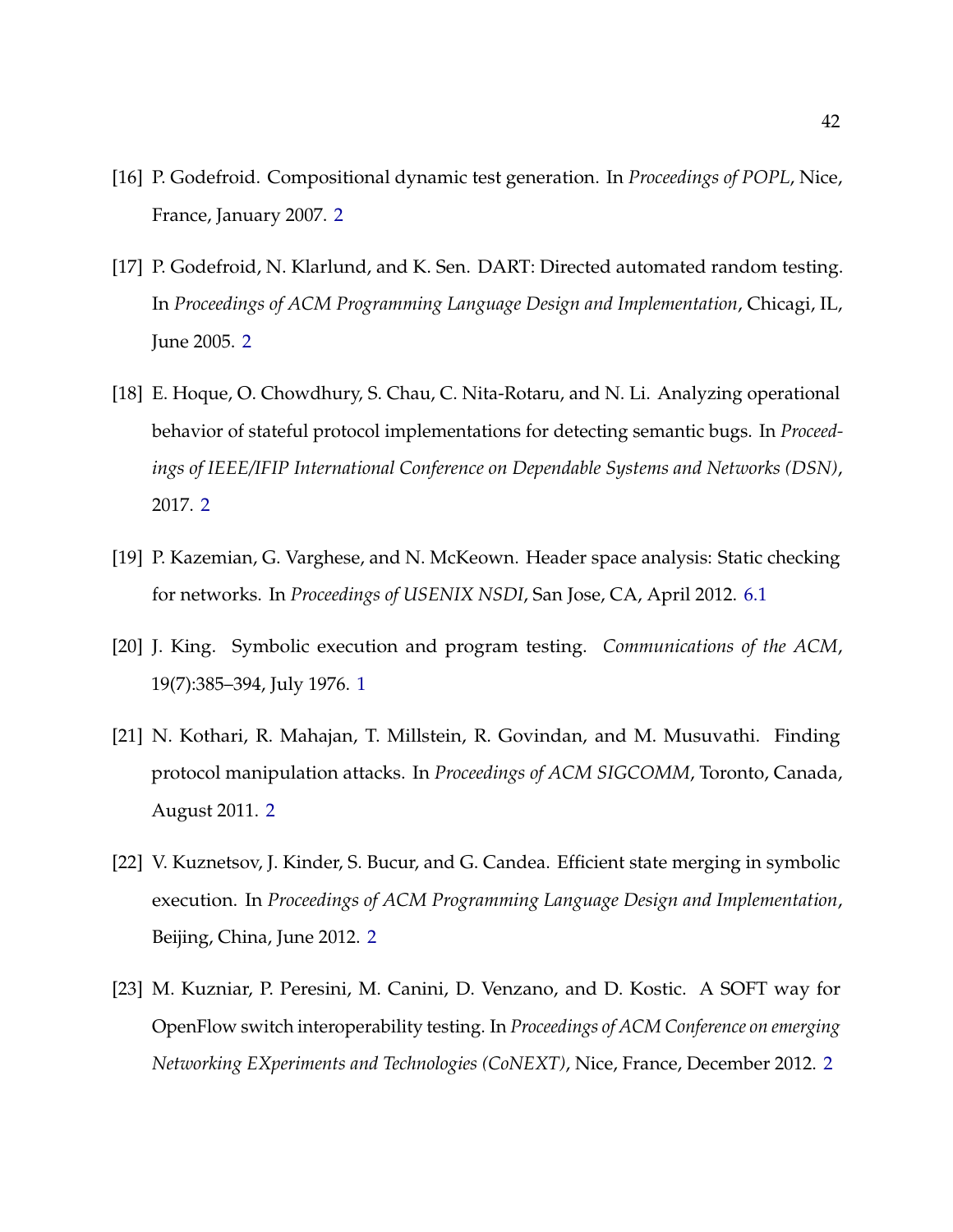- [24] L. Pedrosa, A. Fogel, N. Kothari, R. Govindan, R. Mahajan, and T. Millstein. Analyzing protocol implementations for interoperability. In *Proceedings of USENIX NSDI*, Oakland, CA, May 2015. [2](#page-13-0)
- [25] R. Sasnauskas, O. Dustmann, B. Kaminski, K. Wehrle, C. Weise, and S. Kowalewski. Scalable symbolic execution of distributed systems. In *Proceedings of ICDCS*, Minneapolis, MN, June 2011. [2](#page-13-0)
- [26] R. Sasnauskas, P. Kaiser, R. Jukic, and K. Wehrle. Integration testing of protocol implementations using symbolic distributed execution. In *Proceedings of IEEE ICNP*, Austin, TX, October 2012. [2](#page-13-0)
- [27] R. Sasnauskas, O. Landsiedel, M. Alizai, C. Weise, S. Kowalewski, and K. Wehrle. KleeNet: discovering insidious interaction bugs in wireless sensor networks before deployment. In *Proceedings of ACM/IEEE IPSN*, Stockholm, Sweden, April 2010. [2](#page-13-0)
- [28] K. Sen, G. Necula, L. Gong, and W. Choi. MultiSE: Multi-path symbolic execution using value summaries. In *Proceedings of ESEC/FSE*, Italy, October 2015. [2](#page-13-0)
- [29] J. Song, C. Cadar, and P. Pietzuch. SymbexNet: Testing network protocol implementations with symbolic execution and rule-based specifications. *IEEE Transactions on Software Engineering*, 40(7):695–709, July 2014. [2](#page-13-0)
- [30] N. Stephens, J. Grosen, C. Salls, A. Dutcher, R. Wang, J. Corbette, Y. Shoshitaishvili, C. Kruegel, and G. Vigna. Driller: augmenting fuzzing through selective symbolic execution. In *Proceedings of NDSS*, San Diego, CA, Feburary 2016. [2](#page-13-0)
- [31] R. Stoenescu, M. Popovici, L. Negreanu, and C. Raiciu. SymNet: Scalable symbolic execution for modern networks. In *Proceedings of ACM SIGCOMM*, Brazil, August 2016. [2,](#page-13-0) [6.1,](#page-30-0) [6.4](#page-34-2)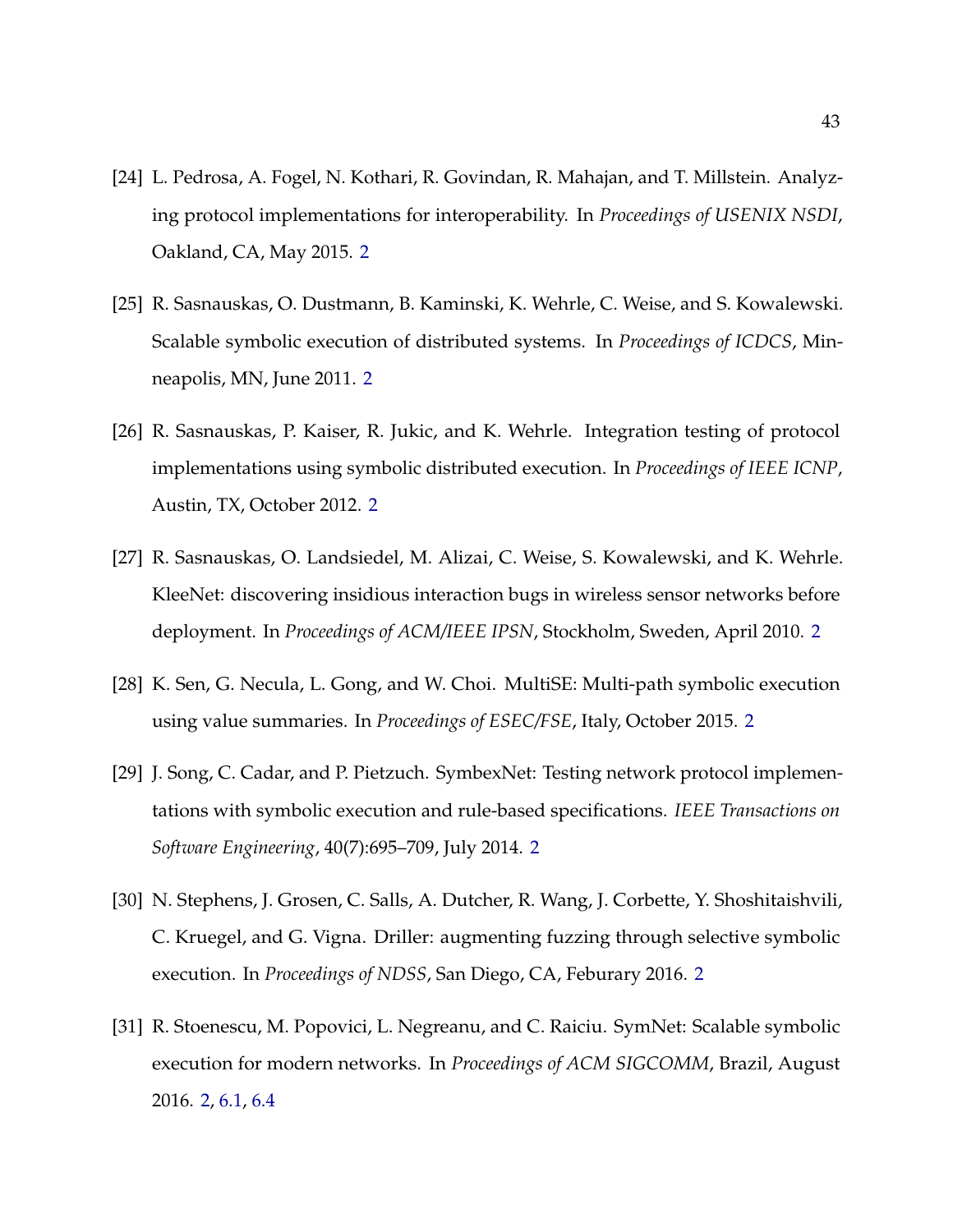- [32] W. Sun, L. Xu, and S. Elbaum. SPD: Automatically test unmodified network programs with symbolic packet dynamics. In *Proceedings of IEEE Globecom*, San Diego, CA, December 2015. [2](#page-13-0)
- [33] M. Vu, L. Xu, S. Elbaum, W. Sun, and K. Qiao. Efficient systematic testing of network protocols with temporal uncertain events. In *Proceedings of IEEE INFOCOM*, Paris, France, April 2019. [1,](#page-11-0) [6](#page-29-0)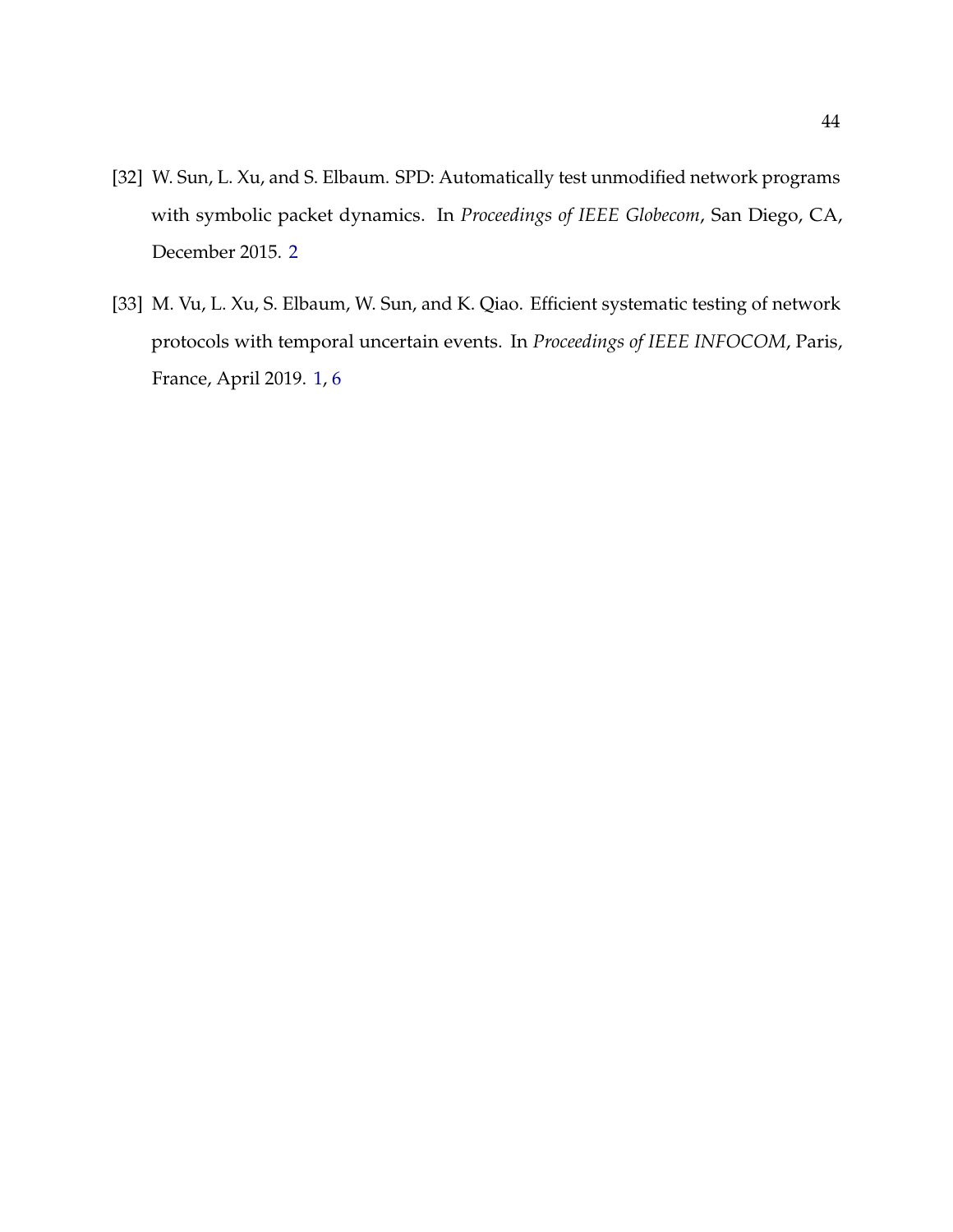# **Appendix A**

# **Source Code of Basic Sym-NS-3 in Chapter 5**

Code A.1: Sym-NS-3 SymboClass.h

```
1 |/* -*- Mode:C++;    c-file-style:"gnu";    indent-tabs-mode:nil;    -*- */
2 # ifndef SYMBOLIC H
3 #define SYMBOLIC H
4 # include "ns3/object.h"
5 # include "ns3/nstime.h"
6 # include "ns3/ipv4-address.h"
7
8 namespace ns3 {
9
10 /*
. . . *
/
11 class Symbolic: public Object
12 \mid \{13
14 public :
15
16 static TypeId GetTypeId (void);
17
18 Symbolic ();
19 Symbolic (uintptr_t v);
```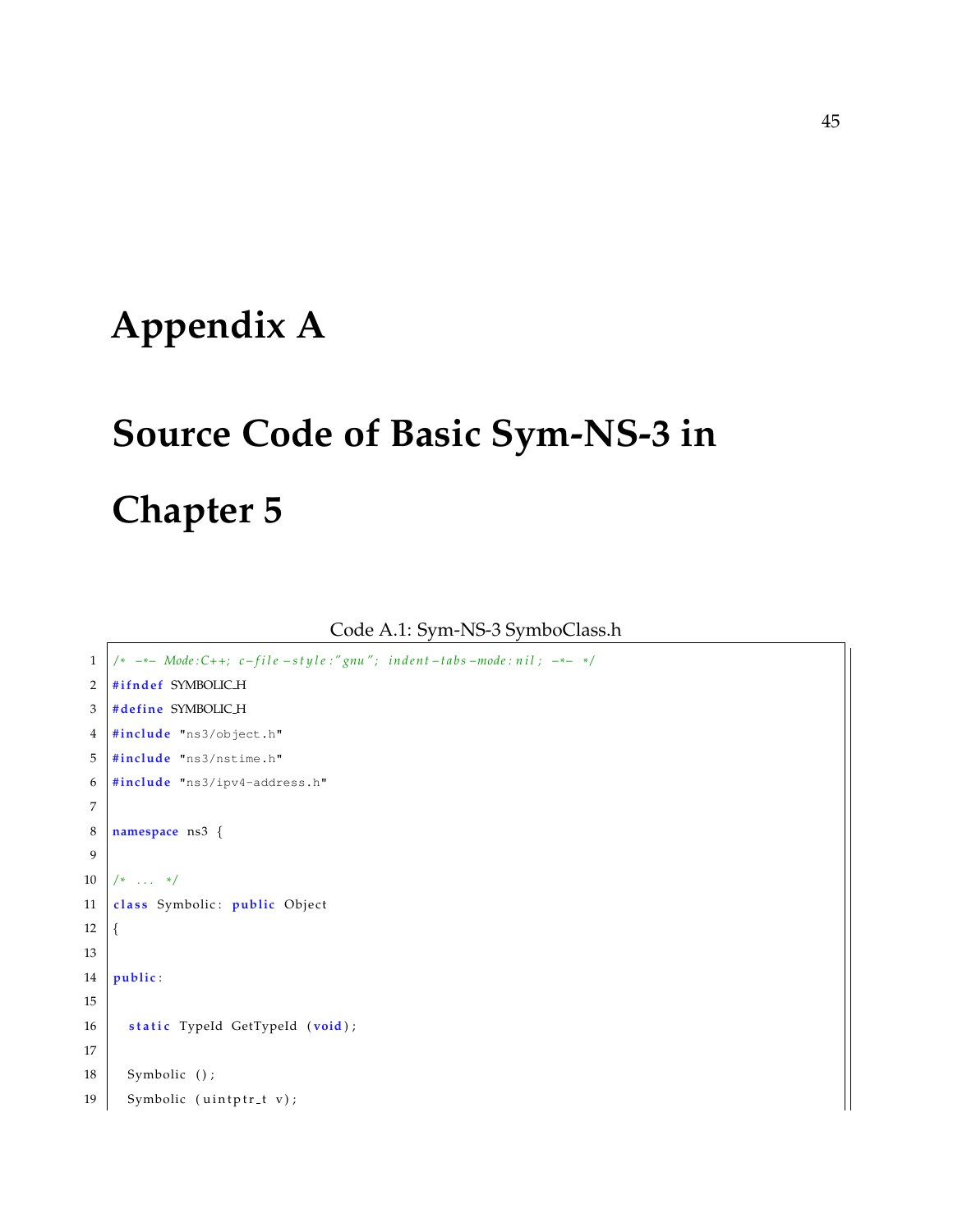```
20 virtual ~Symbolic (){};
21
22 \mid \text{void} SetMax(uintptr_t v);
23 void SetMin(uintptr<sub>-t v);</sub>
24 void SetMinMax (uintptr_t min, uintptr_t max);
25 void SetMax (Time v);
26 void SetMin (Time v);
27 void GetSymbolic ();
28 | uintptr_t GetSymbolicUintValue();
29 | Ipv4Address GetSymbolicIpv4Add();
30 Time GetSymbolicTime ();
31 void PrintRange ( ) ;
32 static void PrintRange (char const* name, uintptr_t v);
33 static void PrintRangeTime ( char  const * name, Time t ) ;
34 void PrintRange ( char const * name) ;
35 void PrintSignedRange();
36 void PrintSignedRange ( char const * name) ;
37 static void Stop (char const* name);
38 s t a t i c void P r i n t ( const char *
s ) ;
39 static void Print (uintptr_t v);
40
41 uintptr_t GetUpperBound();
42 uintptr_t GetLowerBound();
43
44 uintptr_t m_symbolic;
45 uintptr_t m_min;
46 uintptr_t m_max;
47
48 friend Symbolic operator − ( const Symbolic & l , const Symbolic & r ) ;
49 friend Symbolic operator − ( const Time & l , const Symbolic & r ) ;
50 friend Symbolic operator − ( const Symbolic & l , const Time &r ) ;
51 friend Symbolic operator + ( const Symbolic & l , const Symbolic & r ) ;
52 friend Symbolic operator + ( const Time & l , const Symbolic & r ) ;
53 friend Symbolic operator + ( const Symbolic & l , const Time &r ) ;
54
55 };
56
57 i n l i n e Symbolic operator − ( const Symbolic & l , const Symbolic & r )
58 {
```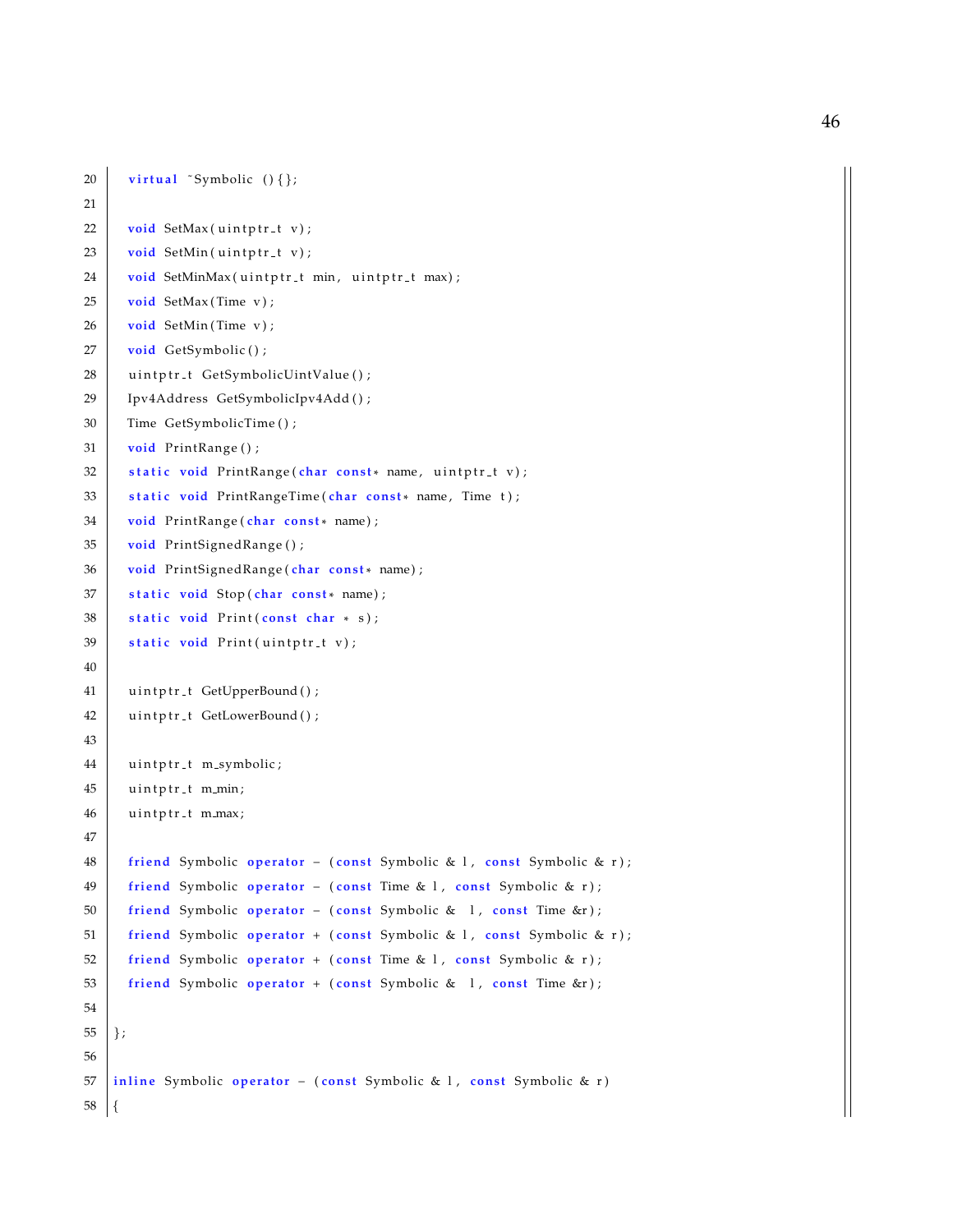```
59 return Symbolic (1.m_symbolic − r.m_symbolic);
60 }
61
62 i n l i n e Symbolic operator − ( const Time & l , const Symbolic & r )
63 \mid \{64 return Symbolic (1. GetTimeStep () + r. m_symbolic);
65 }
66
67 i n l i n e Symbolic operator − ( const Symbolic & l , const Time &r )
68 {
69 return Symbolic ( l . m symbolic − r . GetTimeStep ( ) ) ;
70 }
71
72 i n l i n e Symbolic operator + ( const Symbolic & l , const Symbolic & r )
73 {
74 return Symbolic (1.m_symbolic + r.m_symbolic);
75 }
76
77 i n l i n e Symbolic operator + ( const Time & l , const Symbolic & r )
78 {
79 return Symbolic (1. GetTimeStep () + r. m_symbolic);
80 }
81
82 inline Symbolic operator + (const Symbolic & 1, const Time &r)
83 {
84 return Symbolic (1.m_symbolic + r. GetTimeStep());
85 }
86
87 }
88
89 # endif /* SYMBOLIC H *
/
```
#### Code A.2: Sym-NS-3 SymboClass.cpp

```
1 # include "symbolic.h"
2
3
4 namespace ns3 {
5
```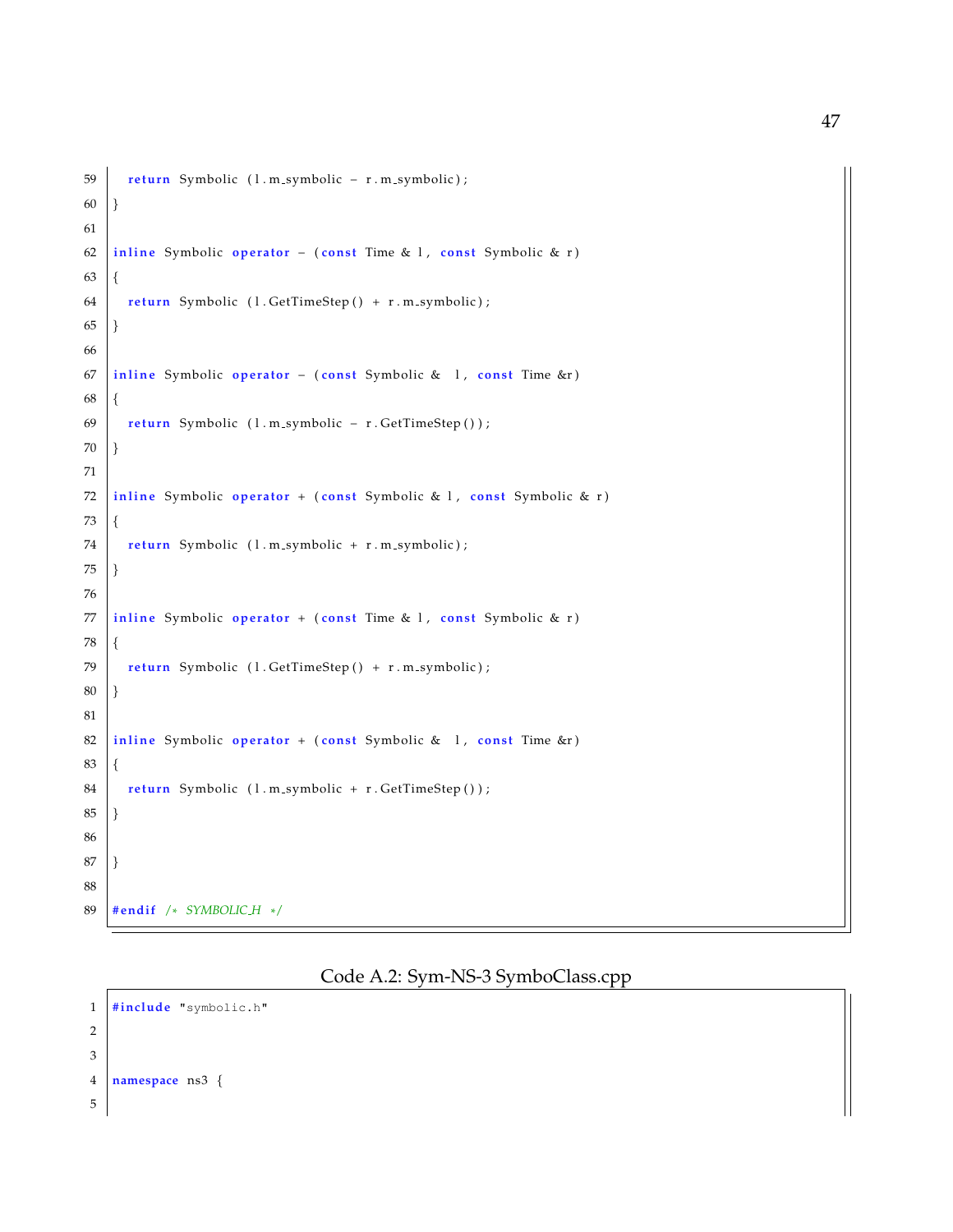```
6 /*
. . . *
/
7 NS LOG COMPONENT DEFINE ("Symbolic") ;
8
9 NS_OBJECT_ENSURE_REGISTERED (Symbolic);
10
11 TypeId
12 Symbolic :: GetTypeId (void)
13 \mid \{14 static TypeId tid = TypeId ("ns3::Symbolic")
15 . SetParent<Object> ()
16 . SetGroupName ("Symbolic")
17 . AddConstructor<Symbolic> ()
18 . AddAttribute ("Max", "The Symbolic Max Value",
19 \vert UintegerValue (0 x f f f f),
20 MakeUintegerAccessor (&Symbolic :: m_max),
21 MakeUintegerChecker<uintptr_t> ())
22 . AddAttribute ("Min", "The Symbolic Min Value",
23 UintegerValue (0),
24 | MakeUintegerAccessor (&Symbolic :: m_min),
25 MakeUintegerChecker<uintptr_t> ())
26 ;
27 return tid;
28 }
29
30 Symbolic : : Symbolic ()
31 :
32 \mid m_symbolic (0),
33 \, \text{m/min} (0),
34 m_max(0 x f f f f f f f f )
35
36 {
37 | NS_LOG_FUNCTION_NOARGS ();
38 }
39
40 Symbolic::Symbolic (uintptr_t v)41 :
42 m-symbolic (v),
43 \mid \text{m-min}(0),
44 m_max(0 \times ff f f f f f f j
```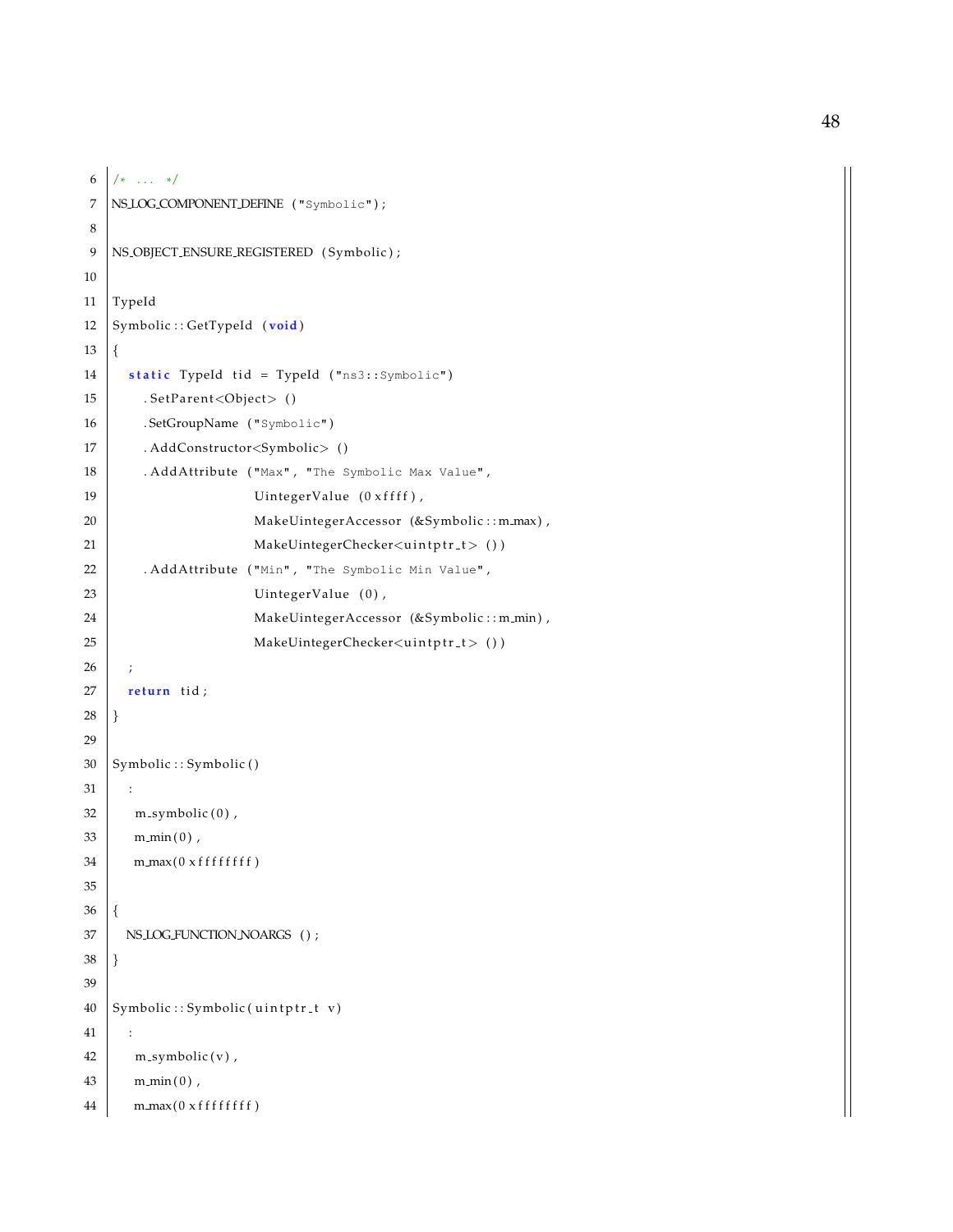```
45
46 {
47 | NS_LOG_FUNCTION_NOARGS ();
48 }
49
50
51 void
52 Symbolic::SetMax(uintptr_t v)53 {
54 m max=v ;
55 }
56
57 void
58 Symbolic :: SetMin (uintptr_t v)59 {
60 m min=v ;
61 }
62
63 void
64 Symbolic::SetMinMax(uintptr_tmin, uintptr_t max)65 {
66 SetMin (min) ;
67 SetMax (max) ;
68 }
69
70 void
71 | Symbolic :: SetMax (Time v)
72 \vert {
73 m.max=v.GetTimeStep();
74 }
75
76 void
77 Symbolic :: SetMin (Time v)78 {
79 m_min=v.GetTimeStep();
80 }
81
82 void
83 Symbolic :: GetSymbolic ()
```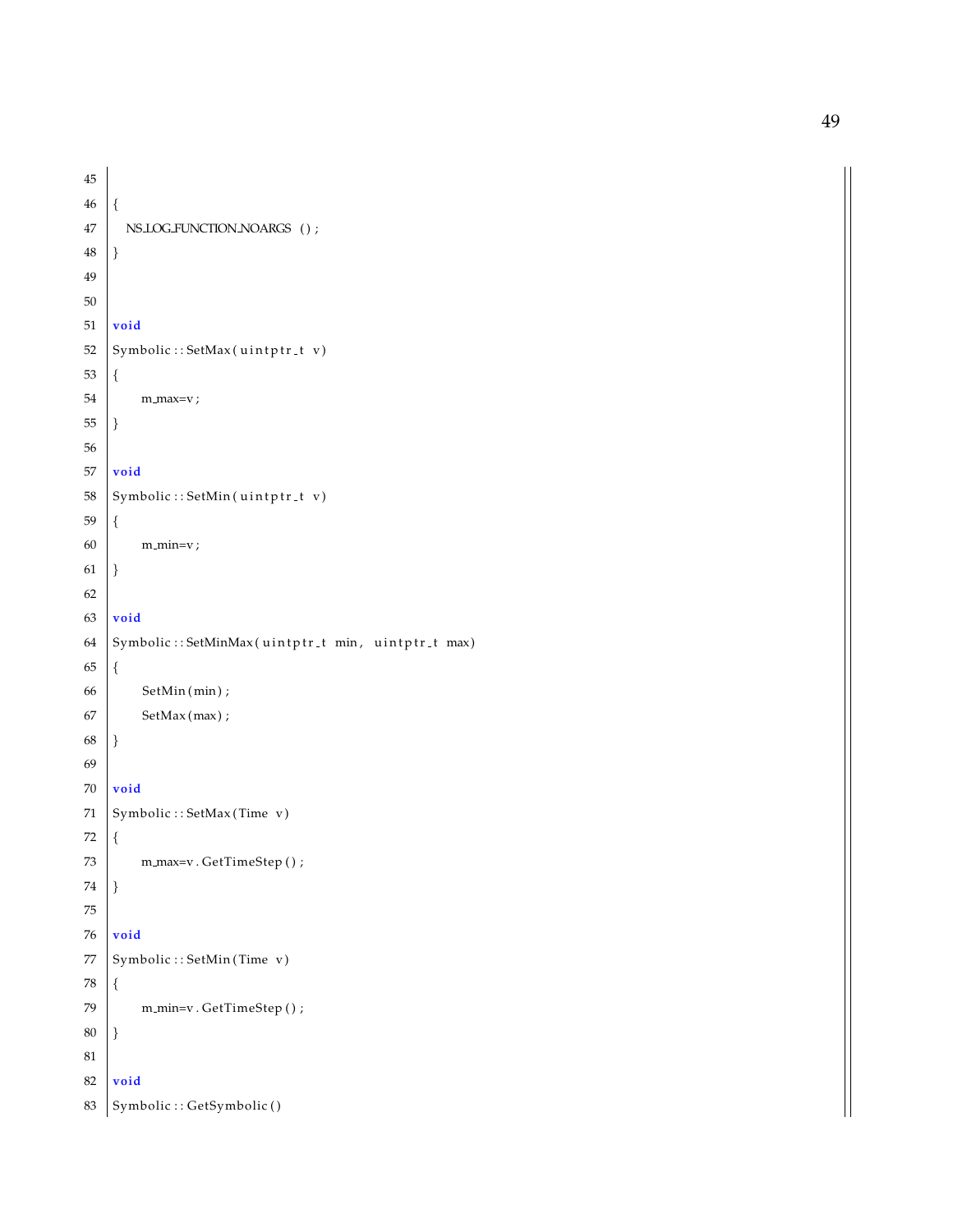```
84 {
85 if (s2e_is_symbolic(&m_symbolic, size of (m_symbolic)) != 1)
86 {
87 s2e_make_symbolic(&m_symbolic, sizeof(m_symbolic),"symbolic_value");
88 if (m \text{symbolic} < m \text{min})89 {
90 s2e-kill-state (0, "Out of Range, Lower");91 }
92 else if (m_symbolic>m_max)
93 {
94 s2e-kill-state (0, 0) vout of Range, Upper");
95 }
96 }
97 }
98
99 uintptr_t
100 Symbolic :: GetSymbolicUintValue ()
101 {
102 GetSymbolic () ;
103 return m_symbolic;
104 }
105
106 Ipv4Address
107 Symbolic :: GetSymbolicIpv4Add ()
108 {
109 GetSymbolic ();
110 | Ipv4Address returnAddress;
111 returnAddress . Set (m_symbolic) ;
112 return returnAddress;
113 }
114
115 Time
116 Symbolic : : GetSymbolicTime ()
117 {
118 GetSymbolic ();
119 return Time (m_symbolic);
120 }
121
122 void
```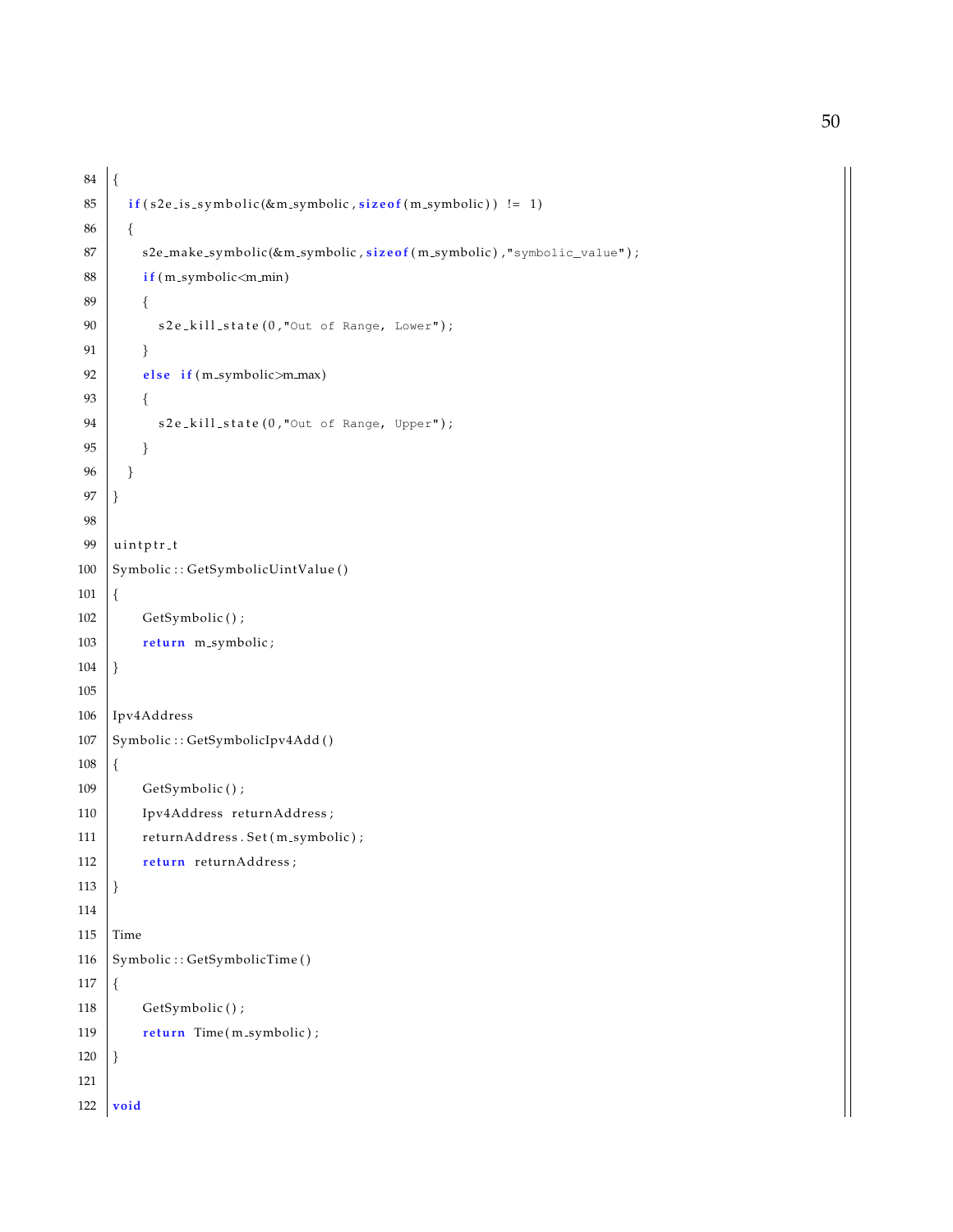```
123 Symbolic :: PrintRange ()
124 {
125 uintptr_t upper;
126 uintptr_t lower;
127 s2e_get_range (m_symbolic, & lower, & upper);
128 s2e_printf ("The range of Symbolic Variables is %ld, %ld", lower, upper);
129 }
130
131 void
132 Symbolic :: PrintRange ( char  const * name, uintptr_t v)
133 {
134 if (s2e_is-symbolic(\&v, sizeof(v)) != 1)
135 {
136 \vert s2e_printf ("%s is not a symbolic variable.", name);
137 } e ls e {
138 uintptr_t upper;
139 uintptr_t lower;
140 s2e<sub>-get-range</sub> (v, & lower, & upper);
141 s 2e printf ("The range of %s Variables is %ld, %ld", name, lower, upper);
142 | s2e_printf ("The range of %s Variables is %lu, %lu", name, lower, upper);
143 }
144 }
145
146 void
147 Symbolic : : Print ( const char *s ) {
148 | s 2 e p r in t f ("|s", s);
149 }
150
151 void
152 Symbolic :: Print (uintptr_t v) {
153 s2e-printf ("UInt Value \text{lu}", v);
154 s2e-printf ("Int Value %ld", v);
155 }
156
157 void
158 Symbolic :: PrintRangeTime ( char const * name, Time t)
159 {
160 if (s2e_is-symbolic(\&t, sizeof(t)) := 1)161 {
```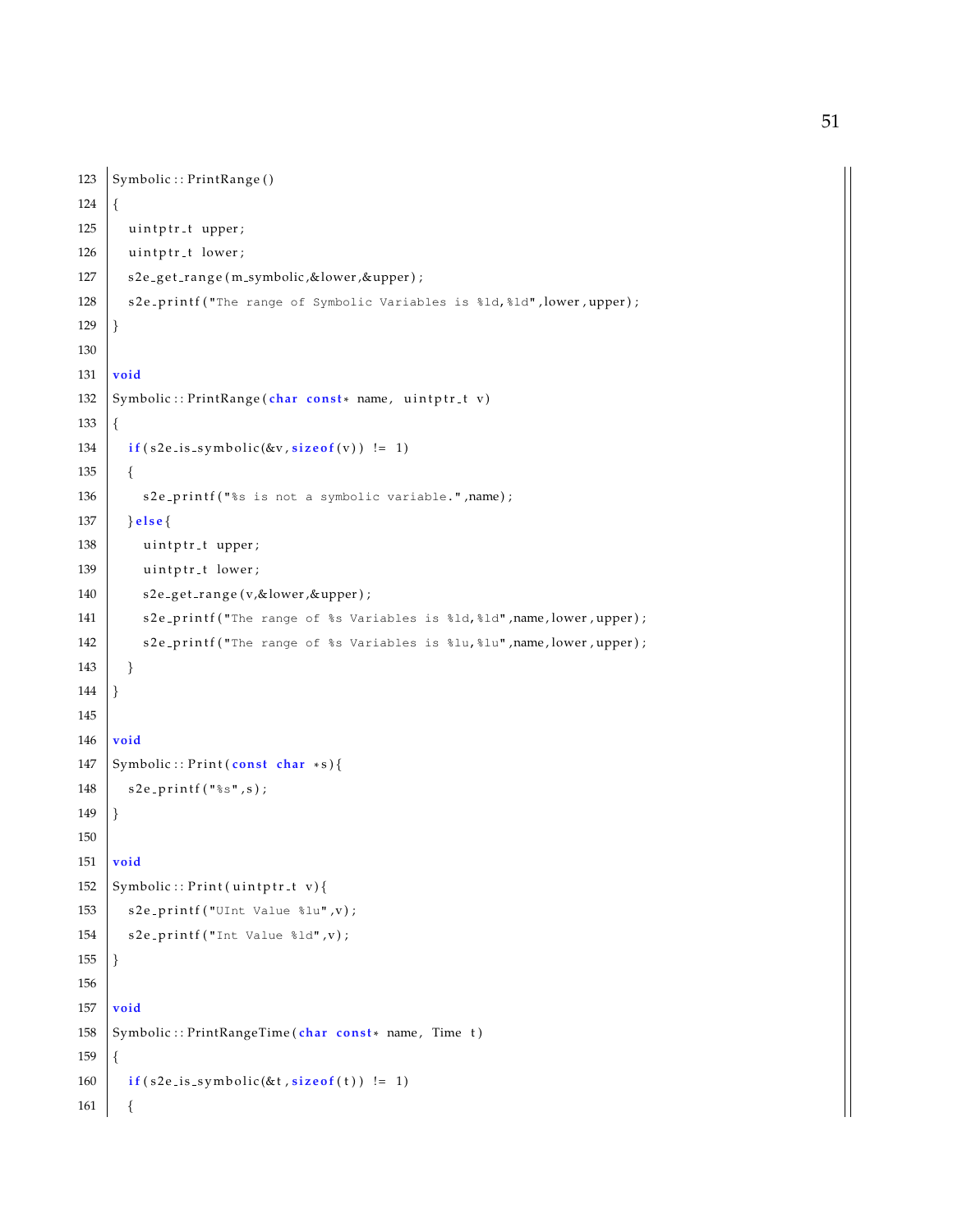```
162 | s 2e p rintf ("%s is not a symbolic Time.", name);
163 } e ls e {
164 PrintRange (name, t. GetTimeStep());
165 }
166 }
167
168 void
169 Symbolic :: PrintRange (char const* name)
170 {
171 uintptr_t upper;
172 uintptr_t lower;
173 s2e<sub>-get-range (m-symbolic, & lower, & upper);</sub>
174 | s2e_printf ("The range of %s Variables is %ld, %ld", name, lower, upper);
175 | s2e_printf ("The range of %s Variables is %lu, %lu", name, lower, upper);
176 }
177
178 void
179 Symbolic : : Stop ( char const * name)
180 {
181 \vert s 2 e _kill_state_printf (0, name);
182 }
183
184 uintptr_t
185 | Symbolic :: GetUpperBound ()
186 {
187 uintptr_t upper;
188 uintptr_t lower;
189 s 2e -get -range (m -symbolic, & lower, & upper) ;
190 return upper ;
191}
192
193 uintptr_t
194 Symbolic :: GetLowerBound ()
195 {
196 uintptr_t upper;
197 uintptr_t lower;
198 s 2e -get -range (m -symbolic, & lower, & upper) ;
199 return lower ;
200 }
```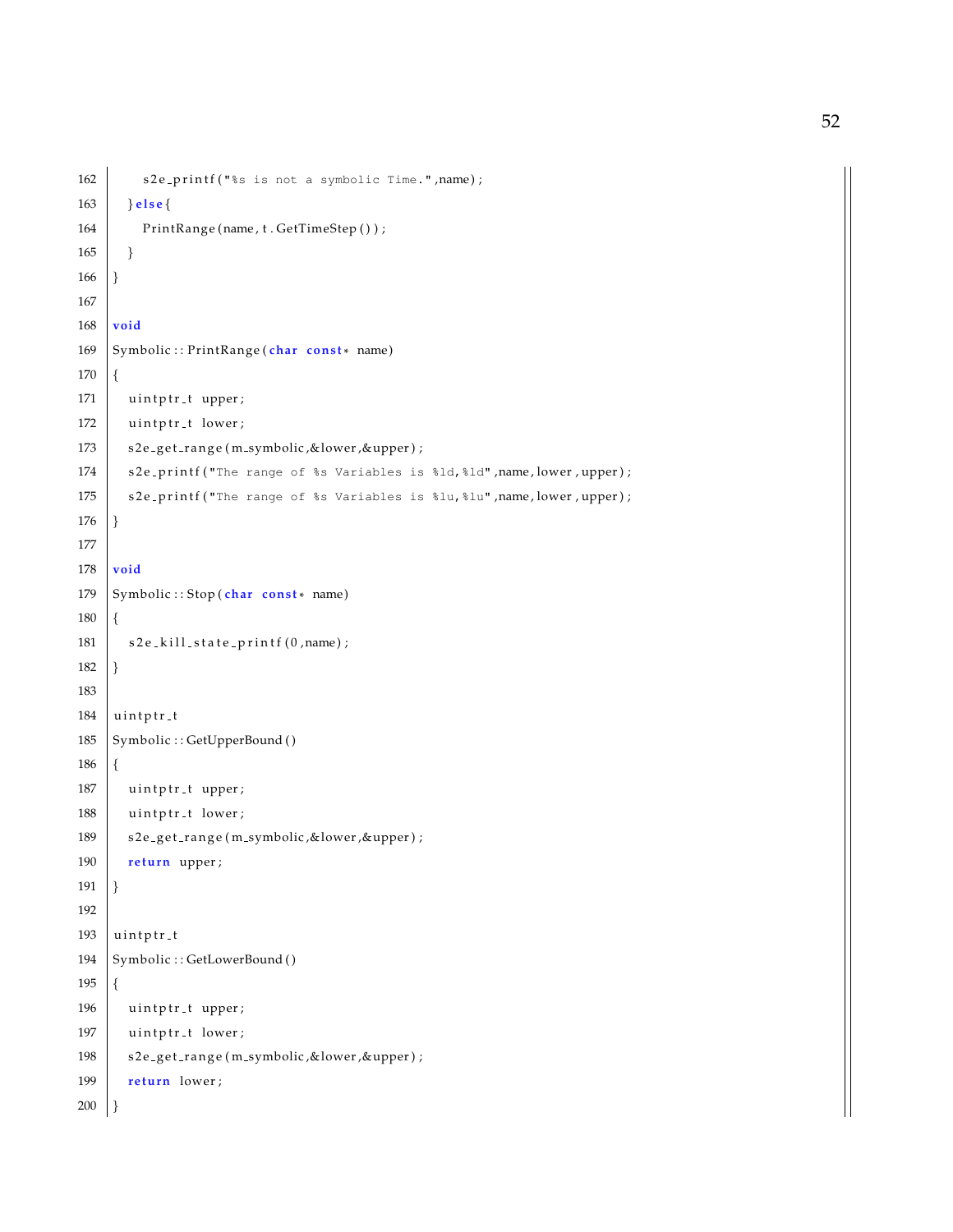

}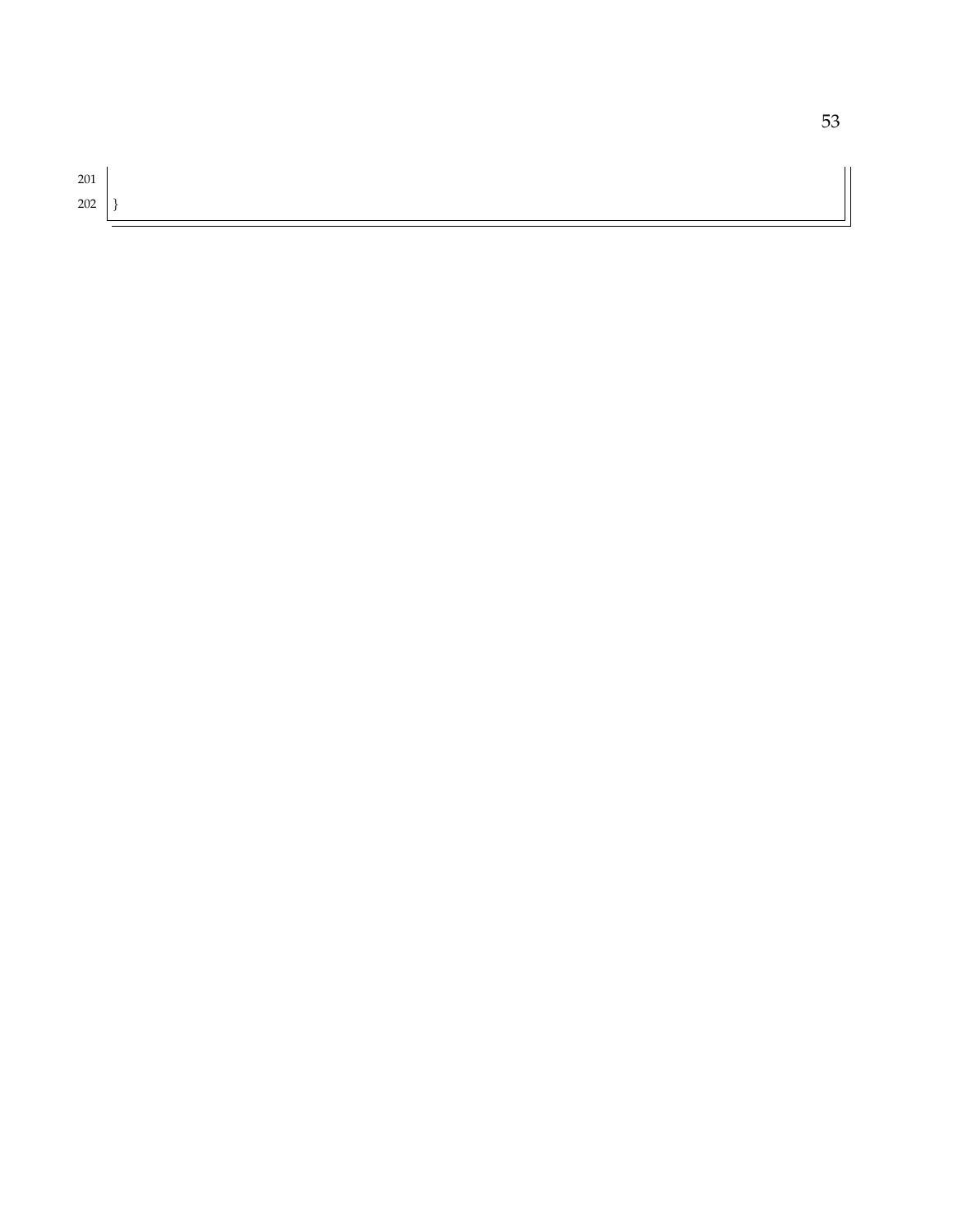# **Appendix B**

# **Source Code of IP-Efficient Sym-NS-3 in Chapter 6**

Code B.1: Sym-NS-3 Ipv4StaticRouting::LookupStatic

```
1 Ptr<Ipv4Route>
2 | Ipv4StaticRouting :: LookupStatic (Ipv4Address dest, Ptr<NetDevice> oif)
3 {
4 | NSLOG FUNCTION (this \ll dest \ll " \ll oil);5 Ptr<Ipv4Route> rtentry = 0;
 6 /* when s e n d i n g on l o c a l m u l t i c a s t , t h e r e have t o be i n t e r f a c e s p e c i f i e d *
/
7 if (dest. Is Local Multicast ())
8 {
9 NS_ASSERT_MSG (oif, "Try to send on link-local multicast address, and no interface index is
              given!") ;
10
11 | r tentry = Create<Ipv4Route> ();
12 rtentry ->SetDestination (dest);
13 rtentry ->SetGateway (Ipv4Address :: GetZero ());
14 r tentry ->SetOutputDevice (oif);
15 rtentry ->SetSource (m_ipv4->GetAddress (m_ipv4->GetInterfaceForDevice (oif), 0). GetLocal ()
              ) ;
16 return r tentry;
17 }
```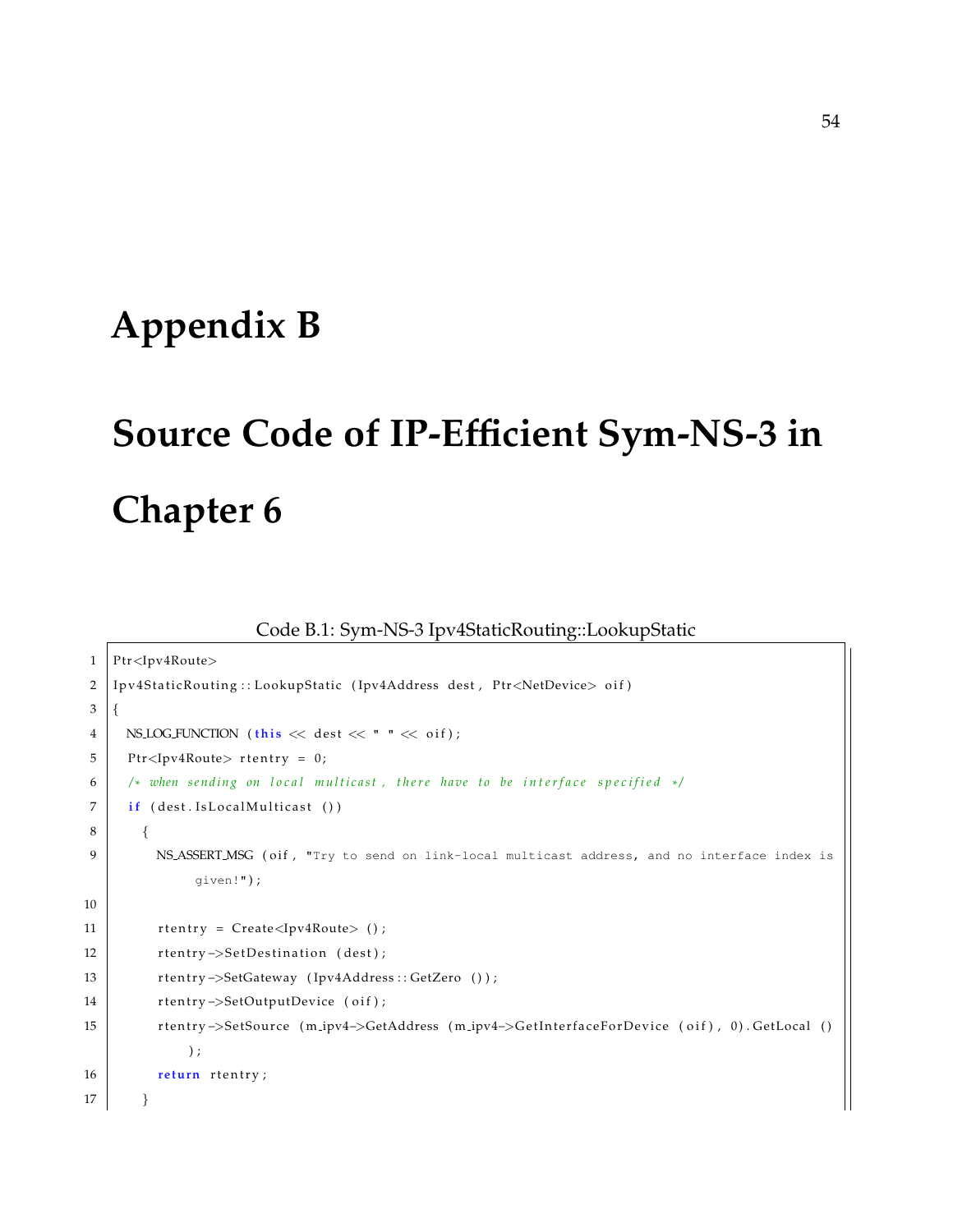```
18
19 uint16<sub>-t</sub> masklenRec = 32;
20 | uint32_t interfaceRec = 0;
21 | uint 32_t metricRec = 0 \times ffffffff;
22 | uint8_t matchRst = 1; //must be non−zero
23 Ipv4RoutingTableEntry *
jRec = NULL;
24 bool sendFlag = false;
25 for (NetworkRoutesI i = m_networkRoutes . begin ();
26 i != m_networkRoutes.end ();
27 i + )28 {
29 | Ipv4RoutingTableEntry *j=i−>first;
30 uint32_t metric =i->second;
31 Ipv4Mask mask = ( j )−>GetDestNetworkMask ( ) ;
32 uint16_t masklen = mask. GetPrefixLength ();
33 | Ipv4Address entry = (j)->GetDestNetwork ();
34 uint 32_t interface Idx = (j) -> Get Interface ();
35 // NOT SUPPORT send through the requested interface, ignored
36 NSLOGLOGIC ("Searching for route to " << dest << ", checking against route to " << entry
            <<< "/" << masklen << ", Metric is "<<< ", Interface is " << j->GetInterface ()
            ) ;
37 if (interfaceRec != interfaceIdx) {
38 NSLOGLOGIC("Changed Interface");
39 if (matchRst == 0) {
40 sendFlag = true ;
41 break ;
42 }
43 e ls e {
44 masklenRec = masklen;
45 metricRec = metric ;
46 interfaceRec = interfaceIdx;
47 \vert matchRst = mask. MatchCalc (dest, entry);
48 }
49 else if (metricRec != metric) {
50 NS_LOG_LOGIC("Changed metric");
51 if (matchRst == 0) {
52 sendFlag = true ;
53 break ;
54 }
```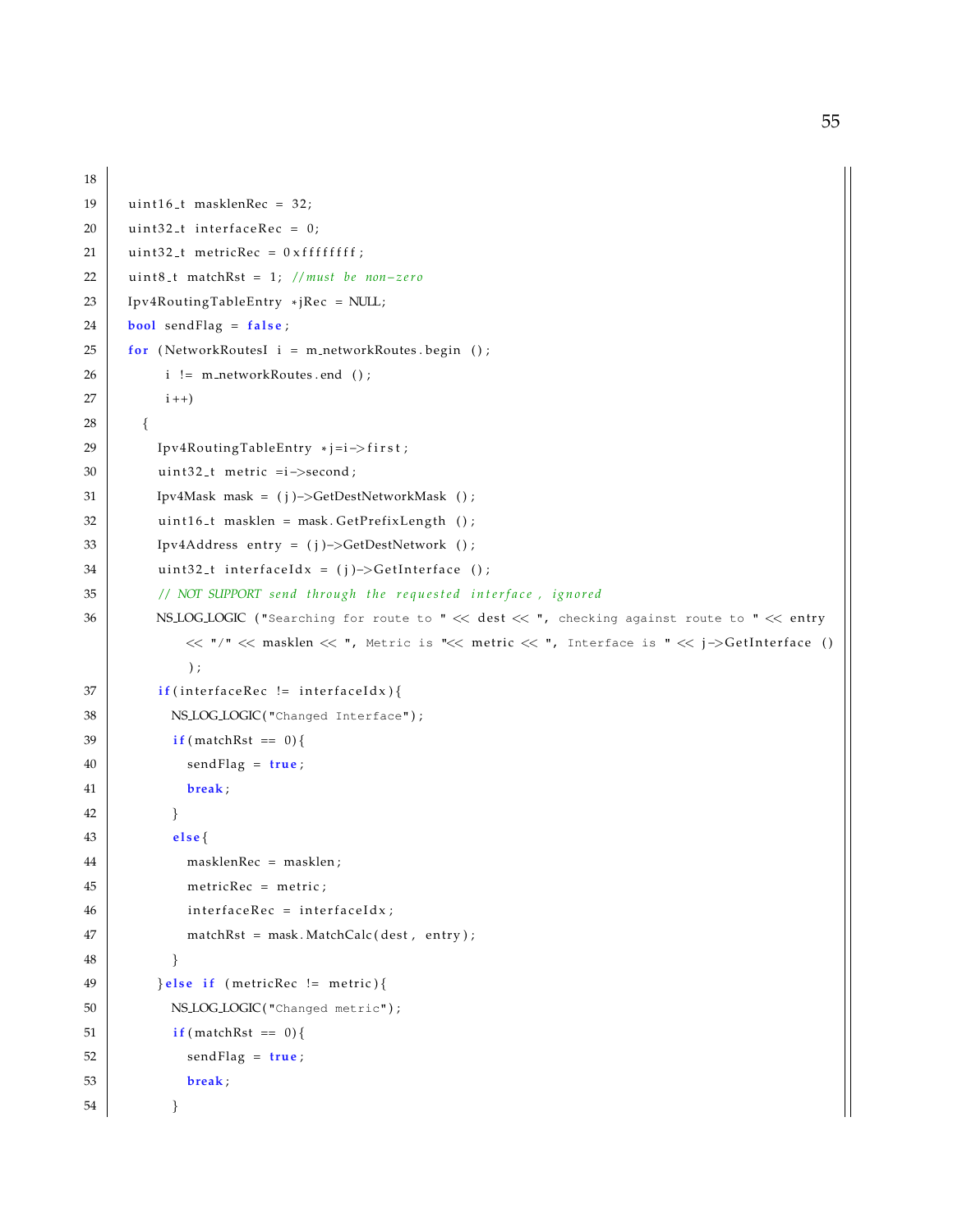```
56 masklenRec = masklen ;
57 metricRec = metric ;
58 interfaceRec = interfaceIdx;
59 matchRst = mask. MatchCalc (dest, entry);
61 } e ls e i f ( masklenRec != masklen ) {
62 NS_LOG_LOGIC("Changed masklen");
63 if (matchRst == 0) {
64 sendFlag = true ;
68 masklenRec = masklen ;
69 metricRec = metric ;
```

```
70 interfaceRec = interfaceIdx;
71 | matchRst = mask. MatchCalc (dest, entry);
72 }
73 } e ls e {
74 NSLOGLOGIC("In the same group");
75 matchRst = mask. MatchCalc (dest, entry, matchRst);
76 }
77 jRec = j;78 }
79 if (matchRst == 0)
80 sendFlag = true ;
81 i f ( sendFlag ) {
82 rtentry = Create < Ipv4Table ();
83 rtentry ->SetDestination ((iRec)->GetDest ());
84 rtentry ->SetSource (m_ipv4->SourceAddressSelection (interfaceRec, (jRec)->GetDest ()));
85 | rtentry –>SetGateway ((jRec) –>GetGateway ());
86 rtentry ->SetOutputDevice (m_ipv4->GetNetDevice (interfaceRec));
87 }
88 if (rtentry != 0)
89 {
90 NSLOGLOGIC ("Matching route via " << rtentry ->SetGateway () << " at the end");
91 }
92 e ls e
```
55 **e ls e** {

60 }

65 **break** ;

66 } 67 **e ls e** {

93 {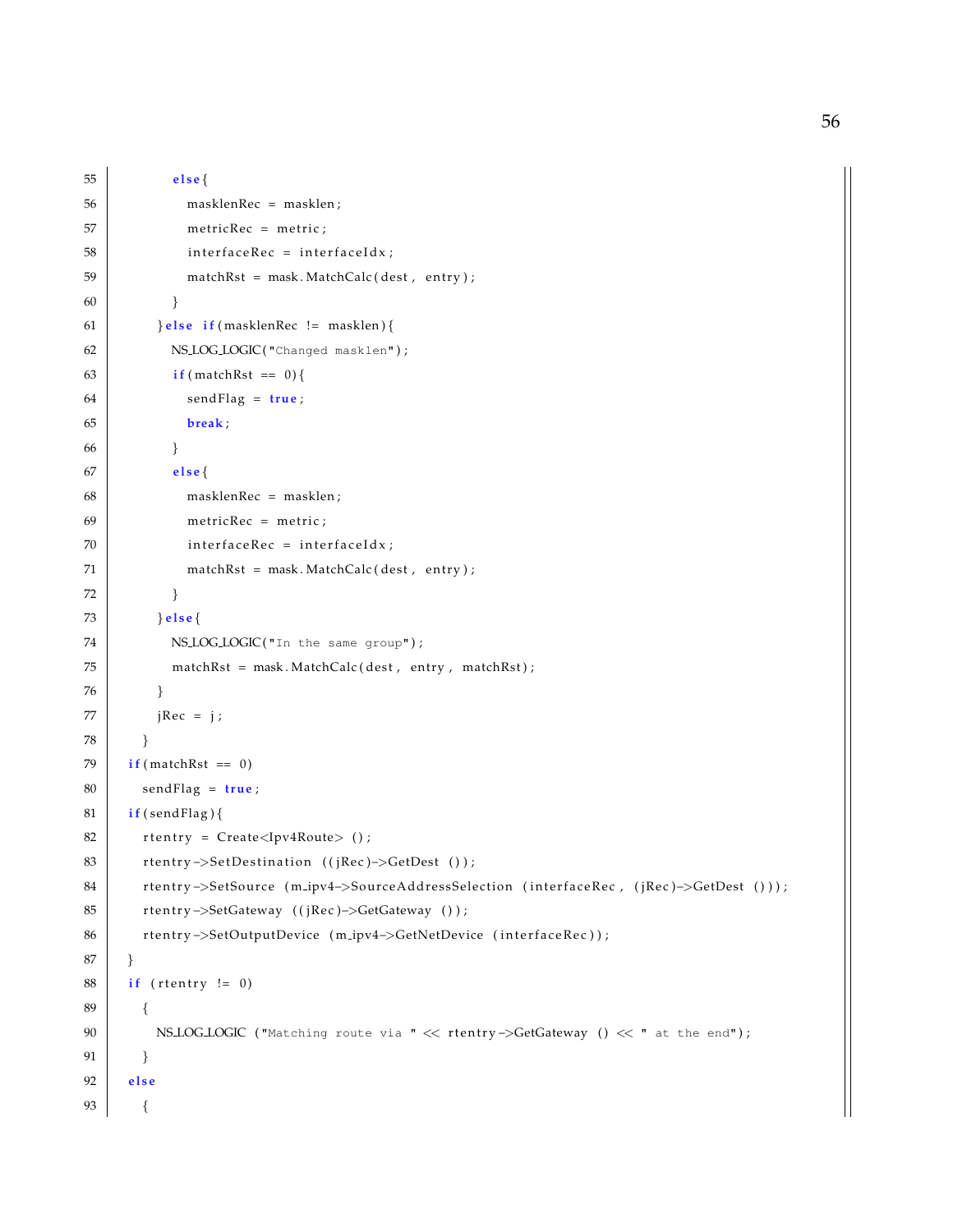```
94 | NS_LOG_LOGIC ("No matching route to " << dest << " found");
95 }
96 return rtentry;
97 }
```
#### Code B.2: Sym-NS-3 Ipv4StaticRouting::AddNetworkRouteTo

```
1 void
2 Ipv4StaticRouting : : AddNetworkRouteTo ( Ipv4Address network ,
3 Ipv4Mask networkMask ,
4 Ipv4Address nextHop ,
5 \mid uint32_t interface,
6 \text{ unit} 32 \text{ t} metric)
7 {
8 NSLOG FUNCTION (this << network << " " << networkMask << " " << nextHop << " " << interface <<
        " " < metric);
9
10 | Ipv4RoutingTableEntry route = Ipv4RoutingTableEntry :: CreateNetworkRouteTo (network,
networkMask,
12 nextHop,
13 interface);
14
15  |  Ipv4RoutingTableEntry  *routePtr  = <mark>new</mark> Ipv4RoutingTableEntry  (route);
16 uint16<sub>-t</sub> masklen = networkMask. GetPrefixLength ();
17
18 for (NetworkRoutesI i = m_networkRoutes . begin ();
19 i != m_networkRoutes.end ();
20 \mid i++)21 \mid \{22 | Ipv4RoutingTableEntry ∗j=i->first;
23 uint 32_t metricTmp =i->second;
24 Ipv4Mask maskTmp = (j)->GetDestNetworkMask ();
25 uint16_t masklenTmp = maskTmp. GetPrefixLength ();
26 | uint 32_t interfaceIdxTmp = (j)->GetInterface ();
27
28 if (masklen > masklenTmp) {
29 m_networkRoutes.insert (i, make_pair (routePtr, metric));
30 return ;
31 else if (masklen < masklenTmp) {
```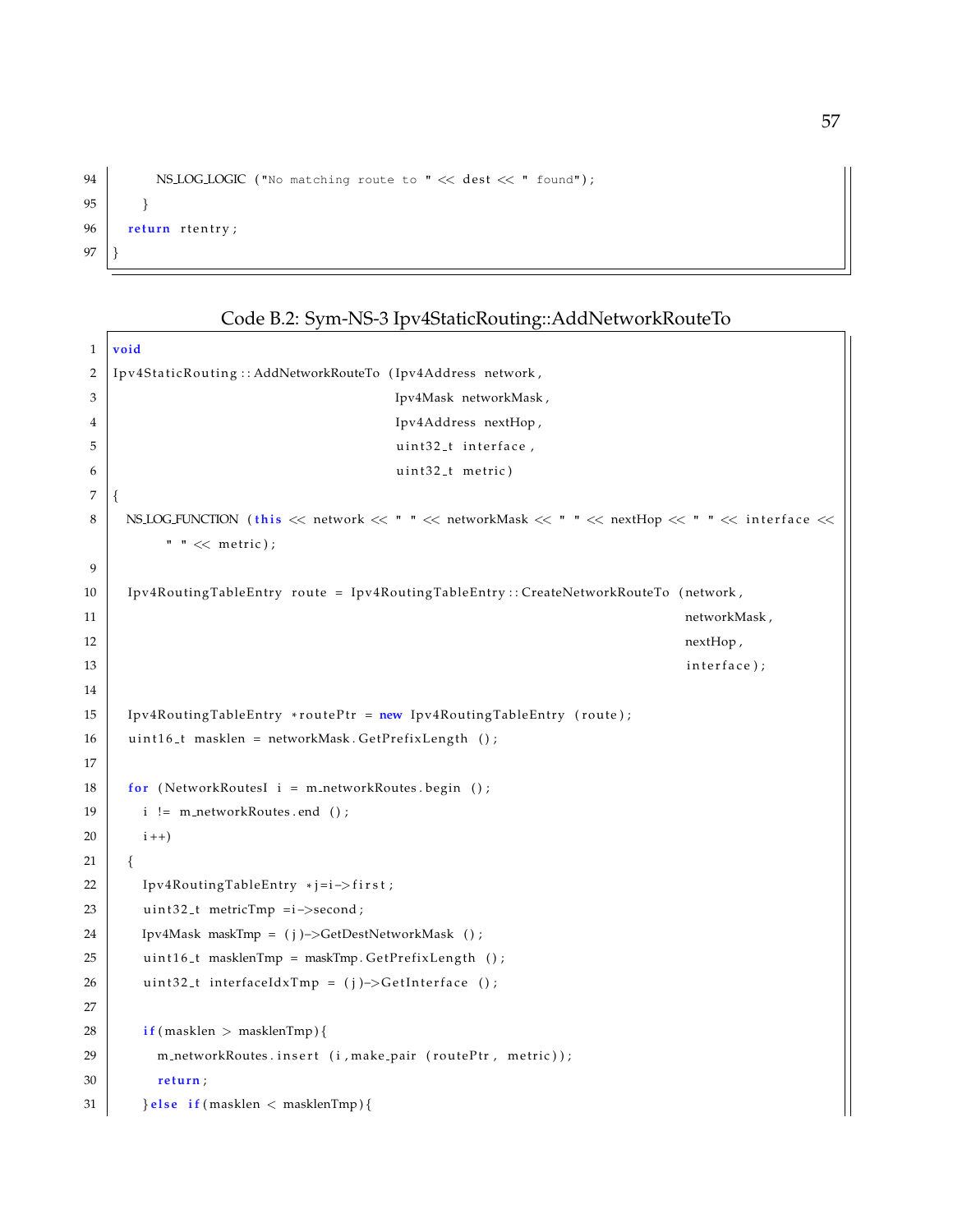```
32 continue ;
33 } e ls e {
34 if (metric < metricTmp) {
35 m_networkRoutes.insert (i, make_pair (routePtr, metric));
36 return ;
37 } e ls e i f ( metric > metricTmp ) {
38 continue ;
39 } e ls e {
40 if (interface \leq interfaceIdxTmp) {
41 | m_networkRoutes.insert (i, make_pair (routePtr, metric));
42 return ;
43 } e ls e {
44 continue ;
45 }
46 }
47 }
48 }
49 m networkRoutes . push back ( make pair ( routePtr , metric ) ) ;
50 |51
52 void
53 | Ipv4StaticRouting :: AddNetworkRouteTo (Ipv4Address network,
54 Ipv4Mask networkMask ,
55 | uint32_t interface,
56 uint32<sub>t</sub> metric)
57 {
58 NSLOG FUNCTION (this \ll network \ll " \ll networkMask \ll " \ll interface \ll " \ll metric);
59
60 Ipv4RoutingTableEntry route = Ipv4RoutingTableEntry : : CreateNetworkRouteTo ( network ,
61 networkMask,
62 interface);
63
64  |  Ipv4RoutingTableEntry *routePtr = <mark>new</mark> Ipv4RoutingTableEntry (route);
65 uint16_t masklen = networkMask.GetPrefixLength ();
66
67 for ( NetworkRoutesI i = m networkRoutes . begin ( ) ;
68 i != m_networkRoutes.end ();
69 i++)
70 {
```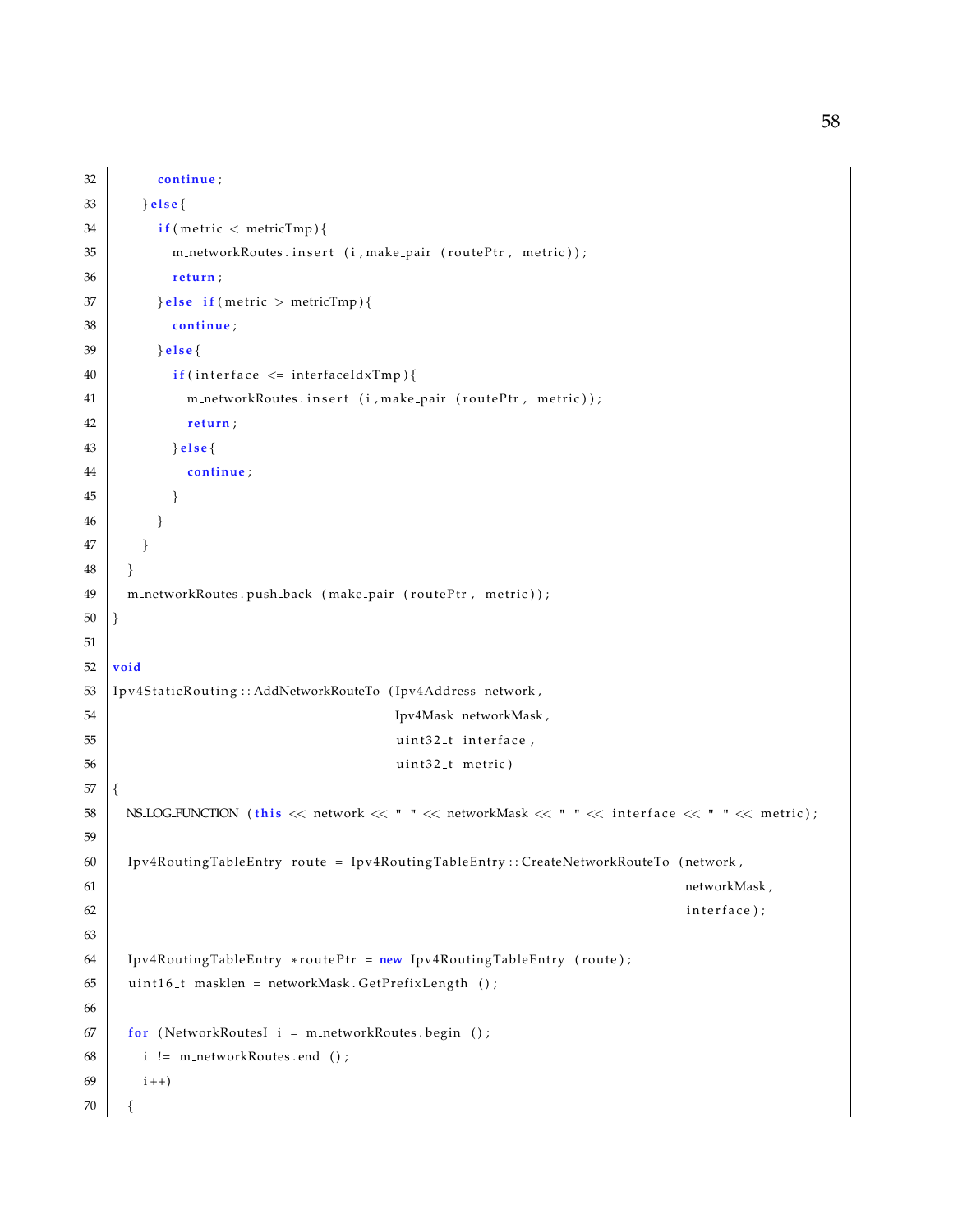```
71 | Ipv4RoutingTableEntry ∗j=i->first;
72 uint 32_t metricTmp =i->second;
73 Ipv4Mask maskTmp = ( j )−>GetDestNetworkMask ( ) ;
74 uint16_t masklenTmp = maskTmp. GetPrefixLength ();
75 uint32_t interfaceIdxTmp = (j)->GetInterface ();
76
77 if (masklen > masklenTmp) {
78 m.networkRoutes.insert (i, make_pair (routePtr, metric));
79 return ;
80 else if (masklen < masklenTmp) {
81 continue ;
82 } e ls e {
83 if (metric \langle metricTmp) {
84 | m_networkRoutes.insert (i, make_pair (routePtr, metric));
85 return ;
86 } else if (metric > metricTmp) {
87 continue ;
88 } e ls e {
89 if (interface \leq interfaceIdxTmp) {
90 | m_networkRoutes.insert (i, make_pair (routePtr, metric));
91 return ;
92 } e ls e {
93 continue ;
94 }
95 }
96 }
97 }
98 m_networkRoutes.push_back (make_pair (routePtr, metric));
99 }
```
#### Code B.3: Sym-NS-3 Ipv4Mask::MatchCalc

```
1 uint8-t2 | Ipv4Mask :: MatchCalc ( Ipv4Address a, Ipv4Address b, uint8<sub>-t record</sub>) const
3 \mid \{4 | NSLOG FUNCTION (this \ll a \ll b \ll record);5 \mid uint 32_t temp = ((a. Get () & m_mask) ^ (b. Get () & m_mask));
6 uint8_t tempRec = 0;
7 \mid \text{for}( \text{int } i = 0; i < 32; i++) \{
```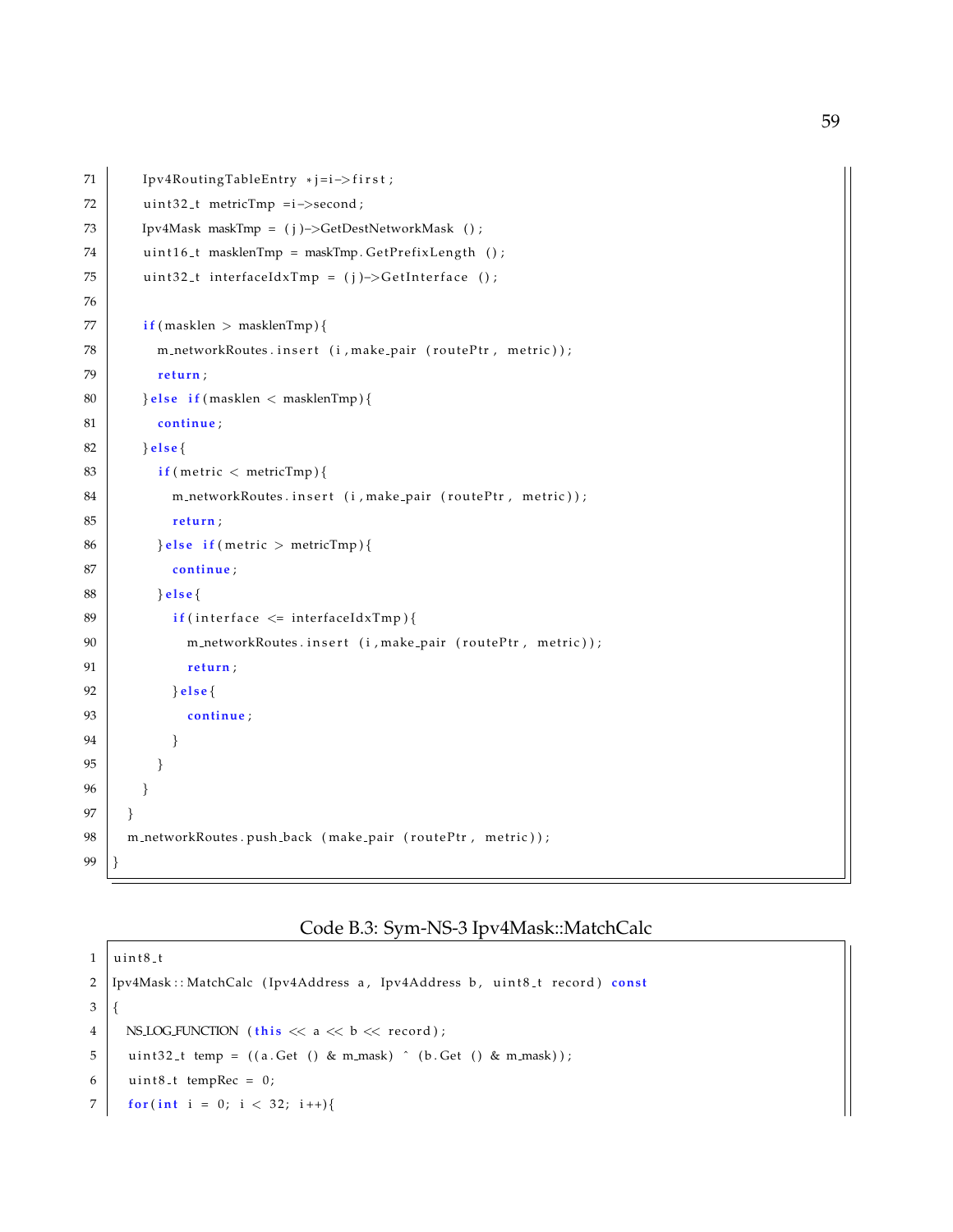```
8 \mid uint8 \cdot t index = temp & 1;
9 temp = temp > 1;
10 tempRec = tempRec | index;
11
     }
12 record = record & tempRec;
13 return record;
14
   }
```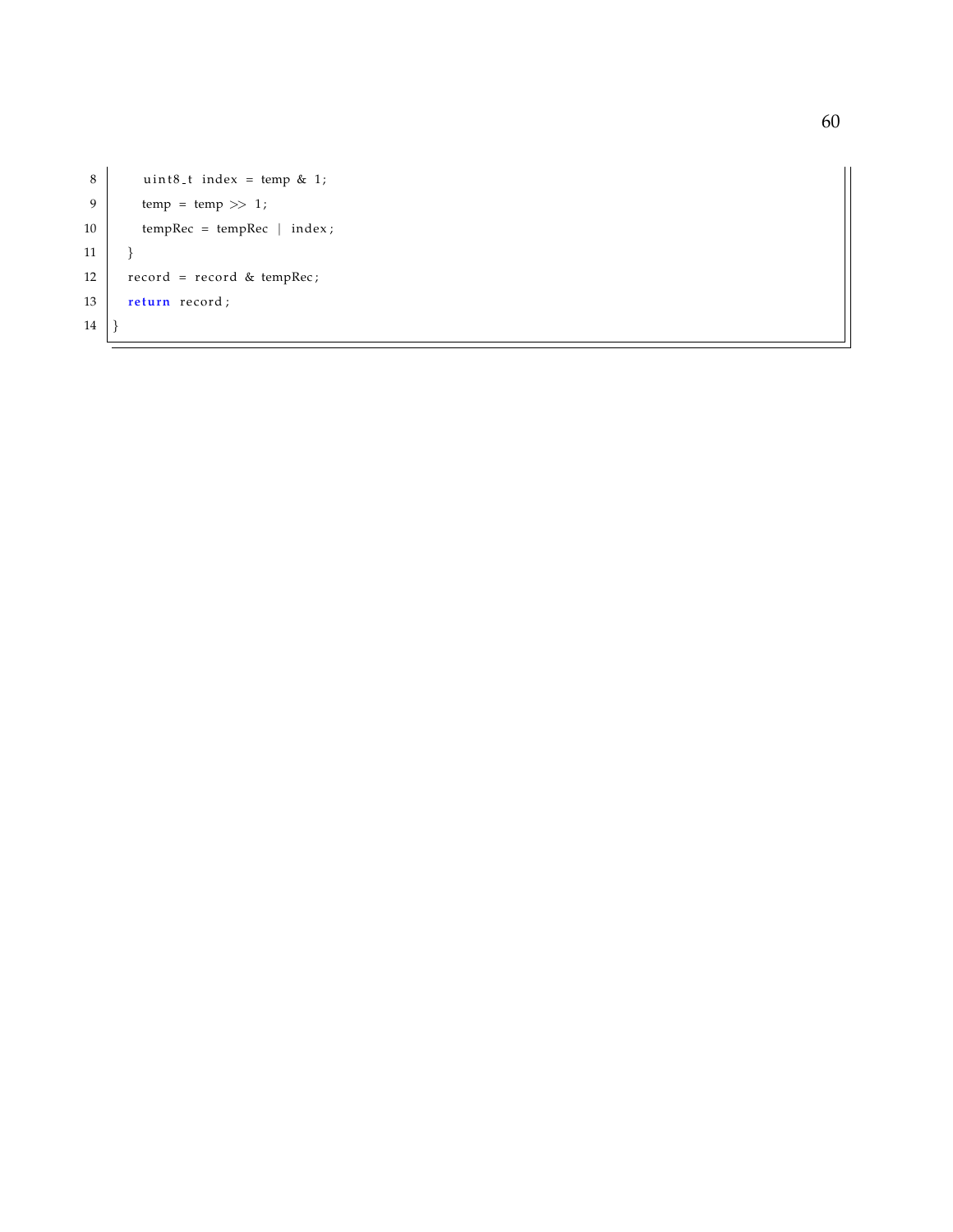# **Appendix C**

# **Source Code of Examples and**

# **Experiments**

# **C.1 Brute force using current NS-3 for the motivating example in Chapter 3**

Code C.1: repeatCurrentDemo.sh

```
1 \mid \#! / \text{bin}/\text{bash}2 for delay0 in {1..1000}
3 do
4 for delay1 in {1..1000}
5 do
6 ./ waf −−run "currentDemo --d0=$delay0 --d1=$delay1"
7 done
8 done
```
Code C.2: currentDemo.cc

- 1 **# include** <iostream>
- 2 **# include** <fstream>
- $3$   $\#$  **include**  $\lt$  string >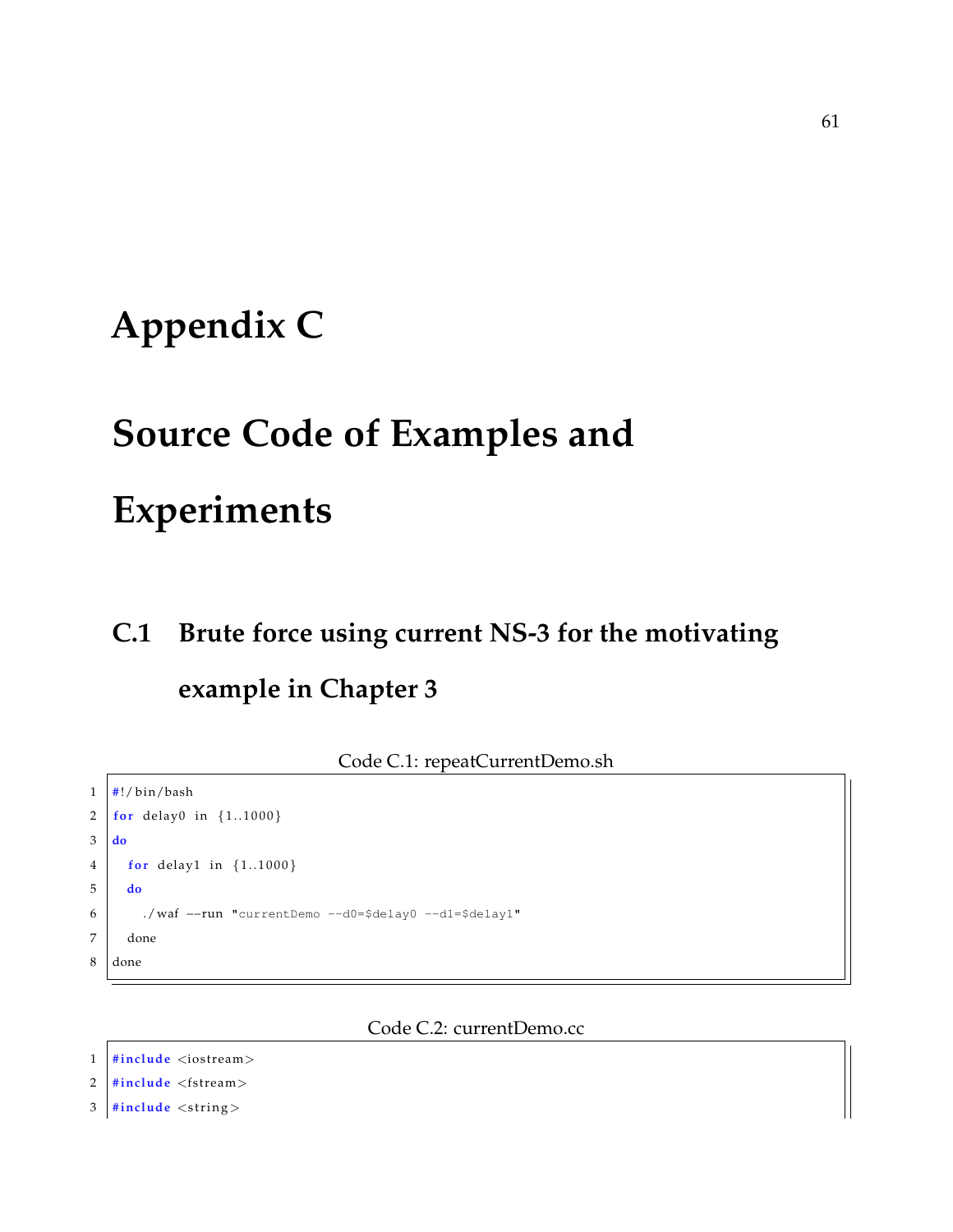```
4 #include <cassert>
5
6 # include "ns3/core-module.h"
7 # include "ns3/network-module.h"
8 # include "ns3/internet-module.h"
9 # include "ns3/point-to-point-module.h"
10 # include "ns3/applications-module.h"
11
12 / / Network Topology
13 //14 / / snda −−−−−−−rcv −−−−−−− sndb
15 / / p o i n t −to −p o i n t
16 / /
17
18 using namespace ns3 ;
19
20 | NSLOG COMPONENT DEFINE ("CurrentNS3ScriptExample");
21
22 i n t
23 | main (i<mark>nt</mark> argc, char *argv[])
24 {
25 Time :: SetResolution (Time :: MS) ;
26
27 uint32_t d0 = 0;
28 uint32_t d1 = 0;
29 CommandLine cmd (-FILE_{-});
30 cmd. AddValue ("d0", "The delay for link between snd1 and rcv.", d0);
31 cmd. AddValue ("d1", "The delay for link between snd2 and rcv.", d1);
32 cmd. Parse (argc, argv);
33
34
35 std :: vector<PointToPointHelper> p2p (2);
36 | p2p [0]. SetChannelAttribute ("Delay", TimeValue (Time (d0)));
37 p2p [1]. SetChannelAttribute ("Delay", TimeValue (Time (d1)));
38
39 NodeContainer nodes ;
40 nodes . Create (3);
41
42 std :: vector<NodeContainer> nodeAdjacencyList (2);
```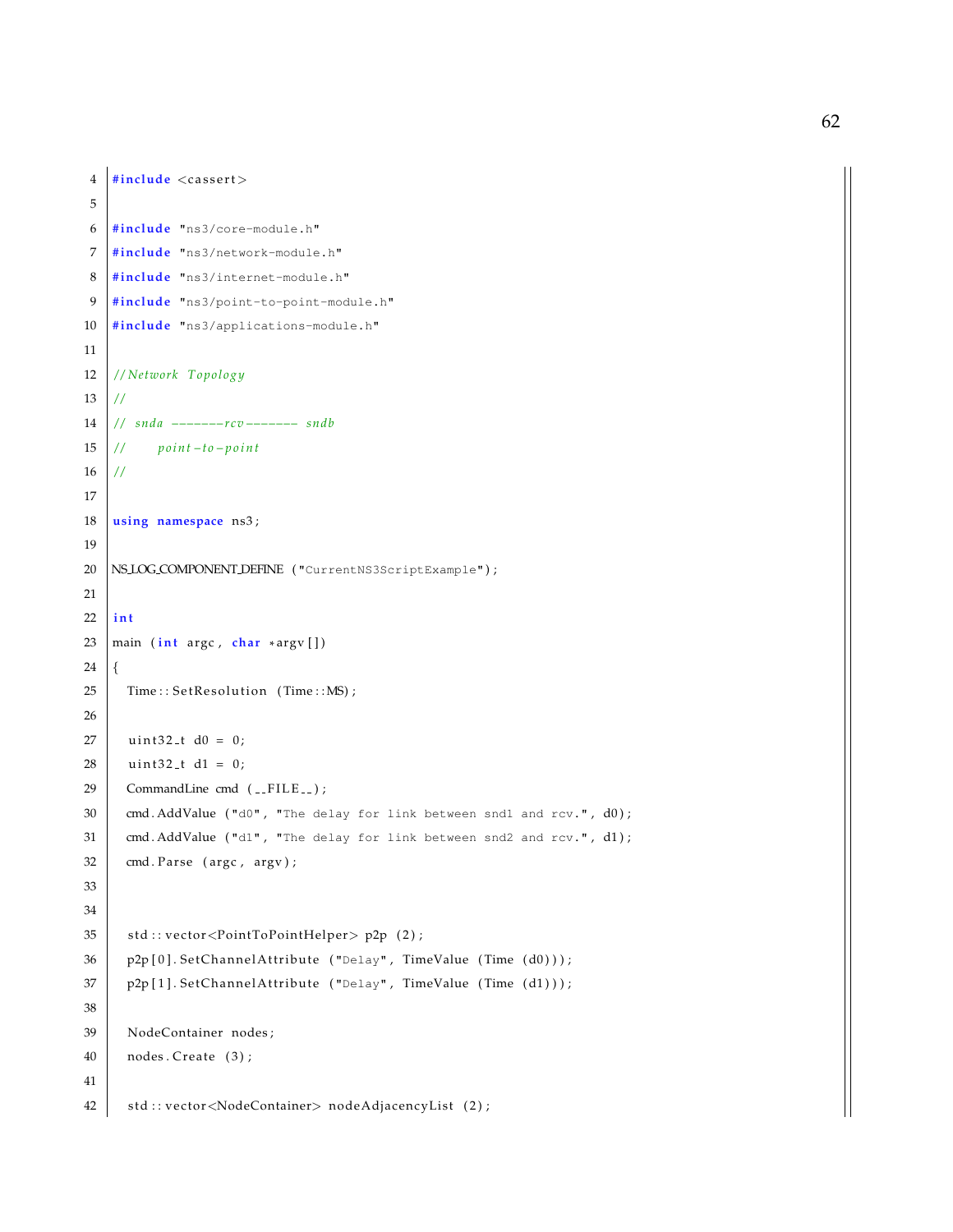```
43 | nodeAdjacencyList [0] = NodeContainer (nodes. Get (0), nodes. Get (2));
44 | nodeAdjacencyList[1] = NodeContainer (nodes.Get (1), nodes.Get (2));
45
46 std :: vector<NetDeviceContainer> devices (2);
47 devices [0] = p2p[0]. Install (nodeAdjacencyList[0]);
48 devices [1] = p2p[1]. Install (nodeAdjacencyList[1]);
49
50 | InternetStackHelper stack;
51 | stack. Install (nodes);
52
53 Ipv4AddressHelper address ;
54 std :: vector<Ipv4InterfaceContainer> interfaces (2);
55 for ( u in t 32 _t i = 0; i < 2; i ++)
56 {
57 std :: ostringstream subset;
58 subset \ll "10.1." \ll i + 1 \ll ".0";
59 address.SetBase ( subset.str ( ) . c _ str ( ) , "255.255.255.0") ;
60 interfaces [i] = address. Assign (devices [i]);
61 }
62
63 UdpServerHelper server (2333);
64
65 | ApplicationContainer rev = server. Install (nodes. Get (2));
66 rcv. Start (Seconds (1.0));
67 rcv . Stop (Seconds (10.0));
68
69 | UdpClientHelper snd1 (interfaces [0]. GetAddress (1), 2333);
70 \parallel snd1. SetAttribute ("MaxPackets", UintegerValue (1));
71
72 UdpClientHelper snd2 (interfaces [1]. GetAddress (1), 2333);
73 | snd2. SetAttribute ("MaxPackets", UintegerValue (1));
74
75 | ApplicationContainer snd;
76  snd . Add(snd1. Install (nodes . Get (0)));
77 \Big| snd. Add(\text{snd2. In stall (nodes. Get (1))});
78  snd . Start (Seconds (1.0));
79 \Big| snd . Stop (Seconds (10.0));
80
81 Simulator :: Run ();
```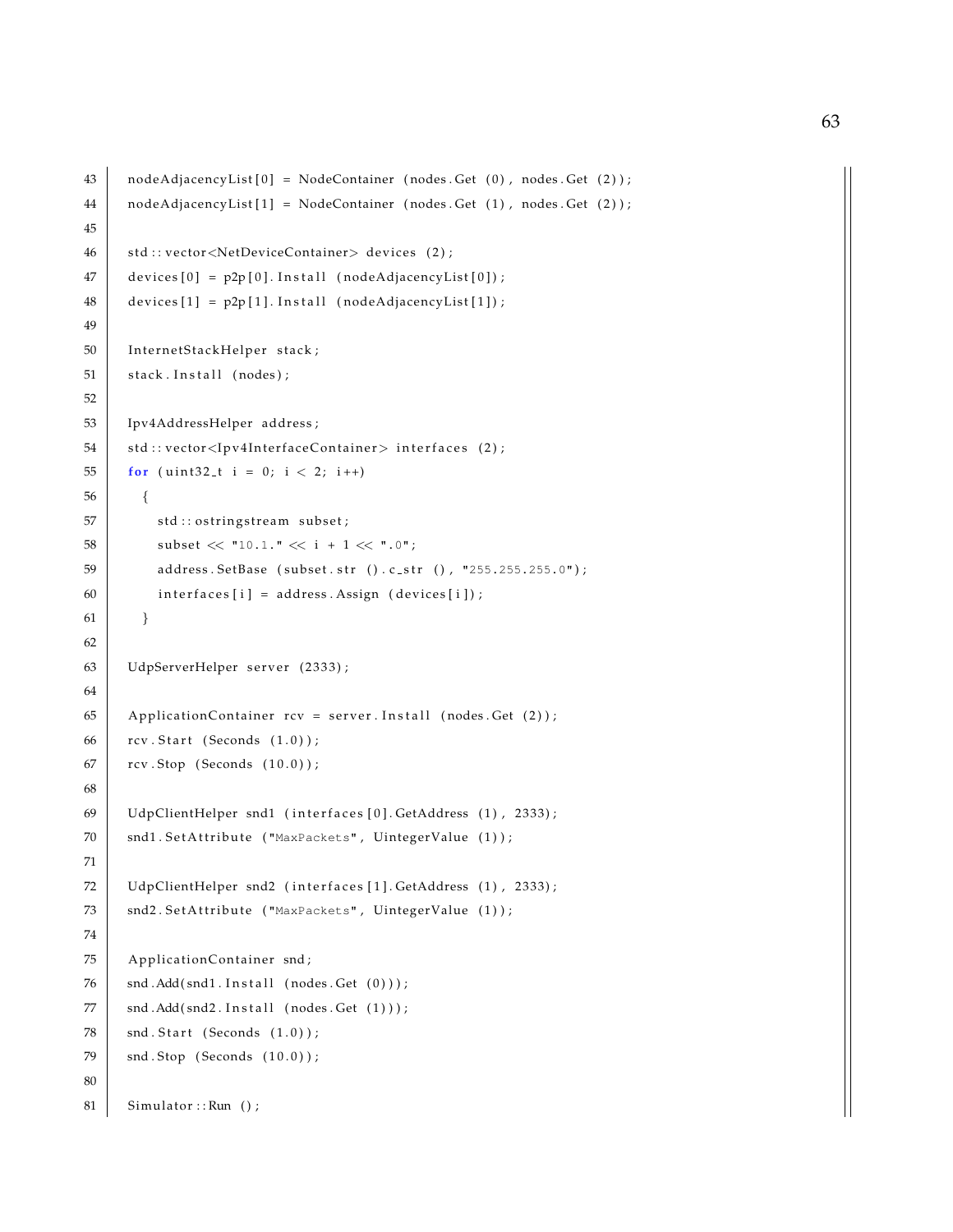```
82 Time Diff = Time (d0) – Time (d1);
83 std :: cout << "Diff is "<< Diff << std :: endl;
84 Simulator :: Destroy ();
85 return 0;
86 }
```
# **C.2 Symbolic execution using Sym-NS-3 for the motivating example in Chapter 3**

Code C.3: symDemo.cc

```
1 # include <iostream>
2 # include <fstream>
3 #include <string>
 4 #include <cassert>
 5
 6 # include "ns3/core-module.h"
7 # include "ns3/network-module.h"
 8 # include "ns3/internet-module.h"
9 # include "ns3/point-to-point-module.h"
10 # include "ns3/applications-module.h"
11 # include "ns3/symbolic-module.h"
12
13 / / Network Topology
14 //
15 / / snda −−−−−−−rcv −−−−−−− sndb
16 / / p o i n t −to −p o i n t
17 //18
19 using namespace ns3 ;
20
21 | NSLOG COMPONENT DEFINE ("SymNS3ScriptExample");
22
23 i n t
24 | main (i<mark>nt</mark> argc, char *argv[])
25 {
```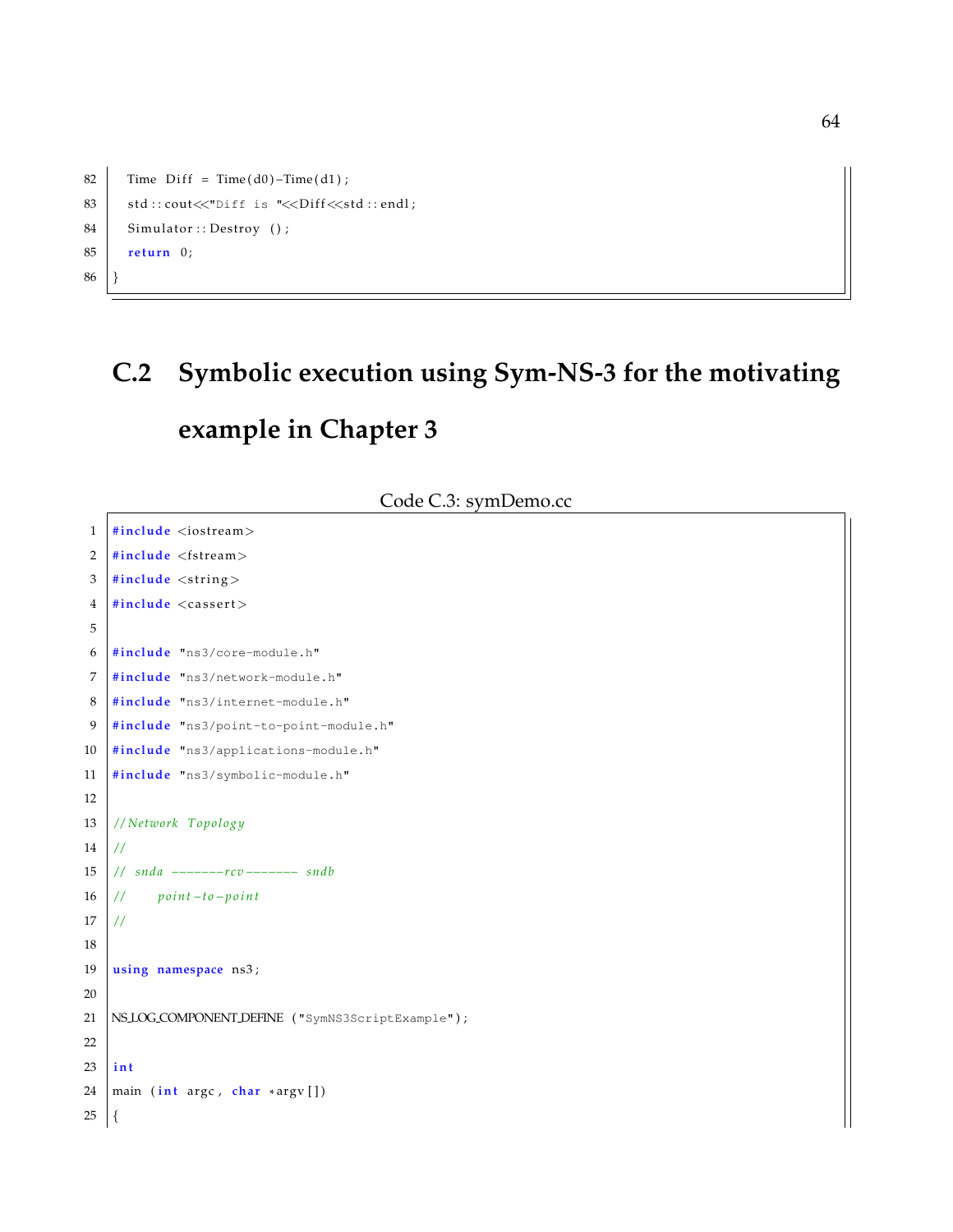```
26 Time:: SetResolution (Time::MS);
27
28 Ptr \langle Symbolic > sym0 = CreateObject \langle Symbolic > ();
29 sym0->SetMinMax (1, 1000);
30 uint 32_t d0 = sym0->GetSymbolicUintValue ();
31 Ptr<Symbolic> sym1 = CreateObject<Symbolic>();
32 sym1->SetMinMax(1, 1000);
33 uint 32_t d1 = sym1->GetSymbolicUintValue ();
34
35 \vert std :: vector<PointToPointHelper> p2p (2);
36 \mid p2p[0]. SetChannelAttribute ("Delay", TimeValue (Time(d0)));
37 \mid p2p[1]. SetChannelAttribute ("Delay", TimeValue (Time(d1)) ;
38
39 NodeContainer nodes ;
40 \vert nodes . Create (3);
41
42 std :: vector<NodeContainer> nodeAdjacencyList (2);
43 | nodeAdjacencyList [0] = NodeContainer (nodes . Get (0), nodes . Get (2));
44 | nodeAdjacencyList [1] = NodeContainer (nodes . Get (1), nodes . Get (2));
45
46 std :: vector<NetDeviceContainer> devices (2);
47 devices [0] = p2p[0]. Install (nodeAdjacencyList[0]);
48 devices [1] = p2p[1]. Install (nodeAdjacencyList[1]);
49
50 InternetStackHelper stack;
51 stack. Install (nodes);
52
53 Ipv4AddressHelper address ;
54 std :: vector<Ipv4InterfaceContainer> interfaces (2);
55 for ( u in t 32 - t i = 0; i < 2; i + +)
56 {
57 std :: ostringstream subset;
58 subset \ll "10.1." \ll i + 1 \ll ".0";
59 address. SetBase ( subset. str ( ) . c_str ( ) , "255.255.255.0" ) ;
60 \vert interfaces [i] =
61 address . Assign (devices [i]);
62 }
63
64 UdpServerHelper server (2333);
```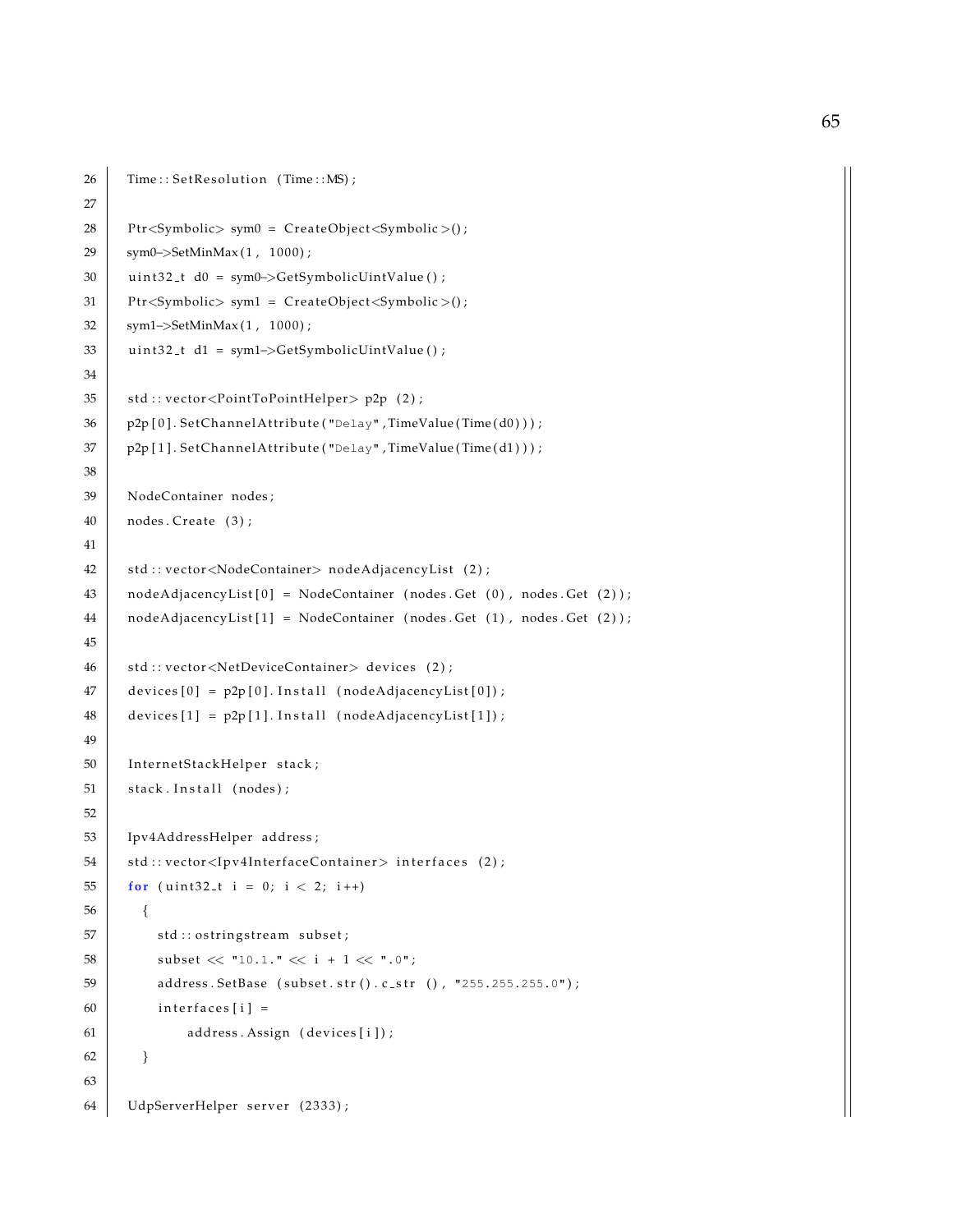```
65
66 ApplicationContainer rev = server. Install (nodes. Get (2));
67 rcv. Start (Seconds (1.0));
68 rcv. Stop (Seconds (10.0));
69
70 UdpClientHelper snd1 (interfaces [0]. GetAddress (1), 2333);
71 | snd1. SetAttribute ("MaxPackets", UintegerValue (1));
72
73 | UdpClientHelper snd2 (interfaces [1]. GetAddress (1), 2333);
74 | snd2. SetAttribute ("MaxPackets", UintegerValue (1));
75
76 ApplicationContainer snd;
77 \Big| snd. Add(\text{snd1. In stall (nodes. Get (0))});
78  snd . Add(snd2. Install (nodes . Get (1)));
79  snd . Start (Seconds (1.0));
80 snd . Stop ( Seconds (10.0) );
81
82 Simulator:: Run ();
83 int diff = d0 - d1;
84 Symbolic :: PrintRange ("Diff", diff);
85 Simulator : : Destroy ();
86 Symbolic :: Stop ("Program terminated");
87 return 0;
88 }
```
## **C.3 Exhaustive testing on TCP performance in Chapter 7.2**

|  | Code C.4: tcp-demo.sh |  |
|--|-----------------------|--|
|--|-----------------------|--|

```
1 / / Network t o p o l o g y
2^{}//3 / / n0 −−−−−−−−−−− n1
4 //
5 \frac{1}{1} // - Flow from n0 to n1 using BulkSendApplication.
6 \left| // - Tracing of queues and packet receptions to file "tcp-bulk-send.tr"
7 | // and pcap tracing available when tracing is turned on.
8
```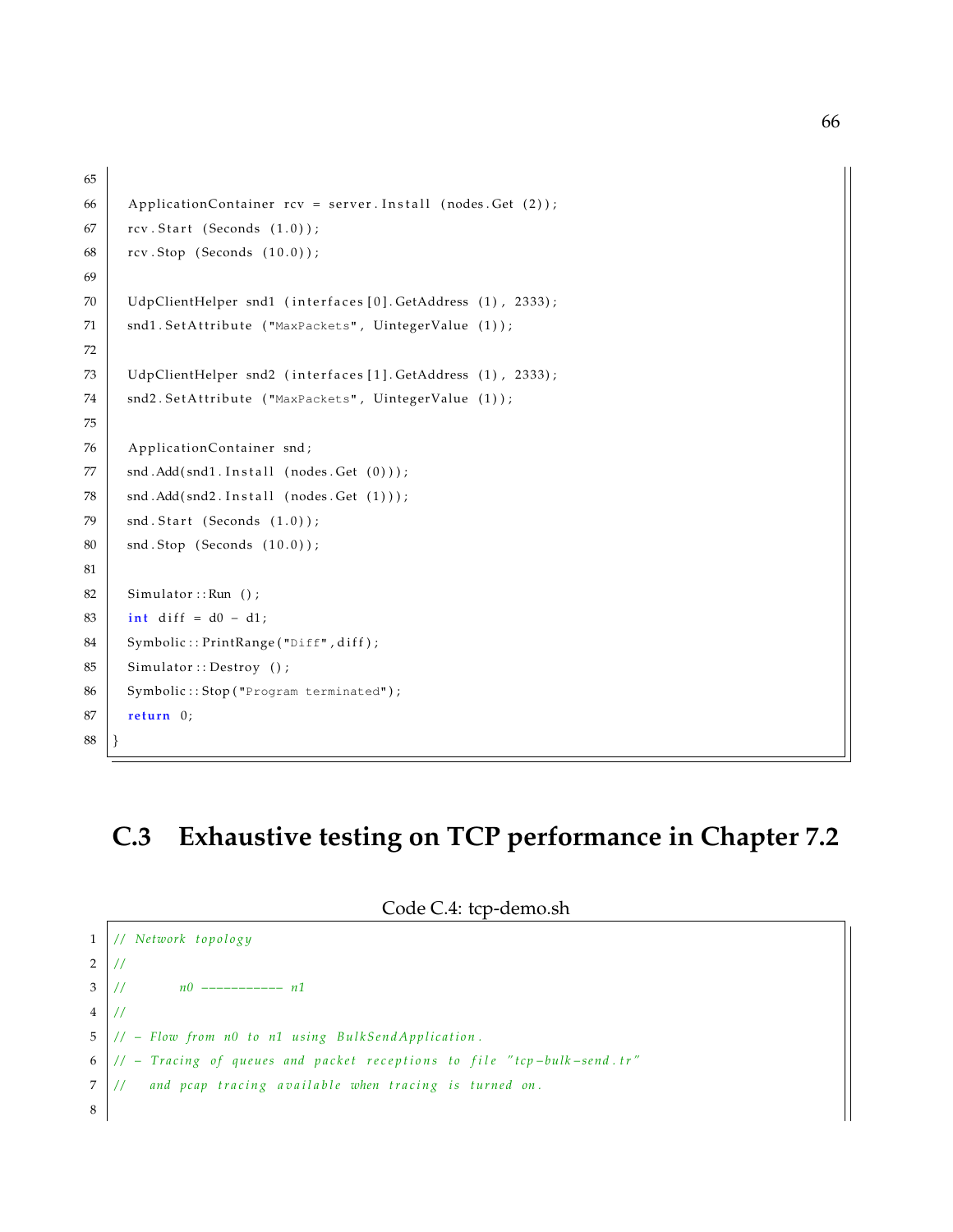```
9 #include <string>
10 # include <fstream>
11 # include "ns3/core-module.h"
12 # include "ns3/point-to-point-module.h"
13 # include "ns3/internet-module.h"
14 # include "ns3/applications-module.h"
15 # include "ns3/network-module.h"
16 # include "ns3/packet-sink.h"
17
18 using namespace ns3 ;
19
20 | NSLOG.COMPONENT.DEFINE ("TcpBulkSendExample");
21
22 i n t
23 | main (i<mark>nt</mark> argc, char *argv[])
24 \mid \{25 uint32<sub>-t</sub> maxBytes = 1000;
26 Config:: SetDefault ("ns3:: TcpSocket:: InitialCwnd", UintegerValue (1));
27
28 //
29 // Allow the user to override any of the defaults at
30 / / run−time , v i a command− l i n e arguments
31 132 CommandLine cmd (-FILE);
33 cmd. Parse (argc, argv);
34
35 / /
36 // Explicitly create the nodes required by the topology (shown above).
37 / /38
39 Time :: SetResolution (Time :: MS) ;
40
41 Ptr<Symbolic> symObj0 = CreateObject<Symbolic >() ;
42 symObj0->SetMinMax(1, 1000);
43 Time d0 = symObj0−>GetSymbolicTime ( ) ;
44 Ptr<Symbolic> symObj1 = CreateObject<Symbolic >() ;
45 symObj0->SetMinMax(1, 1000);
46 Time d1 = symObj1−>GetSymbolicTime ( ) ;
47
```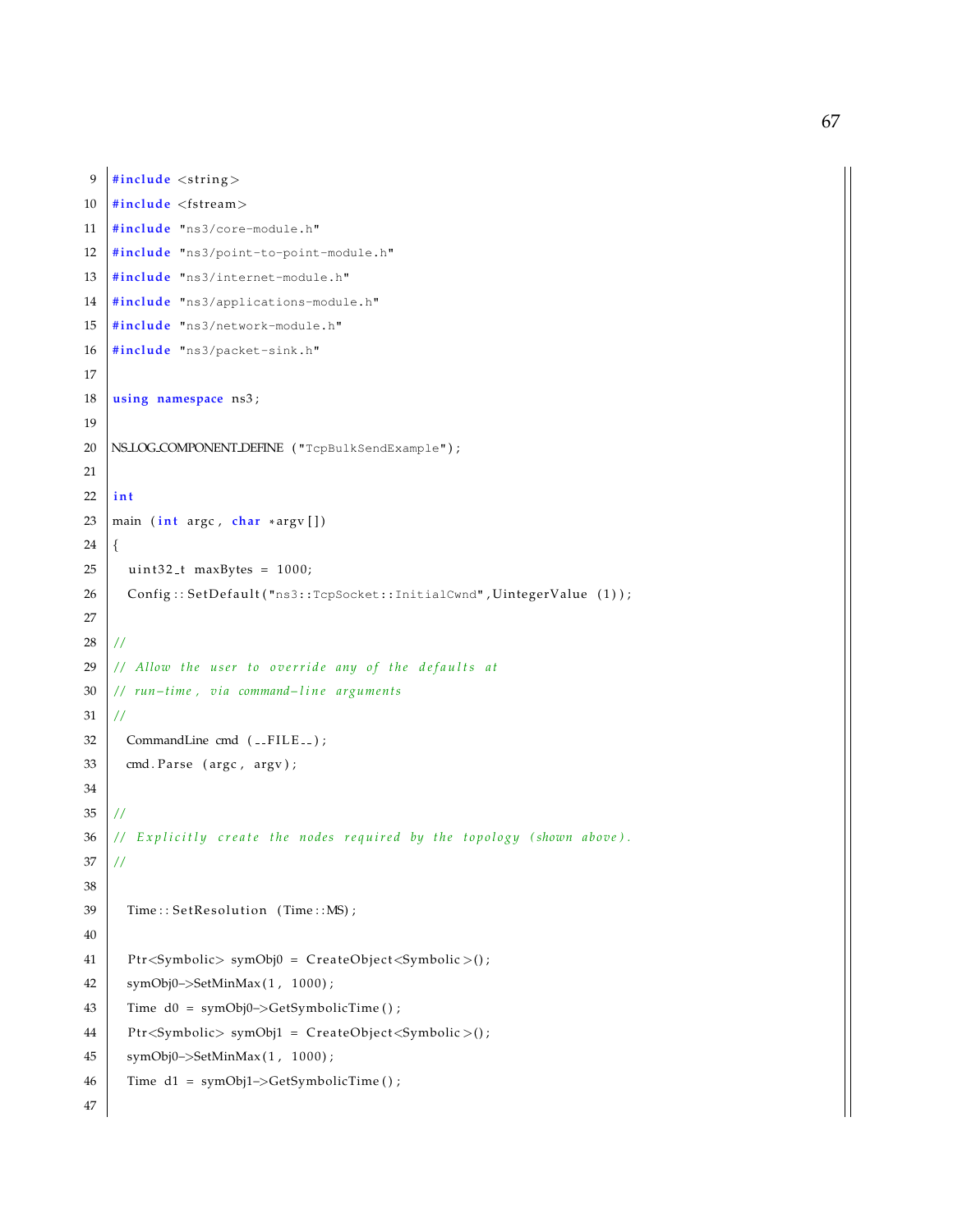```
48 NodeContainer nodes ;
49 nodes . Create (2);
50
51 uint32_t links = 2;
52 std :: vector<NodeContainer> nodeAdjacencyList (links);
53 | nodeAdjacencyList [0] = \text{NodeContainer} (nodes . Get (0), nodes . Get (1));
54 | nodeAdjacencyList[1] = NodeContainer (nodes.Get (0), nodes.Get (1));
55 std :: vector<PointToPointHelper> p2p (links);
56
57 | std :: vector<NetDeviceContainer> devices (links);
58
59 p2p [0]. SetDeviceAttribute ("DataRate", StringValue ("5Mbps"));
60 p2p [1]. SetDeviceAttribute ("DataRate", StringValue ("5Mbps"));
61 | p2p [0]. SetChannelAttribute ("Delay", TimeValue (d0));
62 | p2p [1]. SetChannelAttribute ("Delay", TimeValue (d1));
63
64
65 for ( u in t 32 _t i = 0; i < links; i + + ) {
66 devices [i] = p2p[i]. Install (nodeAdjacencyList[i]);
67 }
68
69 InternetStackHelper stack;
70 stack. Install (nodes);
71
72 Ipv4AddressHelper address ;
73 std :: vector<Ipv4InterfaceContainer> interfaces (links);
74 for ( u in t 32_t i = 0; i < links; i++)
75 {
76 std :: ostringstream subset;
77 | subset \ll "10." \ll i + 1 \ll ".0.0";
78 address. SetBase ( subset. str ( ) . c_str ( ) , "255.255.0.0" ) ;
79 interfaces [i] =
80 address . Assign (devices [i]);
81 }
82
83
84 Ipv4StaticRoutingHelper ipv4RoutingHelper ;
85 std :: vector<Ptr<Ipv4StaticRouting>> remoteHostStaticRoutingNode (2);
86 for ( u in t 32 _t i = 0; i < 2; i ++) {
```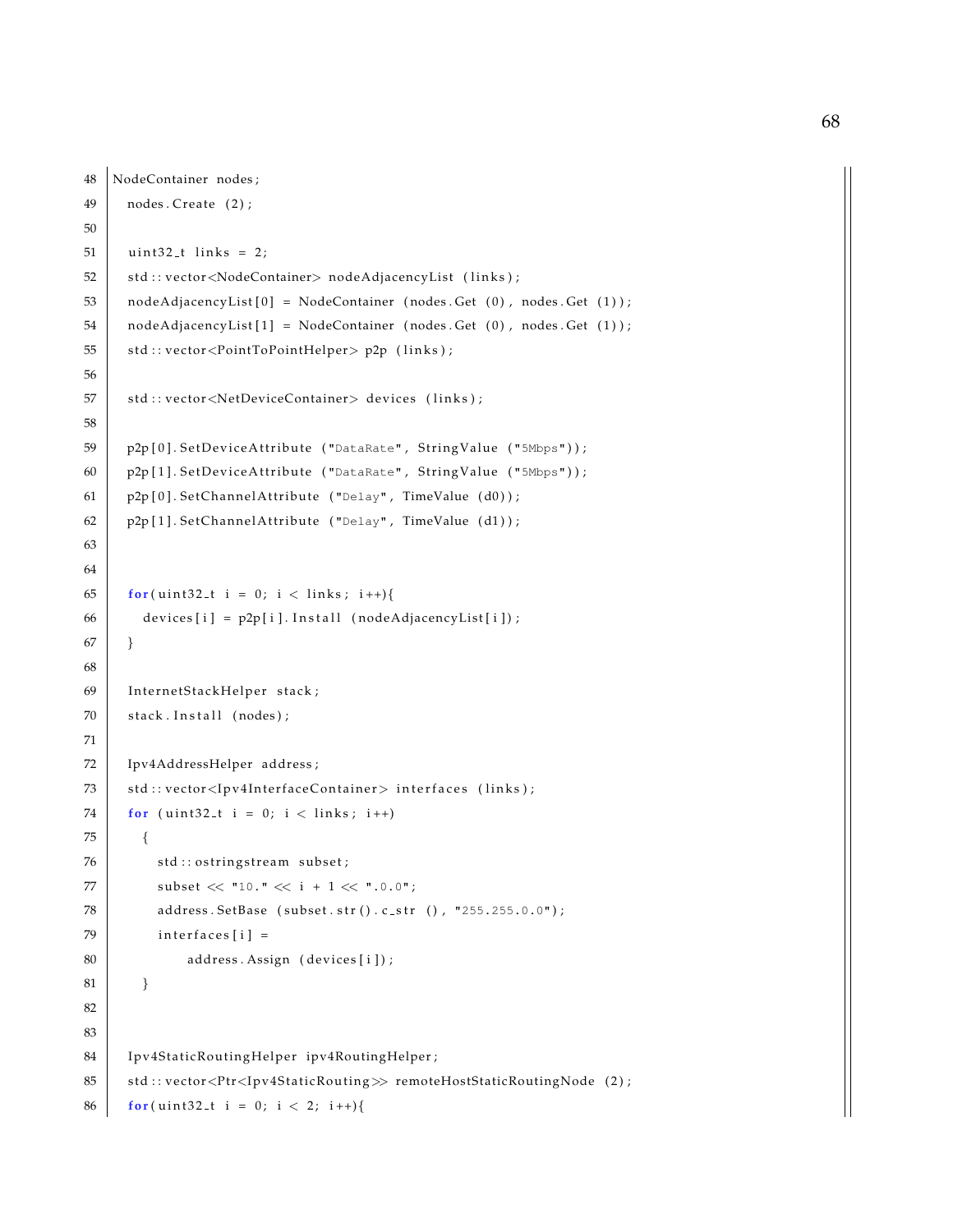```
87 | remoteHostStaticRoutingNode [i] = ipv4RoutingHelper . GetStaticRouting (nodes . Get (i)->GetObject<
             Ipv4 > ());
88 }
89 remoteHostStaticRoutingNode[0]->RemoveRoute(2);
90 remoteHostStaticRoutingNode[0]->RemoveRoute(1);
91 PremoteHostStaticRoutingNode[1]->RemoveRoute(2);
92 | remoteHostStaticRoutingNode[1]->RemoveRoute(1);
93 | remoteHostStaticRoutingNode[0]−>AddNetworkRouteTo (Ipv4Address ("0.0.0.0"), Ipv4Mask ("0.0.0.0"),
           Ipv4Address ("10.1.0.2"), 1);
94 remoteHostStaticRoutingNode [1]−>AddNetworkRouteTo ( Ipv4Address ("0.0.0.0") , Ipv4Mask ("0.0.0.0") ,
           Ipv4Address ("10.2.0.1"), 2);
95 / /
96 / / C r e a t e a B u l k S e n d A p p l i c a t i o n and i n s t a l l i t on node 0
97 / /
98 | uint16_t port = 9; // well −known echo port number
99
100
101 | BulkSendHelper source ("ns3::TcpSocketFactory",
102 | InetSocketAddress (interfaces [0]. GetAddress (1), port));
103 // Set the amount of data to send in bytes. Zero is unlimited.
104 | source . SetAttribute ("MaxBytes", UintegerValue (maxBytes));
105 ApplicationContainer sourceApps = source.Install (nodes.Get (0));
106 sourceApps . Start (Seconds (0.0));
107 | sourceApps . Stop (Seconds (10.0));
108
109 / /
110 | // Create a PacketSinkApplication and install it on node 1
111 \frac{1}{4}112 PacketSinkHelper sink ("ns3::TcpSocketFactory",
113 InetSocketAddress (Ipv4Address :: GetAny (), port));
114 ApplicationContainer sinkApps = sink. Install (nodes. Get (1));
115 \vert sinkApps . Start (Seconds (0.0));
116 sinkApps . Stop (Seconds (10.0));
117
118 / /
119 // Now, do the actual simulation.
120 / /121 | NS_LOG_INFO ("Run Simulation.");
122 Simulator :: Stop (Seconds (2));
```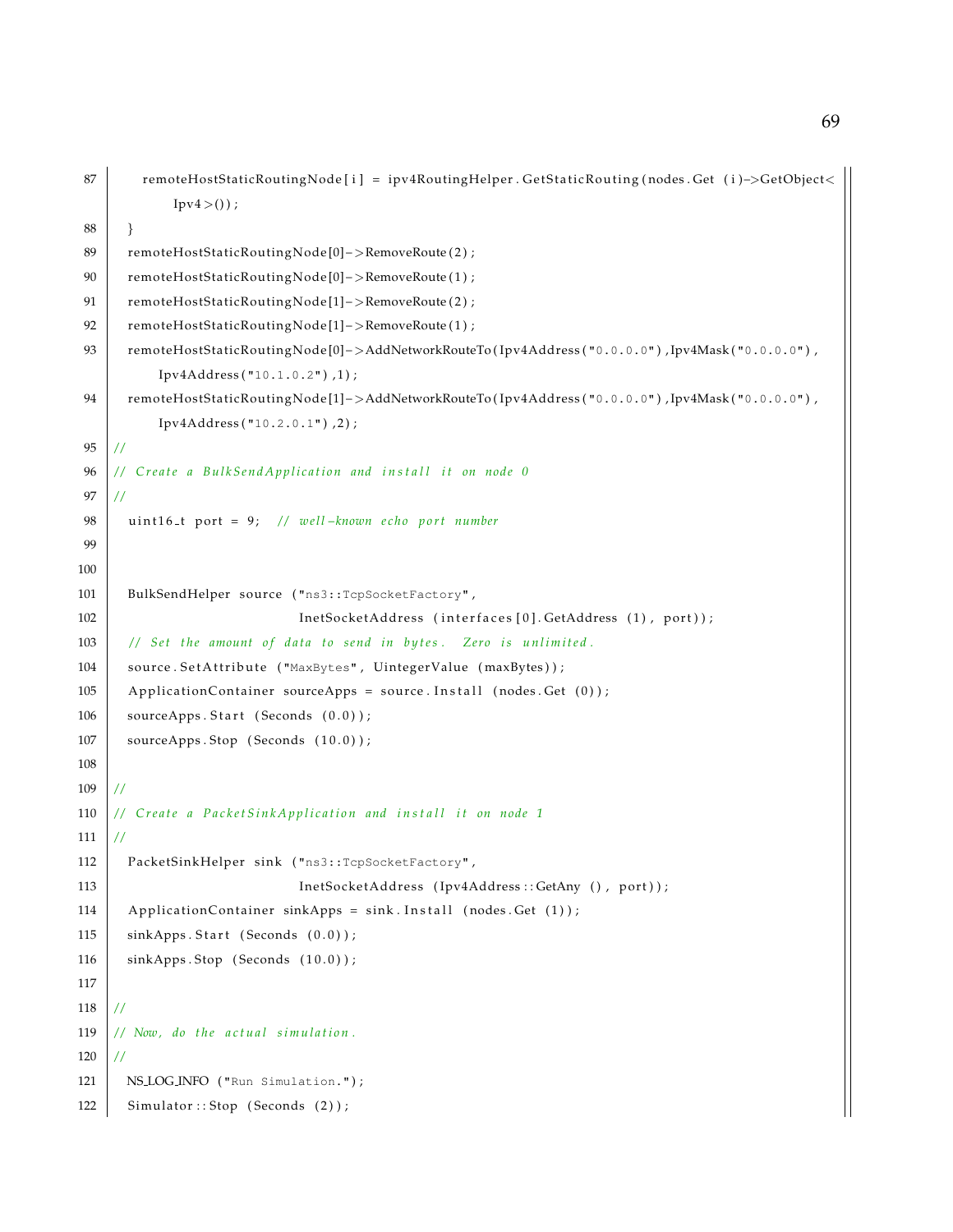```
123 \Big| Simulator :: Run ();
124 Simulator :: Destroy ();
125 | NS_LOG_INFO ("Done.");
126 Time timeAdd0 = 2 * d0 + d1;
127 Time timeAdd1 = 3 * d0 + 2 * d1;
128 Symbolic :: PrintRangeTime ("2 d0 + 1 d1", timeAdd0);
129 Symbolic :: PrintRangeTime ("3 d0 + 2 d1", timeAdd1);
130 Ptr<PacketSink> sink1 = DynamicCast<PacketSink> (sinkApps.Get (0));
131 Symbolic :: Print ("Total Bytes Received:");
132 Symbolic :: Print (sink1 -> GetTotalRx ());
133 Symbolic :: Stop ("Program terminated");
134 }
```
### **C.4 Exhaustive testing on reachability in Chapter 7.3**

#### Code C.5: reachabilitySymEx.cc

```
1 # include <iostream>
2 # include <fstream>
3 \# include <string>
4 #include <cassert>
5
6 # include "ns3/core-module.h"
7 # include "ns3/network-module.h"
8 # include "ns3/internet-module.h"
9 # include "ns3/point-to-point-module.h"
10 # include "ns3/applications-module.h"
11 # include "ns3/internet-apps-module.h"
12 # include "ctime"
13
14
15
16 using namespace ns3 ;
17
18 | NSLOG.COMPONENT.DEFINE ("ReachabilityTesting");
19
20 i n t
```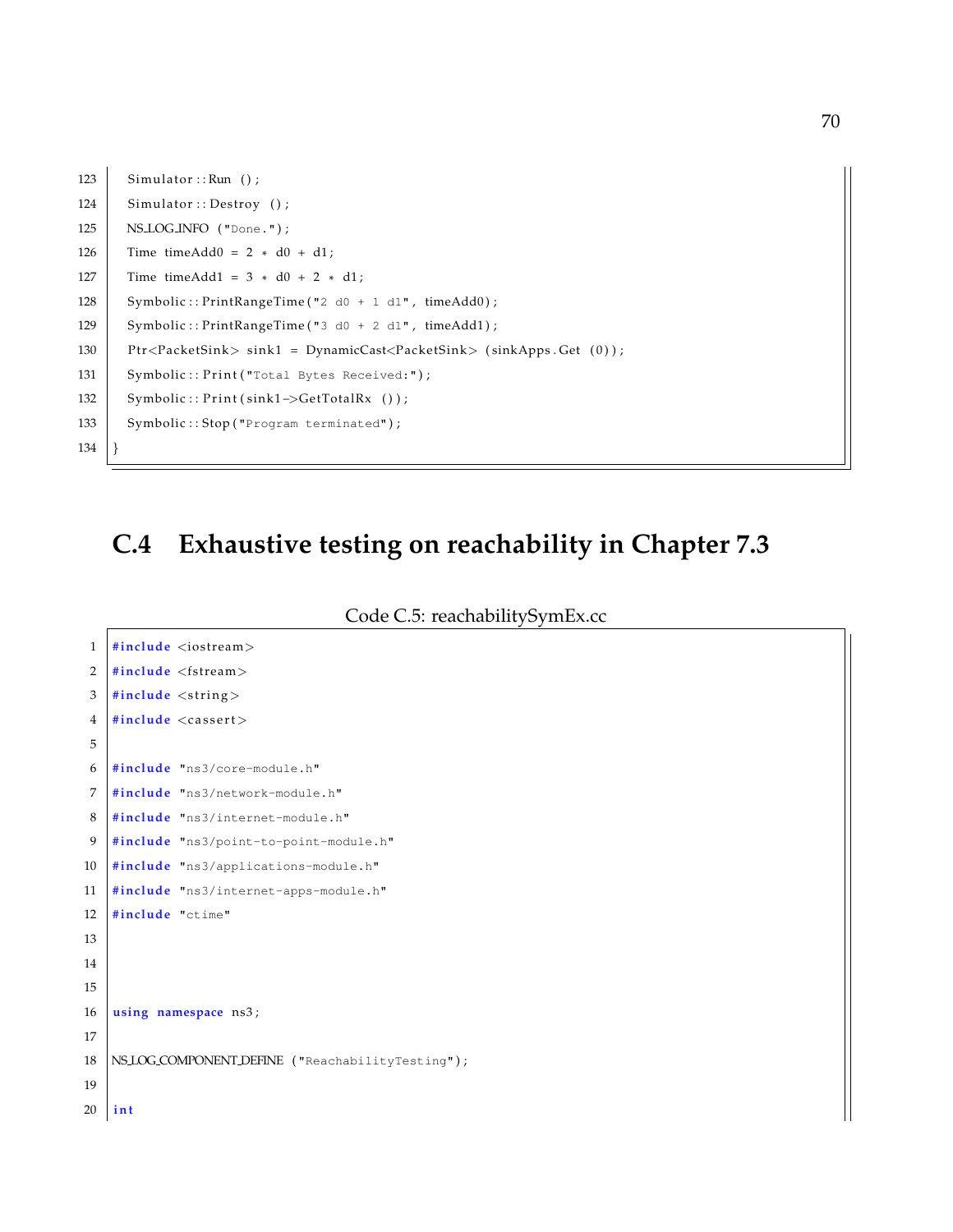```
21 | main (i<mark>nt</mark> argc, char *argv[])
22 | \{23
24 Time:: SetResolution (Time::MS);
25
26
27 CommandLine cmd;
28 cmd. Parse (argc, argv);
29
30 NodeContainer nodes ;
31 nodes . Create (8) ;
32
33 uint 32<sub>-t</sub> links = 7;
34 std :: vector<NodeContainer> nodeAdjacencyList (links);
35 | nodeAdjacencyList[0] = NodeContainer (nodes.Get (0), nodes.Get (1));
36 nodeAdjacencyList [1] = NodeContainer \pmod{6} and [1], nodes . Get (2);
37 nodeAdjacencyList [2] = NodeContainer (nodes . Get (1), nodes . Get (3));
38 | nodeAdjacencyList [3] = NodeContainer (nodes. Get (1), nodes. Get (4);
39 | nodeAdjacencyList [4] = NodeContainer (nodes. Get (2), nodes. Get (5));
40 | nodeAdjacencyList [5] = NodeContainer (nodes. Get (3), nodes. Get (6));
41 | nodeAdjacencyList [6] = NodeContainer (nodes. Get (4), nodes. Get (7));
42 \vert std :: vector<PointToPointHelper> pointToPoint (links);
43
44 std :: vector<NetDeviceContainer> devices (links);
45
46 pointToPoint [0]. SetChannelAttribute ("Delay", StringValue ("5ms"));
47 pointToPoint [1]. SetChannelAttribute ("Delay", StringValue ("30ms"));
48 pointToPoint [2]. SetChannelAttribute ("Delay", StringValue ("50ms"));
49 pointToPoint [3]. SetChannelAttribute ("Delay", StringValue ("70ms"));
50 pointToPoint [4]. SetChannelAttribute ("Delay", StringValue ("1ms"));
51 pointToPoint [5]. SetChannelAttribute ("Delay", StringValue ("3ms"));
52 pointToPoint [6]. SetChannelAttribute ("Delay", StringValue ("7ms"));
53
54 for ( u in t 32 - t i = 0; i < links; i + +) {
55 pointToPoint [i]. SetDeviceAttribute ("DataRate", StringValue ("5Mbps"));
56 devices [i] = pointToPoint[i]. Install (nodeAdjacencyList[i]);
57 }
58
59 InternetStackHelper stack;
```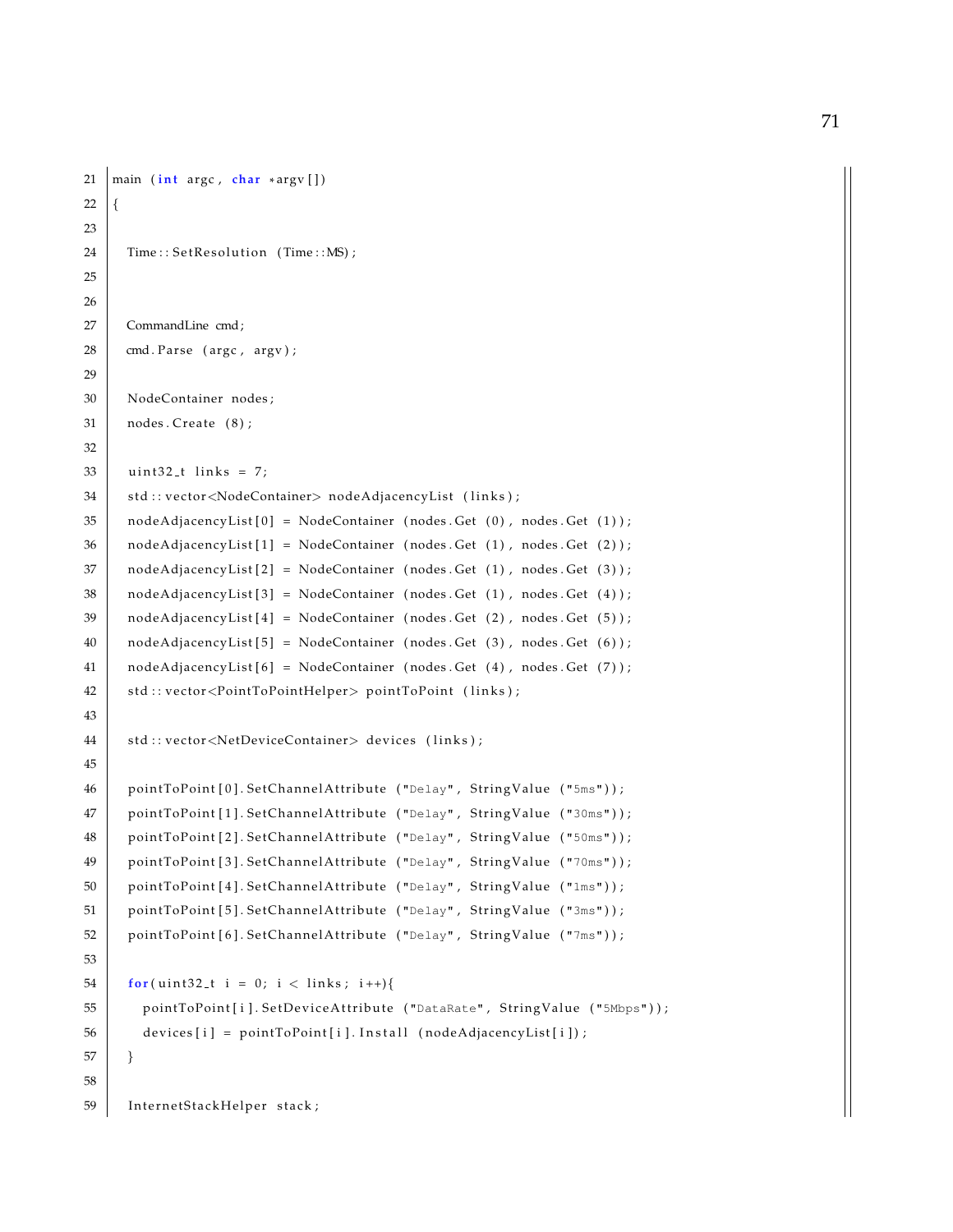```
60 stack. Install (nodes);
61
62 Ipv4AddressHelper address ;
63 std :: vector<Ipv4InterfaceContainer> interfaces (links);
64 for (uint32_t i = 0; i < links; i++)
65 {
66 std :: ostringstream subset;
67 | subset \ll "10." \ll i + 1 \ll ".0.0";
68 address . SetBase ( subset . str ( ) . c _ str ( ) , "255.255.0.0" ) ;
69 \vert interfaces [i] =
70 address . Assign (devices [i]);
71 }
72
73 // We use the following code, it will auto create the routing table to connect to each other.
74 | Ipv4GlobalRoutingHelper :: PopulateRoutingTables ();
75
76 / / Symbol Address
77 Ptr<Symbolic> symObj0 = CreateObject<Symbolic>();
78 | symObj0->SetMinMax(0 xa000000, 0 x a f f f f f j ;
79 Ipv4Address symIP0 = symObj0−>GetSymbolicIpv4Add ( ) ;
80
81 V4PingHelper ping (symIP0);
82 ApplicationContainer pingApp = ping. Install (nodes. Get(0));
83 pingApp . Start (Seconds (1.0));
84 pingApp . Stop (Seconds (1.7));
85
86
87 Simulator :: Stop (Seconds (1.7));
88
89 Simulator:: Run ();
90 Simulator :: Destroy ();
91 symObj0->PrintRange ("symIP0");
92 | symObj0->Stop ("Program terminated");
93 return 0;
94 }
```
72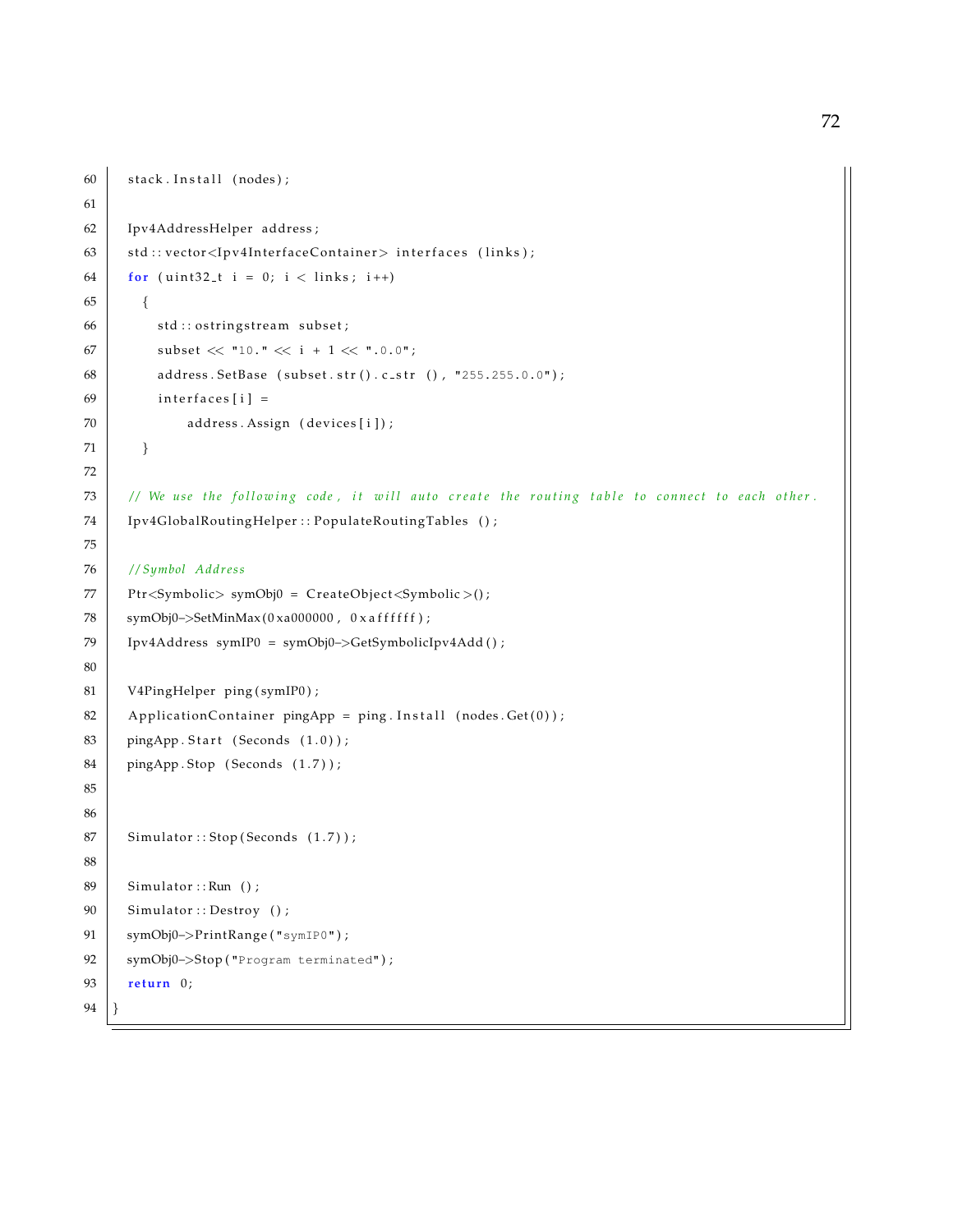#### **C.5 Evaluating IP-Efficient SymEx in Chapter 7.4**

Code C.6: IPEfficientSymEx.cc

```
1 # include <iostream>
 2 # include <fstream>
 3 #include <string>
 4 #include <cassert>
 5
 6 # include "ns3/core-module.h"
 7 # include "ns3/network-module.h"
 8 # include "ns3/internet-module.h"
 9 # include "ns3/point-to-point-module.h"
10 # include "ns3/applications-module.h"
11 # include "ns3/internet-apps-module.h"
12 # include "ctime"
13
14 / / Network Topology
15 //
16 / / snda −−−−−−−rcv −−−−−−− sndb
17 / / p o i n t −to −p o i n t
18 //
19
20 using namespace ns3 ;
21
22 | NSLOG COMPONENT DEFINE ("IP-EfficientSymEx");
23
24 i n t
25 | main (i<mark>nt</mark> argc, char *argv[])
26 \mid \{27
28 Time:: SetResolution (Time::MS);
29 Config:: SetDefault ("ns3:: Ipv4L3Protocol:: DefaultTtl", UintegerValue (3));
30
31 CommandLine cmd;
32 cmd. Parse (argc, argv);
33
34 uint32<sub>-t</sub> nodesNum = 8;
35 NodeContainer nodes ;
```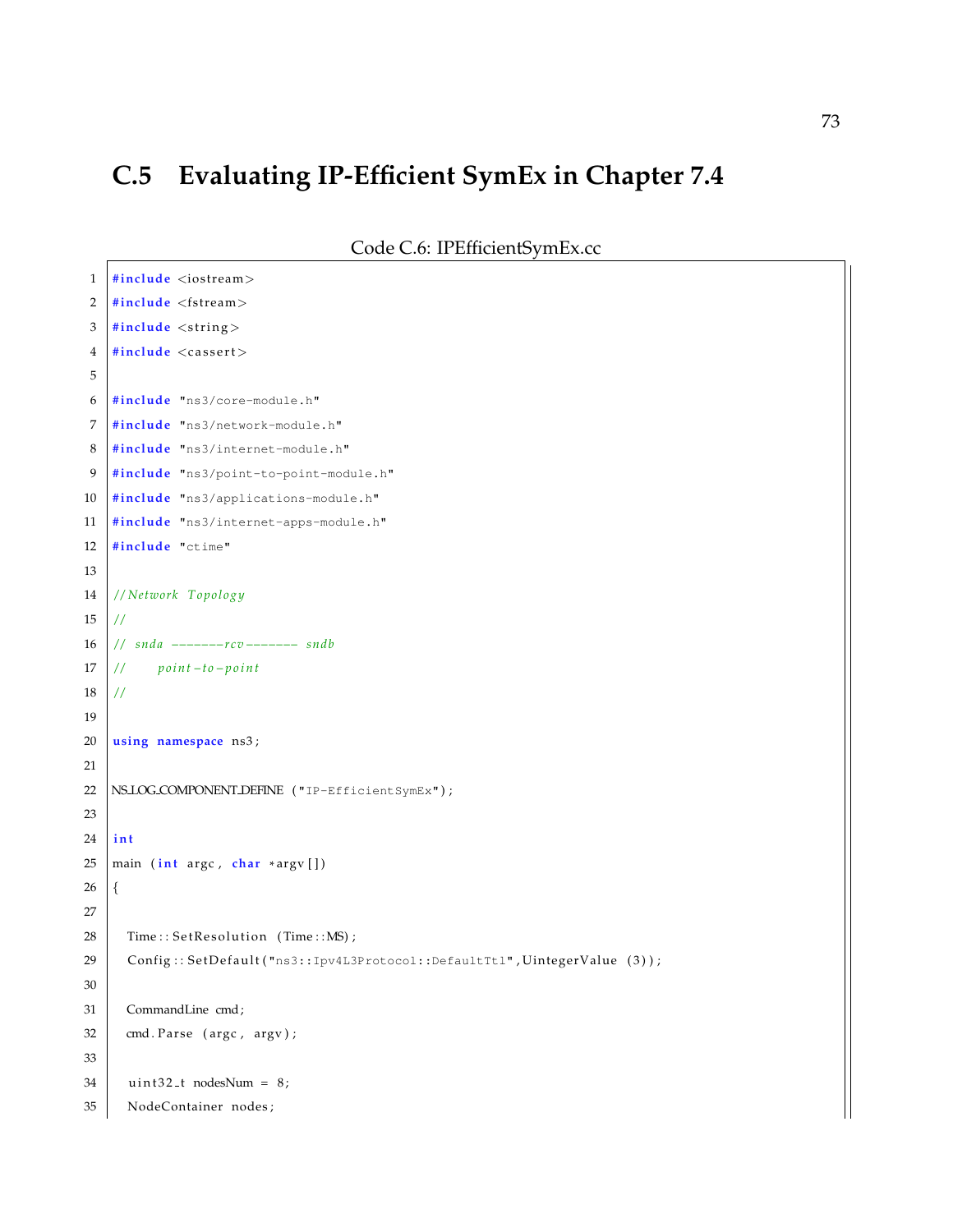```
37
38 uint 32_t links = 7;
39 std :: vector<NodeContainer> nodeAdjacencyList (links);
48
50
58
62 }
63
66
70 {
```
36 nodes . Create (nodesNum) ;

74

```
40 | nodeAdjacencyList[0] = NodeContainer (nodes.Get (0), nodes.Get (1));
41 | nodeAdjacencyList[1] = NodeContainer (nodes Get (1), nodes Get (2));
42 | nodeAdjacencyList [2] = NodeContainer (nodes. Get (1), nodes. Get (3));
43 | nodeAdjacencyList [3] = NodeContainer (nodes. Get (1), nodes. Get (4));
44 | nodeAdjacencyList [4] = NodeContainer (nodes . Get (2), nodes . Get (5));
45 | nodeAdjacencyList [5] = NodeContainer (nodes . Get (3), nodes . Get (6);
46 nodeAdjacencyList [6] = NodeContainer (nodes . Get (4), nodes . Get (7));
47 std :: vector<PointToPointHelper> pointToPoint (links);
49 | std :: vector<NetDeviceContainer> devices (links);
51 pointToPoint [0]. SetChannelAttribute ("Delay", StringValue ("5ms"));
52 pointToPoint [1]. SetChannelAttribute ("Delay", StringValue ("30ms"));
53 pointToPoint [2]. SetChannelAttribute ("Delay", StringValue ("50ms"));
54 pointToPoint [ 3 ] . SetChannelAttribute ("Delay" , StringValue ("70ms") ) ;
55 pointToPoint [4]. SetChannelAttribute ("Delay", StringValue ("1ms"));
56 pointToPoint [5]. SetChannelAttribute ("Delay", StringValue ("3ms"));
57 pointToPoint [6]. SetChannelAttribute ("Delay", StringValue ("7ms"));
59 for ( u in t 32 _t i = 0; i < links; i ++){
60 pointToPoint [i]. SetDeviceAttribute ("DataRate", StringValue ("5Mbps"));
61 devices [i] = pointToPoint[i]. Install (nodeAdjacencyList[i]);
64 InternetStackHelper stack;
65 stack . Install (nodes);
67 Ipv4AddressHelper address ;
68 std :: vector<Ipv4InterfaceContainer> interfaces (links);
69 for ( u in t 32 - t i = 0; i < links; i ++)
71 std :: ostringstream subset;
72 subset \ll "10." \ll i + 1 \ll ".0.0";
73 address . SetBase (subset . str () . c _str (), "255.255.0.0");
74 interfaces [i] =
```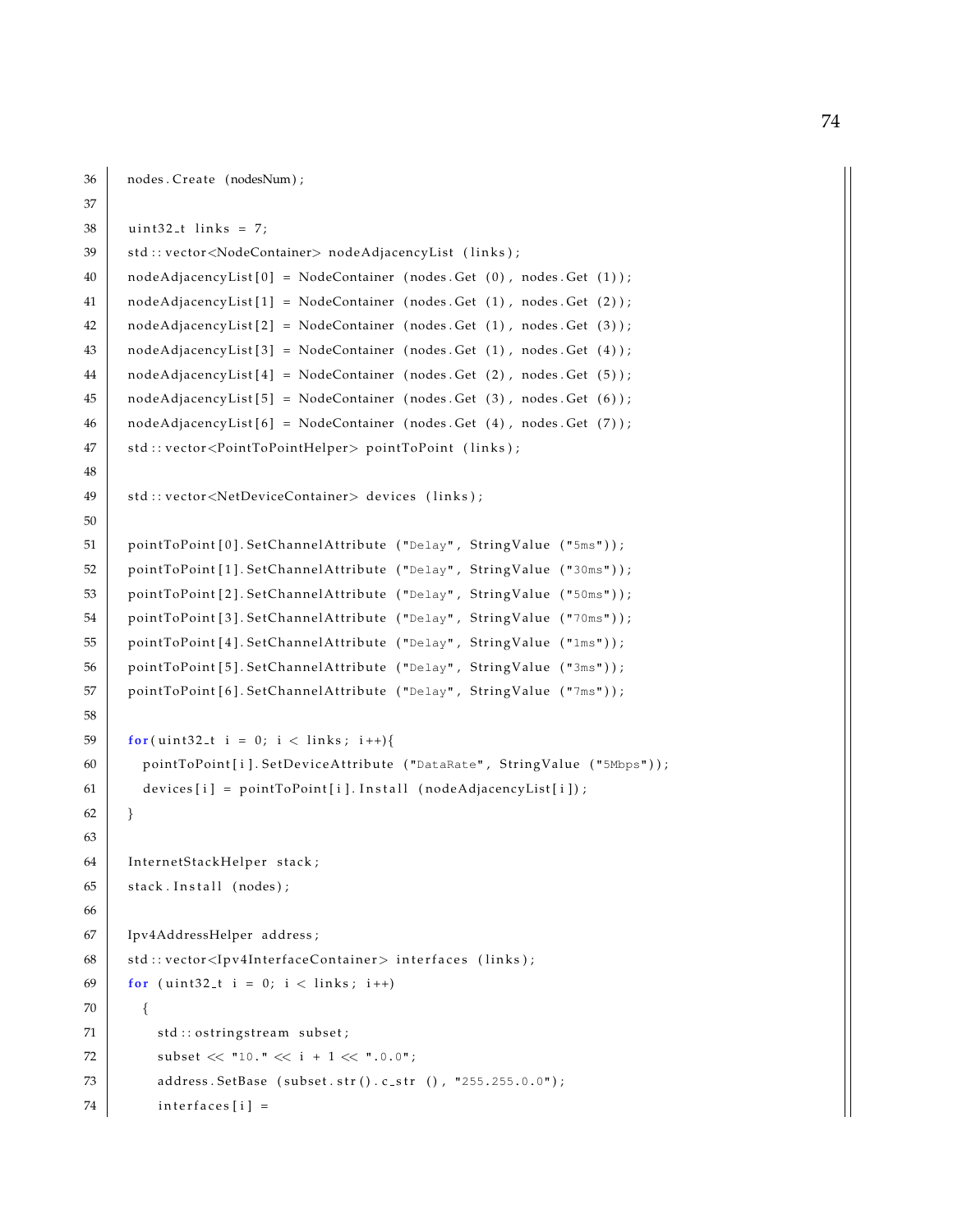```
75 | address . Assign (devices [i]);
76 }
77
78 // We use following code to create the routing table.
79 Ipv4StaticRoutingHelper ipv4RoutingHelper ;
80 std :: vector<Ptr<Ipv4StaticRouting>> remoteHostStaticRoutingNode (nodesNum) ;
81 for ( u in t 32 _t i = 0; i < nodesNum; i ++){
82 | remoteHostStaticRoutingNode [i] = ipv4RoutingHelper . GetStaticRouting (nodes . Get (i)->GetObject<
            Ipv4 >());
83 }
84
85 uint 32_t entryNum = 255;
86 for ( u in t 32_t i = 1; i <= entryNum; i + +) {
87 std :: ostringstream subset;
88 subset \ll "10.5." \ll i \ll ".0";
89 remoteHostStaticRoutingNode [2]−>AddNetworkRouteTo (Ipv4Address (subset . str () . c_str ()), Ipv4Mask
            ("255.255.255.0") , Ipv4Address ("10.5.0.2") , 2 ) ;
90 }
91
92 // We use the following code, it will auto create the routing table to connect to each other.
93 | Ipv4GlobalRoutingHelper :: PopulateRoutingTables ();
94
95 / / Symbol Address
96 Ptr<Symbolic> symObj0 = CreateObject<Symbolic >() ;
97 | symObj0–>SetMinMax(0 xa000000, 0 x a f f f f f j ;
98 | Ipv4Address symIP0 = symObj0->GetSymbolicIpv4Add();
99
100 V4PingHelper ping (symIP0);
101 ApplicationContainer pingApp = ping. Install (nodes. Get(0));
102 pingApp Start (Seconds (1.0));
103 pingApp . Stop (Seconds (1.5));
104
105 Simulator :: Stop (Seconds (1.6));
106
107 Simulator::Run ();
108 | Simulator :: Destroy () ;
109
110 | symObj0->Stop ("Program terminated");
111 return 0;
```